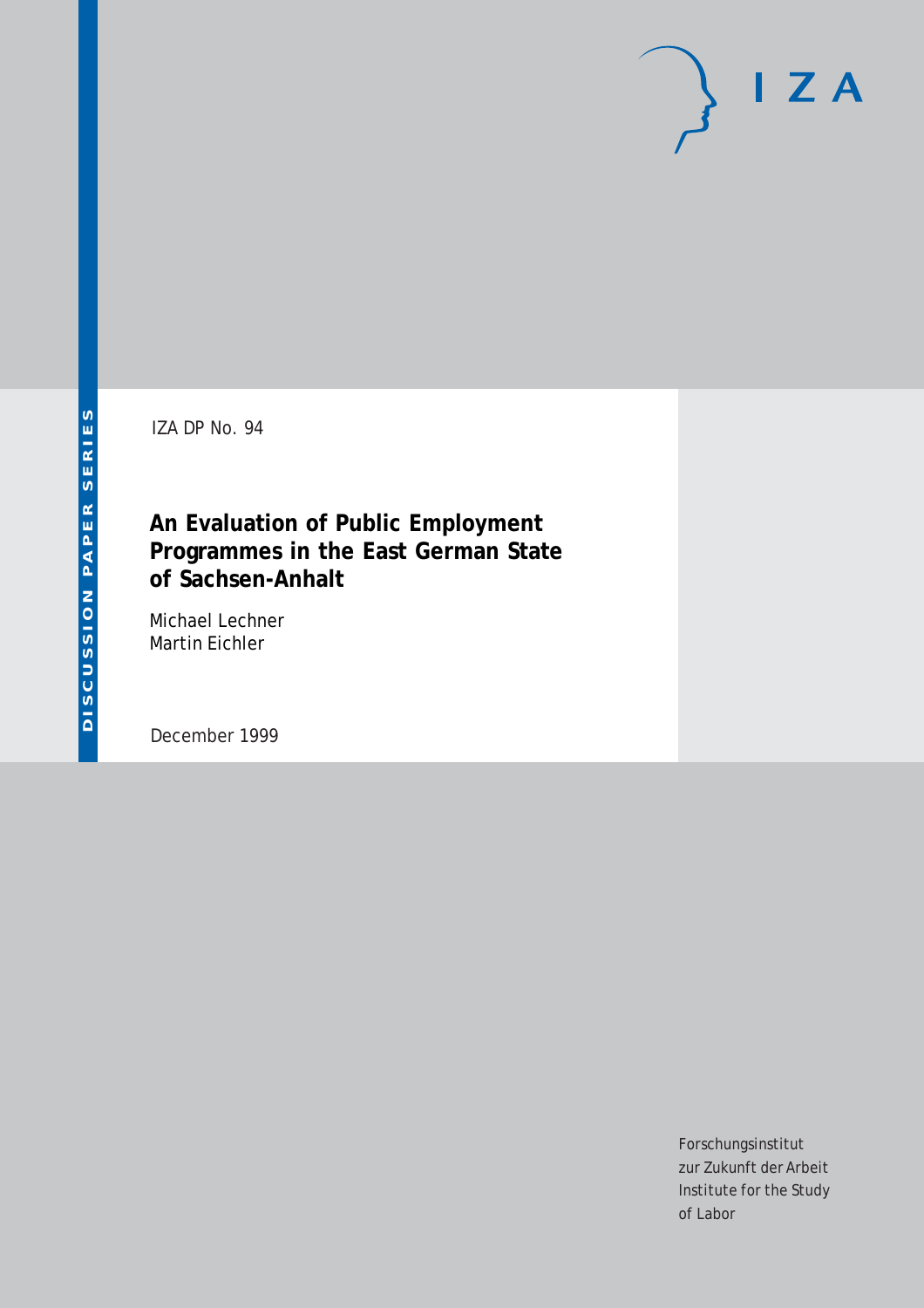# An Evaluation of **Public Employment Programmes in** the East German State of Sachsen-Anhalt

# **Martin Eichler**

University of St. Gallen

# **Michael Lechner**

University of St. Gallen

## Discussion Paper No. 94 December 1999

IZA

P.O. Box 7240 D-53072 Bonn Germany

Tel.: +49-228-3894-0 Fax: +49-228-3894-210 Email: iza@iza.org

This Discussion Paper is issued within the framework of IZA's research area Project Evaluation. Any opinions expressed here are those of the author(s) and not those of the institute. Research disseminated by IZA may include views on policy, but the institute itself takes no institutional policy positions.

The Institute for the Study of Labor (IZA) in Bonn is a local and virtual international research center and a place of communication between science, politics and business. IZA is an independent, nonprofit limited liability company (Gesellschaft mit beschränkter Haftung) supported by the Deutsche Post AG. The center is associated with the University of Bonn and offers a stimulating research environment through its research networks, research support, and visitors and doctoral programs. IZA engages in (i) original and internationally competitive research in all fields of labor economics, (ii) development of policy concepts, and (iii) dissemination of research results and concepts to the interested public. The current research program deals with (1) mobility and flexibility of labor markets, (2) internationalization of labor markets and European integration, (3) the welfare state and labor markets, (4) labor markets in transition, (5) the future of work, (6) project evaluation and (7) general labor economics.

IZA Discussion Papers often represent preliminary work and are circulated to encourage discussion. Citation of such a paper should account for its provisional character.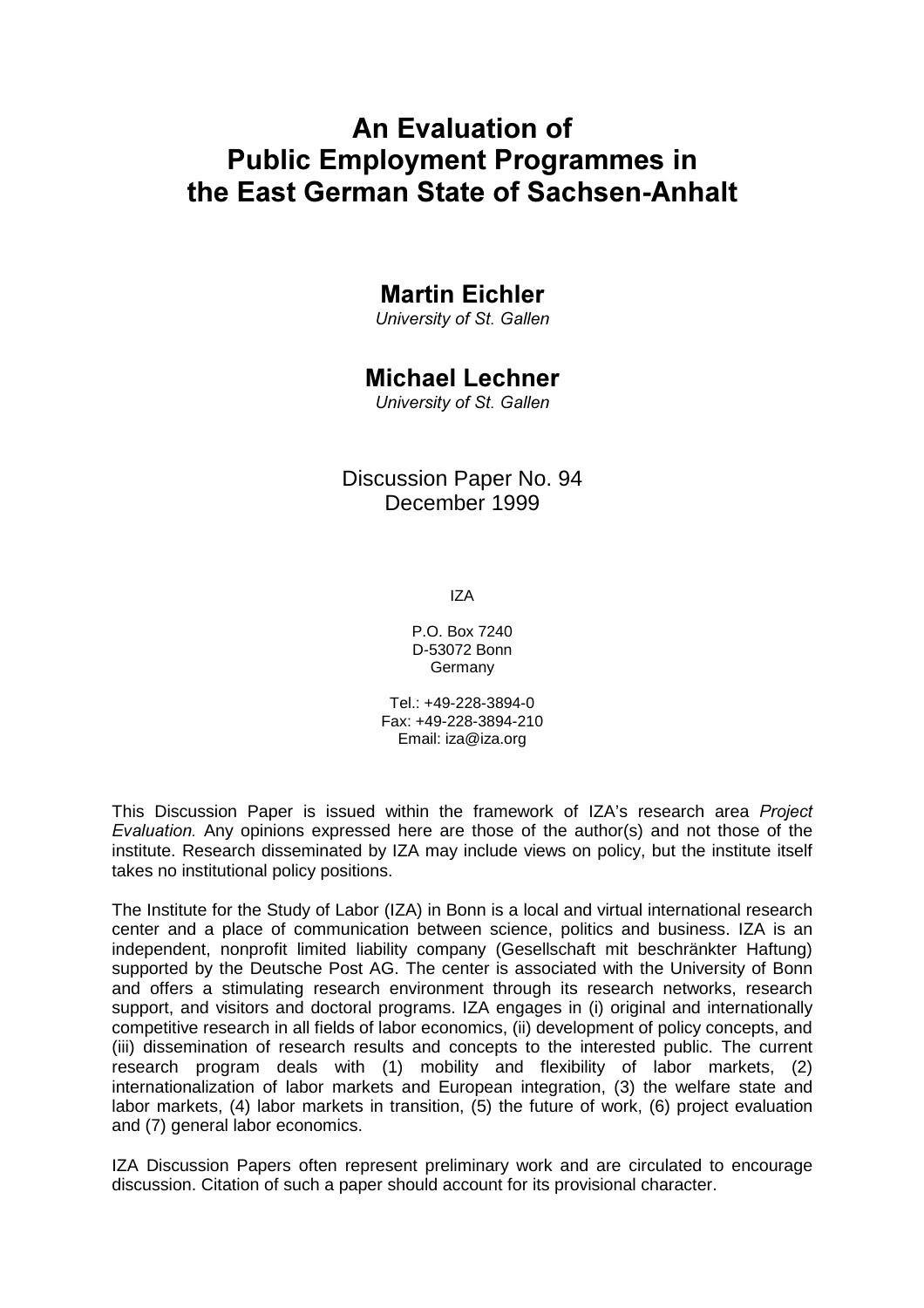IZA Discussion Paper No. 94 December 1999

# **ABSTRACT**

# An Evaluation of **Public Employment Programmes in** the East German State of Sachsen-Anhalt<sup>®</sup>

In East Germany, active labour market policies (ALMPs) are used on a large scale to contain fast rising unemployment after unification. This paper evaluates the effects for participants in public employment programmes (PEPs), that are an important part of ALMPs. It focuses on individual unemployment probabilities. By concentrating on the state of Sachsen-Anhalt, the econometric analysis can use a new and large panel, the Arbeitsmarktmonitor Sachsen-Anhalt. We aim at nonparametric identification of the effects of PEPs by combining the use of comparison groups with differencing over time to correct for selection effects. Our results indicate that PEP participation reduces the unemployment risk of the participants.

JEL Classification: C14, C23, H43, J64, J68

 $\overline{a}$ 

Keywords: East German labour markets, treatment effects, panel data, matching, differences-in-differences

Michael Lechner University of St. Gallen Swiss Institute for International Economics and Applied Economic Research (SIAW) Dufourstr. 48 CH-9000 St. Gallen **Switzerland** Email: Michael.Lechner@unisg.ch

 $*$  Financial support from the Deutsche Forschungsgemeinschaft (DFG) grant LE 928/2-2 and the Schweizer Nationalfond (SNF) grant 1214-53735 is gratefully acknowledged. The paper has been presented at seminars at the University of Bem, the Institut für Wirtschaftsforschung Halle, the .<br>Department of Economics at the University of Strasbourg, and the Department of Economic Statistics at the Stockholm School of Economics, at the 8th Conference on Panel Data in Göteborg, the Germany's Labor Market Problems: An Empirical Assessment Research Conference in Berlin, the European Meeting of the Econometric Society 1998 in Berlin, the Jahrestagung des Ausschusses für Ökonometrie des Vereins für Socialpolitik 1999 in Rauischholzhausen, the Tagung der Studiengruppe Ökonometrie und Statistik der Schweizerischen Gesellschaft für Volkswirtschaftslehre und Statistik 1999 in Zürich, the 11 th European Association of Labour Economists Conference 1999 in Regensburg, and the Jahrestagung des Vereins für Socialpolitik 1999 in Mainz. We thank participants for helpful comments and suggestions. Furthermore, we thank Knut Emmerich for the information on differences of the Public Employment Programmes between the new federal states. The help of Lothar Essig, Joachim Fox, Marcus Bergsträßer, Julien Penin, and Heidi Steiger with the data is appreciated.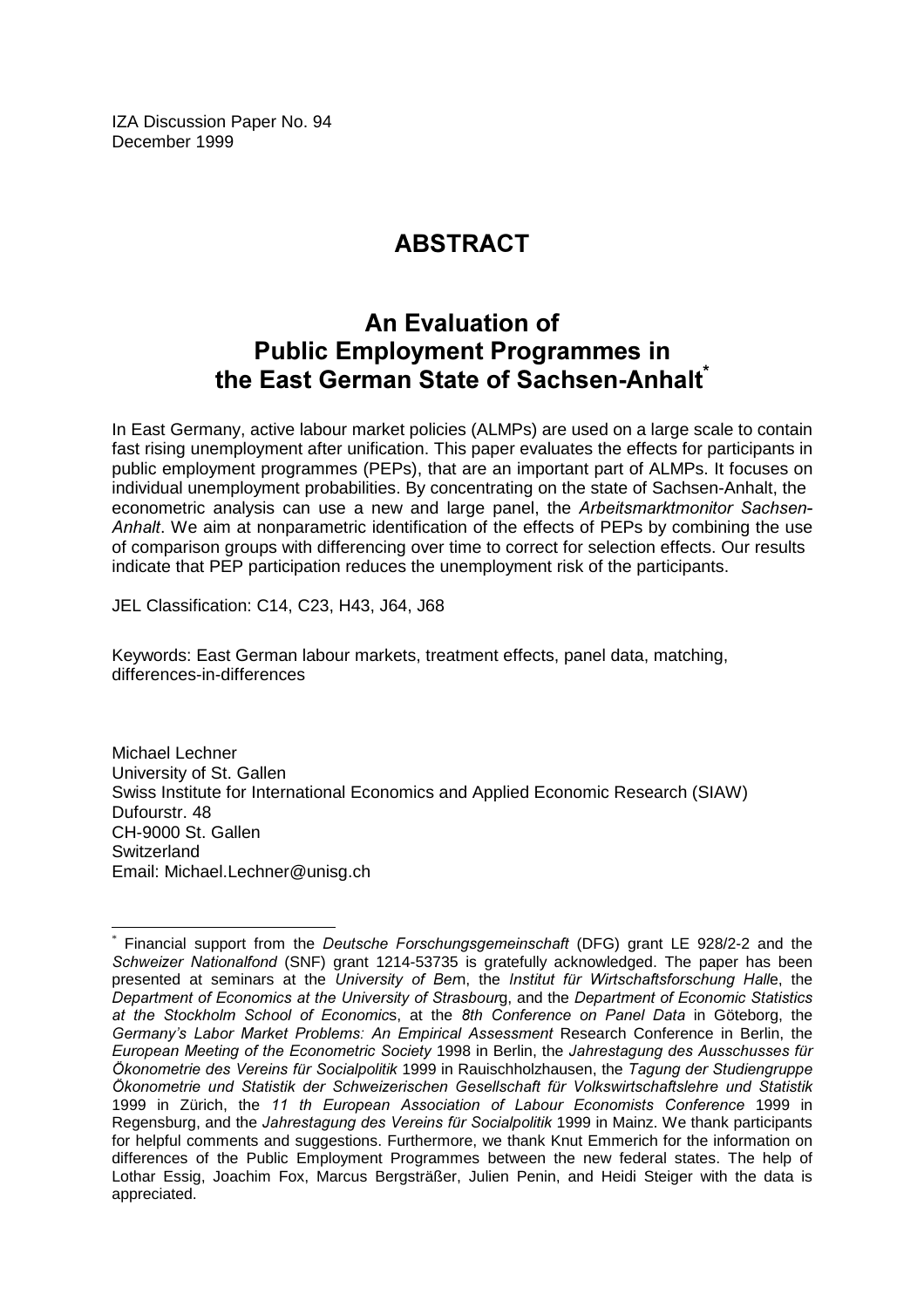### **1 Introduction**

 $\overline{a}$ 

After unification, the East German economy changed quite dramatically. On the labour market under- and unemployment rose. Programmes of active labour market policy (ALMP) were set up. Quickly a huge number of people participated in these programmes, but at the same time ALMP absorbed considerable amounts of money. Public employment programmes (*Arbeitsbeschaffungsmassnahmen*, PEPs) are an important part of ALMP. PEPs create additional jobs in the public or private sector through a wage subsidy paid by the labour office. More than 2 million people participated in some kind of PEPs since 1990. The main goal of PEPs is the reduction of unemployment, directly as well as through improving employment chances of PEP participants on the regular labour market by providing work experience and informal training. In this microeconometric evaluation study we try to answer the question about the effects of PEPs for participants after they left PEP.

There are only few econometric evaluation studies of PEPs in East Germany.<sup>1</sup> Steiner and Kraus (1995) evaluate PEPs in East Germany with data from 1990 to 1992 using duration models. They find a higher probability for men after twelve months PEP participation to move to employment compared to non-participants. In a more recent work (Kraus, Puhani, and Steiner, 1998), using more data and improved methods, they find a significant negative effect. Both papers are based on the East German *Arbeitsmarktmonitor*, a panel study that ceased in 1994. Another feature of both papers is that their approach to handle selection effects (ie. identify the causal effects of PEPs) is a parametric one. Hence, these studies are subject to the doubts raised in the econometric evaluation literature whether choosing more or less arbitrary parametric assumptions is the best way to identify the programme effects.

<sup>1</sup> Many evaluations of active labour market policies have been conducted in the USA (see for example the surveys of Heckman, LaLonde, and Smith 1999, Heckman, Lochner, Smith, and Taber 1998, or LaLonde, 1995). However, the results are not comparable to the results of our study because of different institutional settings in the US labour market as well as different programme designs. Furthermore, in many cases data from social experiments are used. Such data is not available for Germany.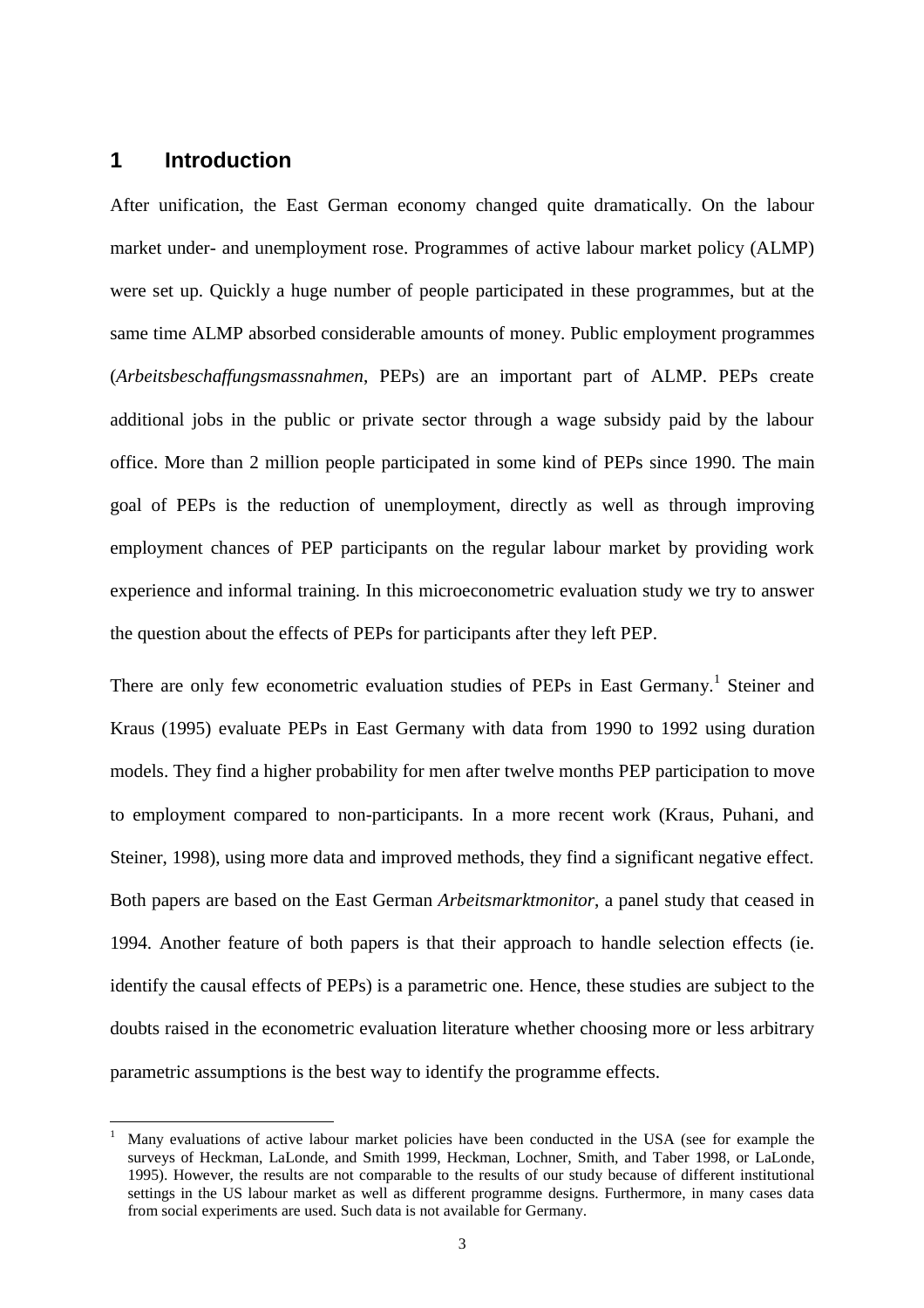In his research on employment policy in East Germany Hübler (1997) evaluates also the effects of PEP participation on individual unemployment probabilities. Among the several approaches used, including a multinominal logit model and a random effects probit model combined with different methods to control for selective programme participation, the method closest to our approach is to control for the selectivity by selecting the individuals for the nontreatment sample based on a distance measure in observable variables between treatment and non-treatment observations. The decision to stop the reduction of the non-treatment sample is based on a pre-programme-test similar to the one suggested by Heckman and Hotz (1989). The random effects probit model with the reduced sample is then used to estimate the programme effects. The results for the effects of PEP participation differ for the various specifications, but Hübler concludes that overall PEP participation does not create the expected positive effects.

An example of a study in a European setting that is more in the spirit of nonparametric identification of treatment (PEP) effects is a paper by Cockx and Ridder (1996). They discuss the effects of a wage subsidy for social security recipients on employment in Belgium. They argue that special institutional settings lead to a natural experiment, which is used to control for selection bias. They find that controlling for selection bias is important and reverses their results towards a negative, however insignificant, effect, that is a prolonged welfare participation.

An example for the evaluation of ALMPs in a transition economy is the study by Puhani (1999). He estimates the effects of several ALMPs in Poland, including training and PEPs, using among other methods a nonparametric approach based on the conditional independence assumption (CIA) and a matching estimator. Overall, with respect to individual unemployment, the effects found for participation in training are positive, while participation in PEPs and other subsidised job schemes cause an increase of unemployment.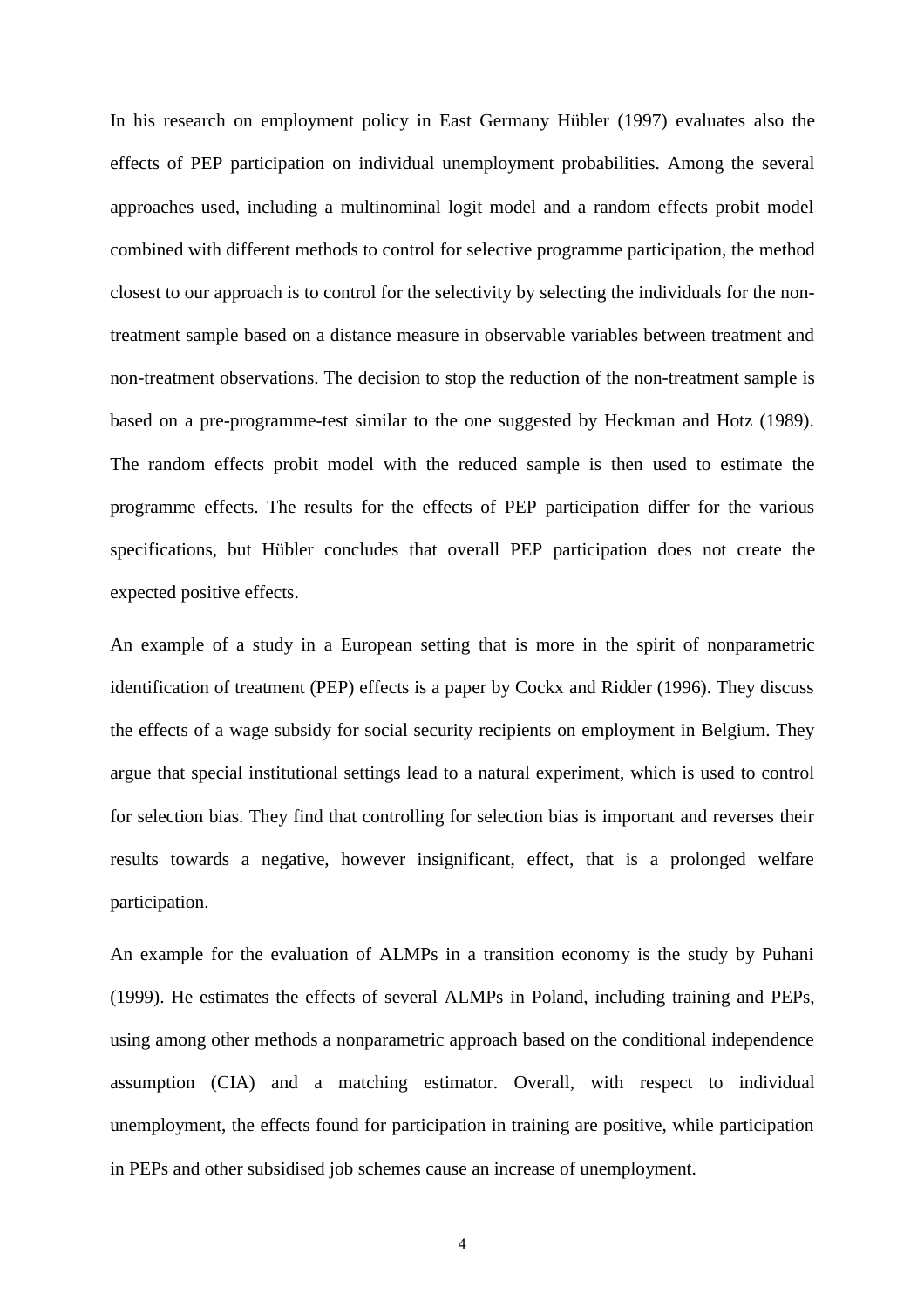Although the above mentioned nonparametric approaches cannot be used given the institutional settings in East Germany and the data at hand, we use other nonparametric assumptions to identify the causal effects of PEP participation. The key issue to identify the causal effects of PEPs is to eliminate the effect of selective participation by the individuals. Since our data is not sufficiently informative to make the assumption that selection is only driven by observable variables (CIA) plausible, we base our analysis on an identifying strategy suggested by Heckman, Ichimura, and Todd (1997). They propose to use comparisons between participants and selected groups of non-participants as well as differencing over time to eliminate selection bias. Because in our case individuals start PEPs at different dates, we extend their approach and combine it with a particular matching approach by Lechner (1999).

The dataset available for this study is the *Arbeitsmarktmonitor Sachsen-Anhalt*, a panel based on the population of the state of Sachsen-Anhalt. Although the data has some drawbacks, it is in our opinion currently the best data available for evaluating PEPs in (a part of) East Germany. Therefore, we restrict our analysis to that state.

The results show a significant and substantial reduction of unemployment due to participation in a PEP after the PEP ended. This finding is fairly robust with respect to several specifications and different subpopulations. Interestingly, for men this is due to an higher employment probability, while for women the probability to drop out of the labour force increases.

The following section of the paper consists of a discussion of PEPs in East Germany and in Sachsen-Anhalt. Section 3 provides information on the institutional regulation of PEPs. Section 4 provides information on the data used in this study. The discussion of the econometric methods is contained in Section 5. Section 6 presents the results and Section 7

5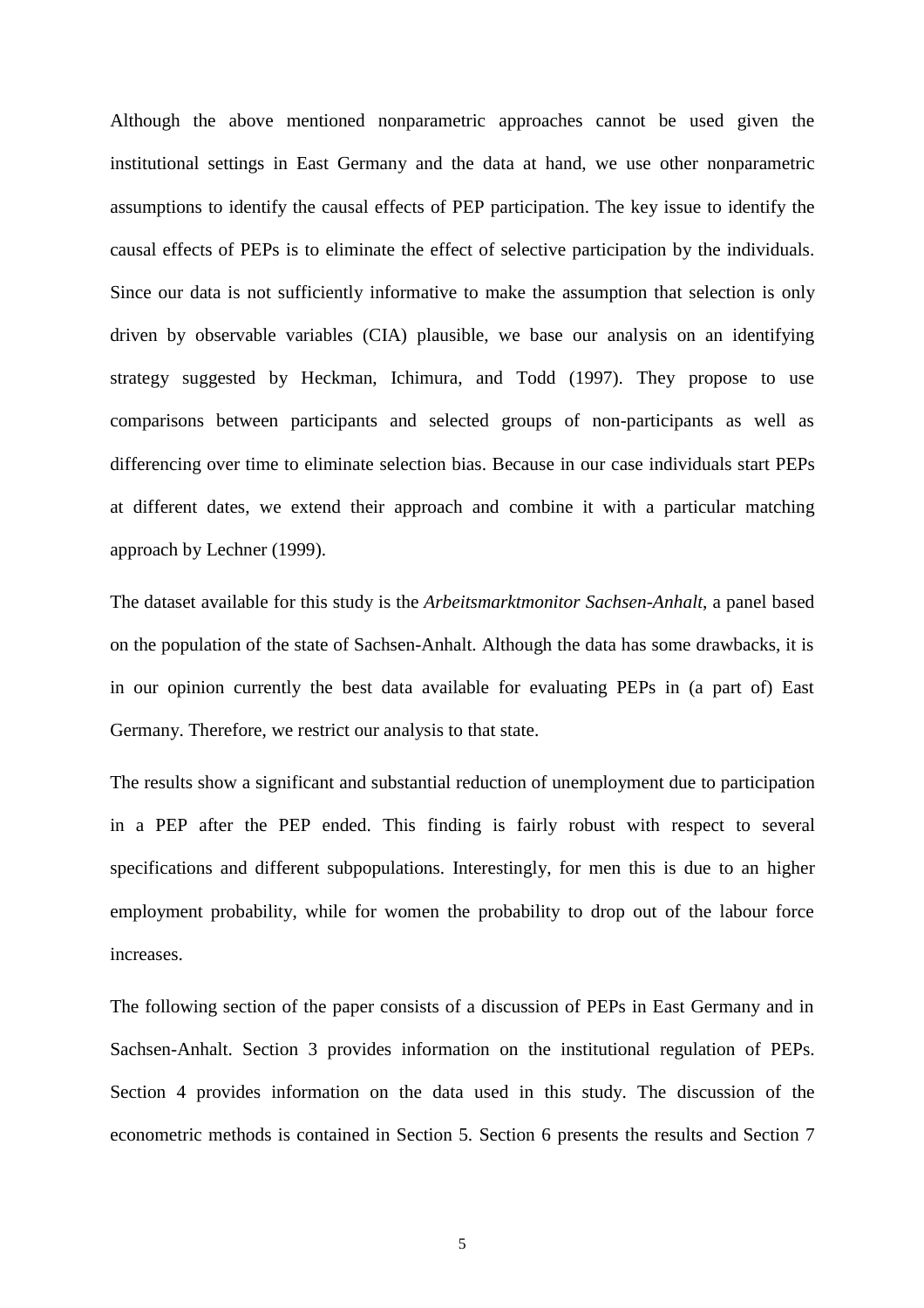concludes. Several appendices contain more information on the data and the estimation methods as well as some additional results.

## **2 Stylized Facts**

#### **2.1 The Labour Market**

In 1990, the economy of East Germany was not prepared for unification and the resulting changes in institutional settings and relative prices. The sudden switch to a market economy and increasing wages brought huge changes in the labour market with worker displacement and rapidly decreasing labour demand. In reaction to these developments the government together with the labour offices set up large labour market programmes. The major components are short time working (*Kurzarbeit*, STW),<sup>2</sup> early retirement (ER), continuous training and retraining (CTRT), and public employment programmes (*Arbeitsbeschaffungsmassnahmen*, PEPs). According to the number of participants as well as to the amount of money spent, ER and STW were the most important programmes in 1990 and 1991. From 1992 on, CTRT and PEPs replaced most of STW. ER remained important but the number of participants decreased slowly because no new participants were accepted. With some 'ups' and 'downs', partly due to financial restrictions, CTRT and PEPs are still important programmes of the active labour market policy in 1998.

The labour force of the German Democratic Republic (GDR) amounted to 9.7 million in 1989. In 1992, only 5.6 million people were regularly employed in East Germany, a drop of 40%.<sup>3</sup> After 1992, the number of employed persons increased but remained below 6 million. In 1991 and 1992, the majority of people leaving regular employment went into some kind of active labour market policy programme, but unemployment rose sharply as well. In 1992,

In case of a temporary reduction of output a company can introduce STW. Employees work a reduced number of hours. The resulting income loss is partially made up by payments from the labour office.

 $\frac{3}{3}$ . This number does not include participants in the active labour market policy.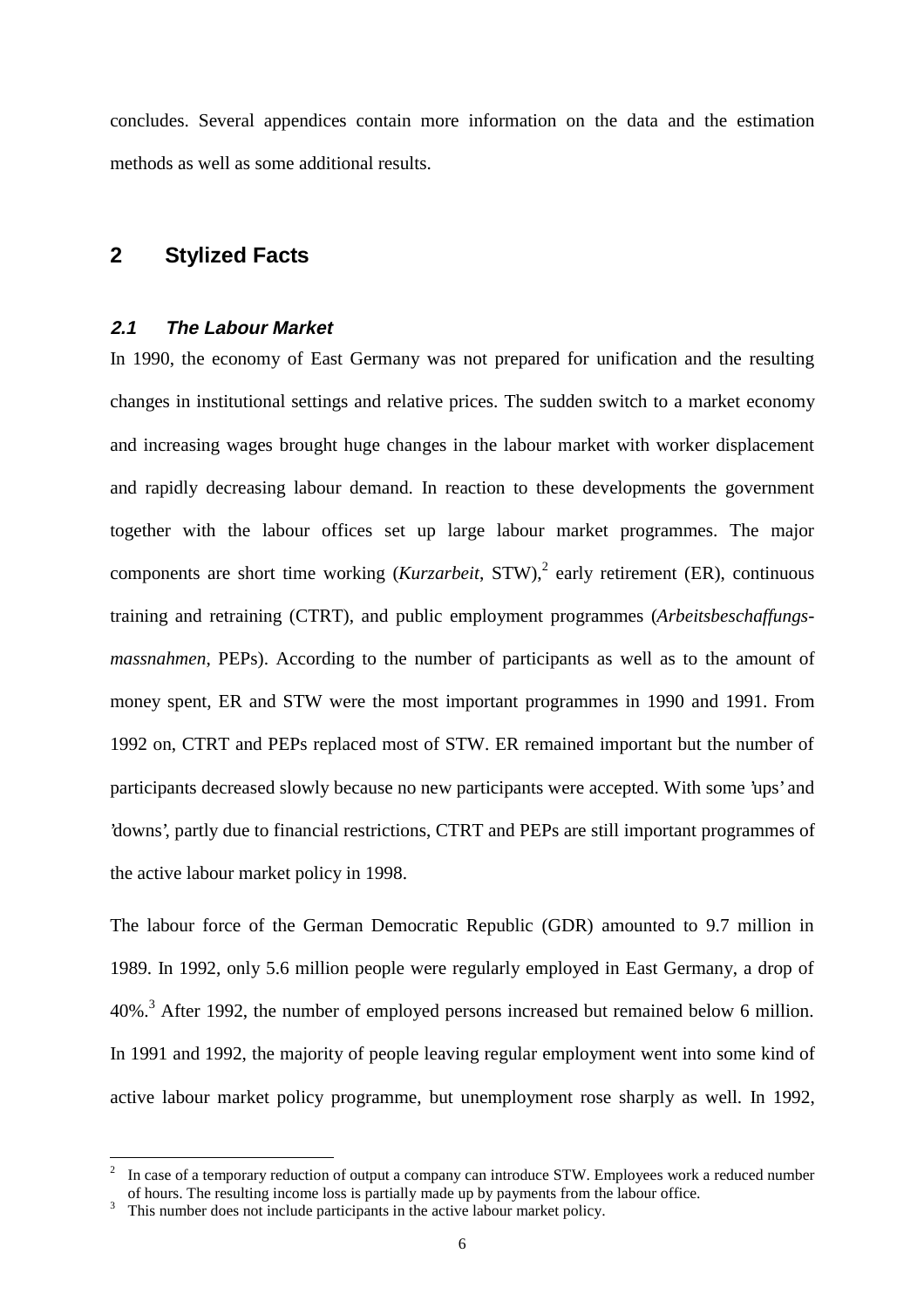more than one third (1996: nearly 30%) of the total labour force was financed by the labour offices either through unemployment benefits or active labour market policy. Focusing on the active labour market policy alone, the labour offices spent 32 billion DM in 1992 in East Germany (1996: 16 billion DM).

Some time was needed to set up PEPs, but in 1992 an average of 400.000 people were employed in PEPs. Due to policy changes and financial restrictions, PEP participation decreased thereafter – as did participation in active labour market policies in general – to a level of between 235.000 and 315.000 persons. In total more than 2 million people participated in PEPs between 1991 and 1997, and more than 40 billion DM were spent. Although there might be some differences between the states in East Germany, the general picture drawn in this section is true for Sachsen-Anhalt as well.

### **2.2 Sachsen-Anhalt**

Sachsen-Anhalt is one of the new federal states, located south-west of Berlin, joining borders with several other new federal states as well as with West Germany, but not with Berlin. A rough sketch of the economic structure before unification shows an industrialised south with a focus on chemical industry, coal mining and energy, and an agricultural northern part. Table 1 provides some information about the economy of Sachsen-Anhalt compared to the average of the economies of the new federal states and the West German average.

Table 1 shows that the economic development in Sachsen-Anhalt from 1991 to 1997 was somewhat worse than the average development in the new federal states. The share of the GDP in the new federal states produced in Sachsen-Anhalt decreased slightly over time. This development is reflected in the unemployment rate as well. Actually the unemployment rate in Sachsen-Anhalt was the worst in all new federal states in 1997. But the worse economic situation in Sachsen-Anhalt is not reflected in a corresponding higher share of PEP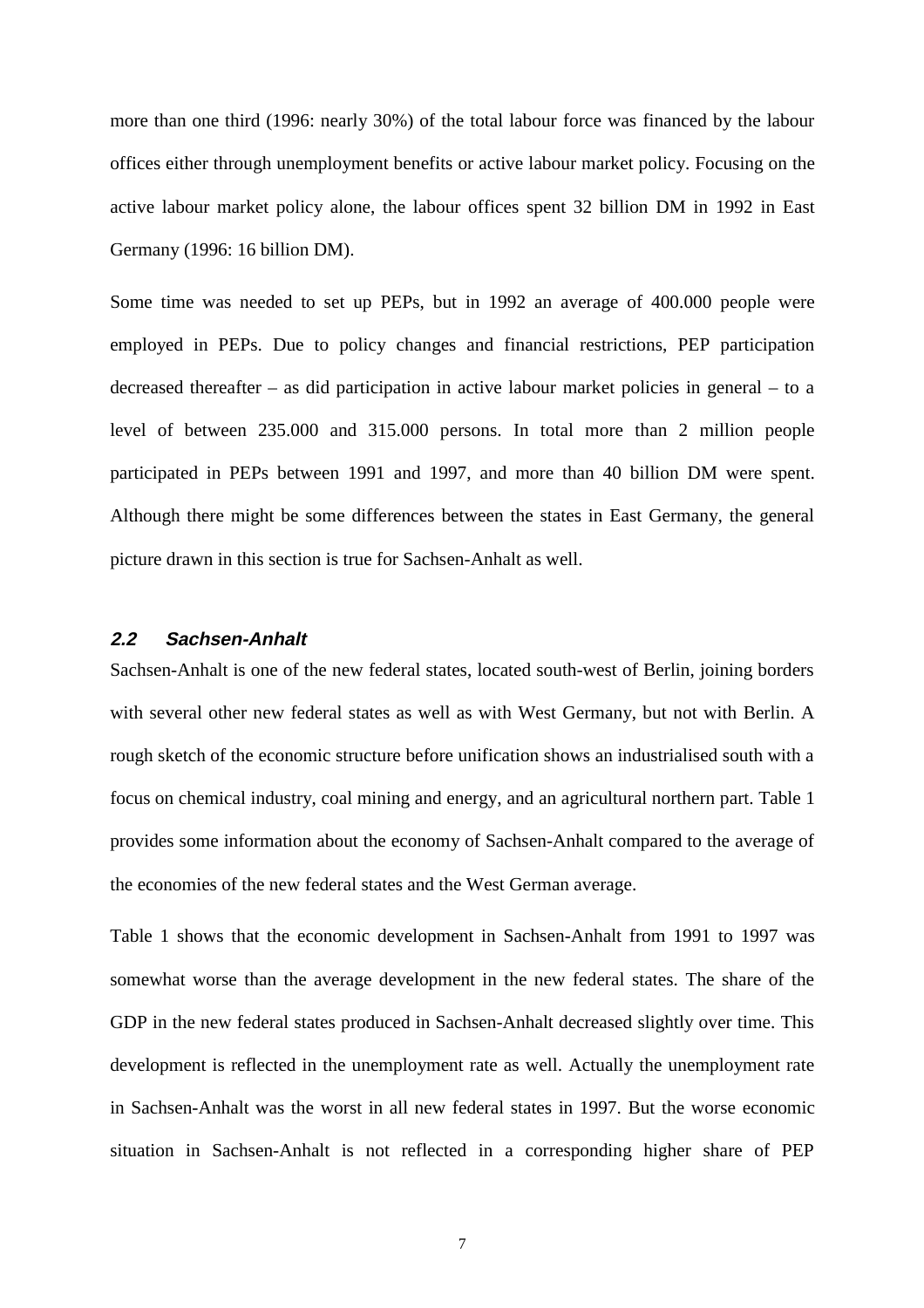participants in Sachsen-Anhalt. Vice versa, the share of PEPs in Sachsen-Anhalt declines over

time compared to the rest of East Germany.

|      |                 | <b>GDP</b>        |         |    |              |                   | Unemployment |           | Participants in PEPs <sup>c)</sup> |         |  |
|------|-----------------|-------------------|---------|----|--------------|-------------------|--------------|-----------|------------------------------------|---------|--|
|      |                 | Total             |         |    | Per headb)c) | %<br>Total<br>(in |              |           |                                    |         |  |
|      | SA <sup>a</sup> | NFS <sup>a)</sup> | SA in % | SА | <b>NFS</b>   | SA                | <b>NFS</b>   | <b>SA</b> | <b>NFS</b>                         | SA in % |  |
|      |                 |                   | of NFS  |    |              |                   |              |           |                                    | of NFS  |  |
| 1991 | 36              | 206               | 18 %    | 19 | 19           | 10                | n.a.         | 35        | 183                                | 19%     |  |
| 1992 | 46              | 263               | 18 %    | 24 | 25           | 15                | 15           | 88        | 388                                | 23%     |  |
| 1993 | 55              | 305               | 18 %    | 29 | 29           | 17                | 16           | n.a.      | 250                                | n.a.    |  |
| 1994 | 61              | 355               | 17 %    | 32 | 33           | 18                | 16           | 61        | 280                                | 22%     |  |
| 1995 | 64              | 381               | 17 %    | 34 | 36           | 17                | 15           | 64        | 312                                | 21%     |  |
| 1996 | 66              | 397               | 17 %    | 35 | 37           | 19                | 17           | 58        | 277                                | 21%     |  |
| 1997 | 70              | 422               | 17 %    | 37 | 39           | 22                | 18           | n.a.      | 234                                | n.a.    |  |

*Table 1: Comparing Sachsen-Anhalt with the New Federal States*

Sources: Statistisches Jahrbuch für die Bundesrepublik Deutschland, several issues; several special issues Zeitreihen für ausgewählte Arbeitsmarktindikatoren, Landesarbeitsamt Sachsen-Anhalt/Thüringen; ANBA (Amtliche Nachrichten der Bundesanstalt für Arbeit), several issues; Arbeitsmarkt in Zahlen: Arbeitsbeschaffungsmaßnahmen, Berichtsmonat September 1998, Bundesanstalt für Arbeit, Table 1, 2; Arbeitsmarkt in Zahlen: aktuelle Zahlen, September 1998, Bundesanstalt für Arbeit, p. 52; Institut für Arbeitsmarkt- und Berufsforschung, Zahlenfiebel 1995, Table 7.2: Statistisches Jahrbuch des Landes Sachsen-Anhalt 1997: information from IWH Halle Juli 1998.

Notes: SA ... Sachsen-Anhalt; NFS ... all new federal states (incl. East Berlin and Sachsen-Anhalt). 1.9 million people live in SA, 18% of the population of the NFS.

See Section 3 for a definition of different kinds of PEPs and what is summarized in PEPs within this paper.

n.a.: not available.

a) In billion DM.

b) In relation to population of age 15 to 65 (for NFS without East Berlin).

c) In thousands.

## **2.3 PEP Participation**

 $\overline{a}$ 

The following Tables 2 and 3 provide some data on PEP participation in East Germany and, if

available, for Sachsen-Anhalt separately.<sup>4</sup>

The use of PEPs reached a peak as early as in 1992. But PEPs kept to be an important part of

ALMPs in the following years as can be seen from the expenditures as well as the participation. From 1992 to 1996 some tendency to increase the average PEP duration is found when comparing the inflows and the average stocks. A rising share of women in PEPs

reflects the unfavourable development on the labour market for women in East Germany as

<sup>4</sup> Further information and data about the East German labour market in general and PEP in particular can for example be found in Wolfinger (1994, 1995) or Spitznagel (1993).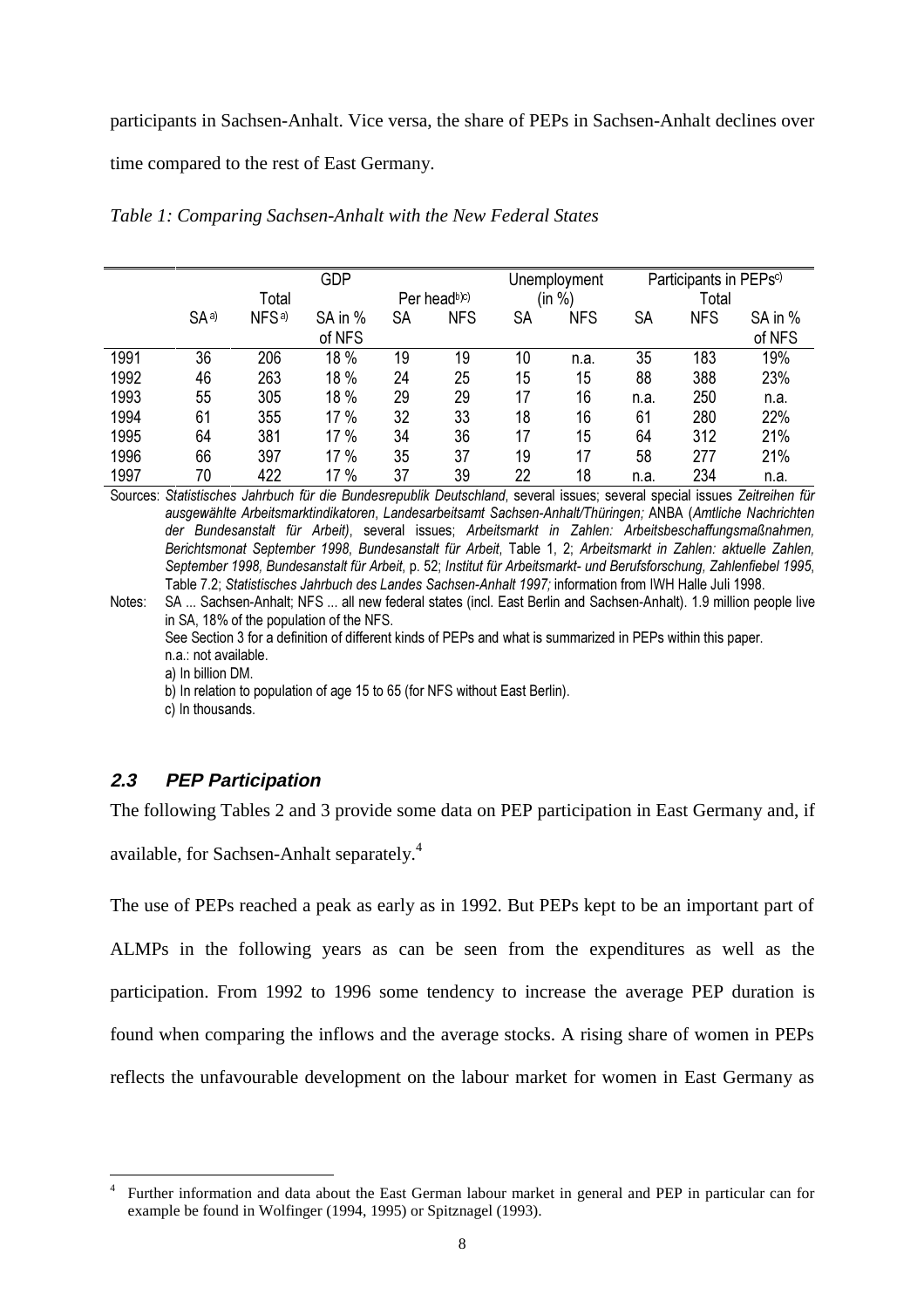well as an increasing focus of the labour offices towards persons with special labour market

problems. In general the pattern is the same for Sachsen-Anhalt.

|        | <b>NFS</b> |                  |                     | <b>SA</b> |                   |                     |  |
|--------|------------|------------------|---------------------|-----------|-------------------|---------------------|--|
|        | Total      | PEP <sup>a</sup> | §249h <sup>b)</sup> | Total     | PEP <sup>a)</sup> | §249h <sup>b)</sup> |  |
| 1991   | 3,075      | 3,075            | $- - -$             | 612       | 612               | ---                 |  |
| 1992   | 5,083      | 5,083            | ---                 | 1,664     | 1,664             | ---                 |  |
| 1993   | 6,905      | 6,811            | 94                  | 1,388     | 1,359             | 29                  |  |
| 1994   | 4,722      | 3,397            | 1,325               | 1,680     | 1,359             | 321                 |  |
| 1995   | 7,109      | 5,832            | 1,277               | 1,734     | 1,416             | 318                 |  |
| 1996   | 8,156      | 6,835            | 1,321               | 1,701     | 1,422             | 279                 |  |
| 1997c) | 6,703      | 5,322            | 1,381               | 1,422     | 1,136             | 286                 |  |

*Table 2: Expenditures on PEPs by the Labour Offices*

Source: ANBA, several issues.

Notes: In million DM per year; SA ... Sachsen-Anhalt; NFS ... all new federal states (incl. East Berlin and Sachsen-Anhalt). See Section 3 for a definition of different kinds of PEPs and what is summarized in PEPs within this paper. a) Reqular PEP only.

b)  $$249h$  was introduced in 1993.

c) Since September 1997 data include West Berlin.

|  | Table 3: Participants in PEPs |  |
|--|-------------------------------|--|
|  |                               |  |

|        |       |                | In East Germany |                    |     |                             | In Sachsen-Anhalt |                |                  |                    |      |                |
|--------|-------|----------------|-----------------|--------------------|-----|-----------------------------|-------------------|----------------|------------------|--------------------|------|----------------|
|        |       | Inflow         |                 | Average of persons |     |                             |                   | Inflow         |                  | Average of persons |      |                |
|        |       | in PEPs        |                 | employed in PEPs   |     |                             | in PEPs           |                | employed in PEPs |                    |      |                |
|        |       | Original PEP   |                 | Original PEP       |     | §249h                       |                   | Original PEP   |                  | Original PEP       |      | §249h          |
| Year   | Total | <b>Thereof</b> | Total           |                    |     | Thereof Total Thereof Total |                   | <b>Thereof</b> | Total            | Thereof Total      |      | <b>Thereof</b> |
|        |       | women          |                 | women              |     | women:                      |                   | women          |                  | women              |      | women          |
| 1991   | 422   | 37%            | 183             | 36%                | 0   | ---                         | n.a.              | n.a.           | 35               | n.a.               | 0    | ---            |
| 1992   | 296   | 44%            | 388             | 41%                | 0   | ---                         | 59                | n.a.           | 88               | n.a.               | 0    | ---            |
| 1993   | 243   | 53%            | 237             | 48%                | 23  | n.a.                        | 51                | 51%            | 50               | 44%                | n.a. | n.a.           |
| 1994   | 293   | 60%            | 192             | 60%                | 88  | 36%                         | 58                | n.a.           | 40               | 62%                | 21   | 33%            |
| 1995   | 222   | 63%            | 206             | 65%                | 106 | 39%                         | 43                | n.a.           | 41               | 69%                | 23   | 33%            |
| 1996   | 235   | 62%            | 191             | 65%                | 86  | 43%                         | 50                | n.a.           | 40               | 66%                | 18   | 39%            |
| 1997a) | 142   | 58%            | 154             | 64%                | 80  | 44%                         | n.a.              | n.a.           | 33               | n.a.               | n.a. | n.a.           |

Source: ANBA, several issues; Arbeitsmarkt in Zahlen: Arbeitsbeschaffungsmaßnahmen, Berichtsmonat September 1998, Bundesanstalt für Arbeit, Table 1, 2; Arbeitsmarkt in Zahlen: aktuelle Zahlen, September 1998, Bundesanstalt für Arbeit. p. 52: Institut für Arbeitsmarkt- und Berufsforschung. Zahlenfiebel 1995. Table 7.2: Statistischer Bericht A VI 7 i/96 des Stat. Landesamts Sachsen-Anhalt, 1996: Table 14, 15, 1994: Table 8, 9, 1995: Table 14, 15, 1993: Table 9; Statistisches Jahrbuch des Landes Sachsen-Anhalt 1997; information from IWH Halle Juli 1998.

Notes: In 1000 persons.

See Section 3 for a definition of different kinds of PEPs and what is summarized in PEPs within this paper. n.a.: not available.

a) Since July 1997 East Germany includes West Berlin.

The type of work a person has to perform in a PEP could be expected to influence the employment chances on the regular labour market. Although there is no direct data available on the type of work, data on the sector in which the PEP is active shows the following picture.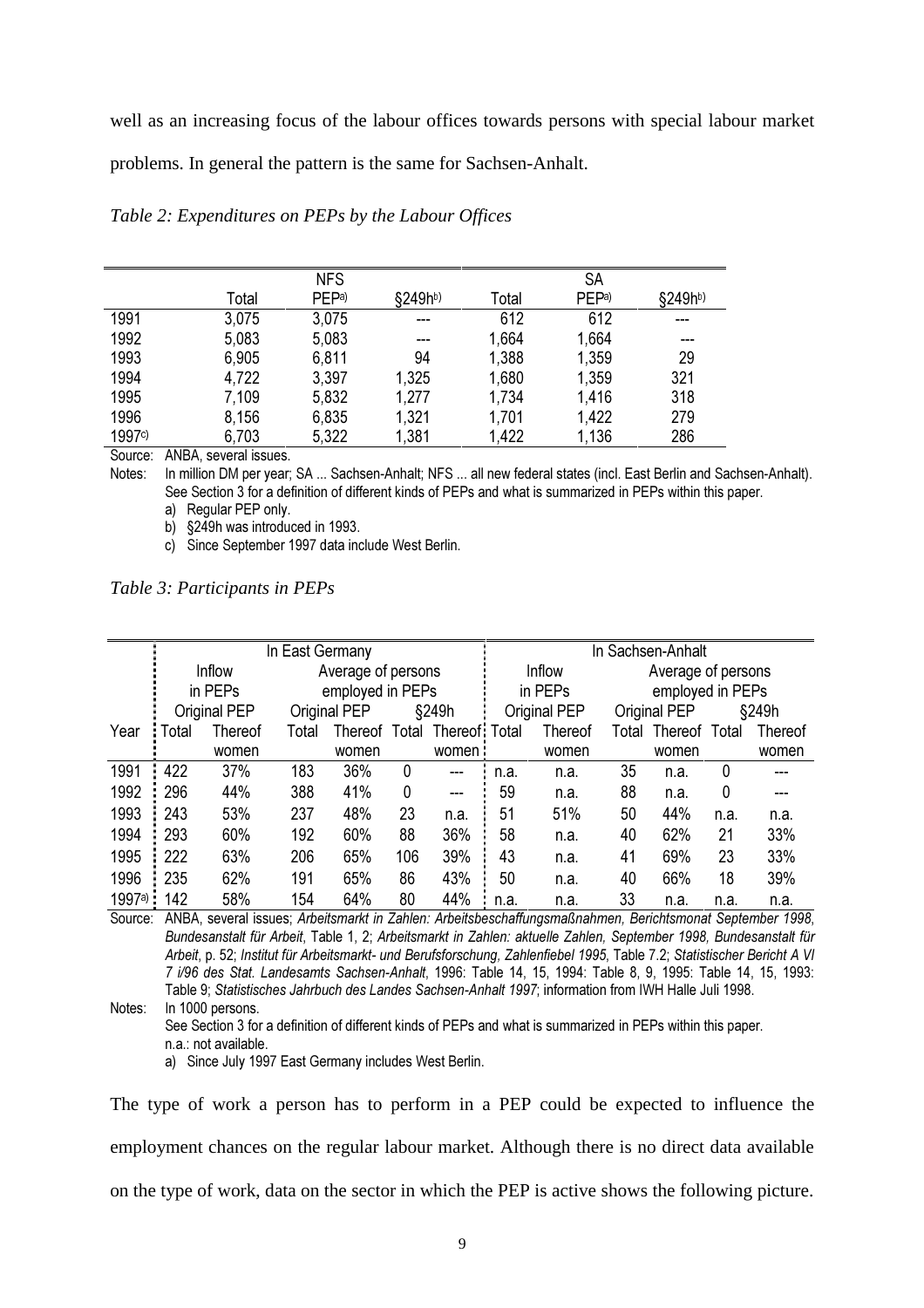More than half of all participants in PEPs are in sectors like agriculture, infrastructure, building, site development, landscape building and environmental redevelopment. The share of PEPs in these sectors rises from 53% in 1992 to 62% in 1993 and decreases slowly to 50% in 1997. PEPs in social services steadily increase their share from 13% in 1992 to about 22% in 1997. Constant over time about 8% of all PEP are of an administrative kind, and for the remaining PEPs no information is available.

Although complete statistics appear not to be available there are some hints that PEPs in Sachsen-Anhalt differ from the average of all new federal states. Emmerich (1993, p. 6) states that in 1991/1992 11% of PEP participants are employed in so-called Mega-PEP, while this number is 21% in Sachsen-Anhalt.<sup>5</sup> Furthermore, all new federal states spend additional money on Mega-PEPs, but four fifths of the total amount in 1991/92 came from Sachsen-Anhalt (Emmerich, 1993, Table 7 and 8). Brinkmann and Wolfinger (1994, p. 17 and tables) show that in the second quarter of 1994 only 7% of all PEPs according to §249h take place in Sachsen-Anhalt, but they employ 25% of all participants in such PEPs.<sup>6</sup> Furthermore, there is a sectoral concentration of Mega-PEPs in Sachsen-Anhalt in coal mining, the chemical industry and steel as well as a corresponding regional concentration.

## **3 Institutional Arrangements for PEPs in East Germany**

 $\overline{a}$ 

In early 1990 the German Democratic Republic (GDR) adopted a labour law by and large similar to the West German one, the *Arbeitsförderungsgesetz* (AFG). After unification the West German AFG came into force in East Germany as well, although many exemptions were added. The AFG contains several regulations on  $PEPs$ .<sup>7</sup> Here we will discuss PEPs according

<sup>5</sup> Mega-PEPs get unusual high subsidies from the labour offices. They usually employ a higher number of persons, and typically the good or service produced is more like investment than consumption compared to the average PEP, e.g. by providing new infrastructure or by cleaning industrial sites (Emmerich, 1993, p. 6).

FEP according to §249h is a somewhat different kind of PEP in East Germany, introduced in 1993. See<br>Section 3 for more information on different kinds of PEPs in East Germany.

 $\frac{3}{7}$ . The information given in this section draws on formal sources like laws as well as on informal sources, which are important to catch effects of the daily implementation as well as the use of exceptions. The major informal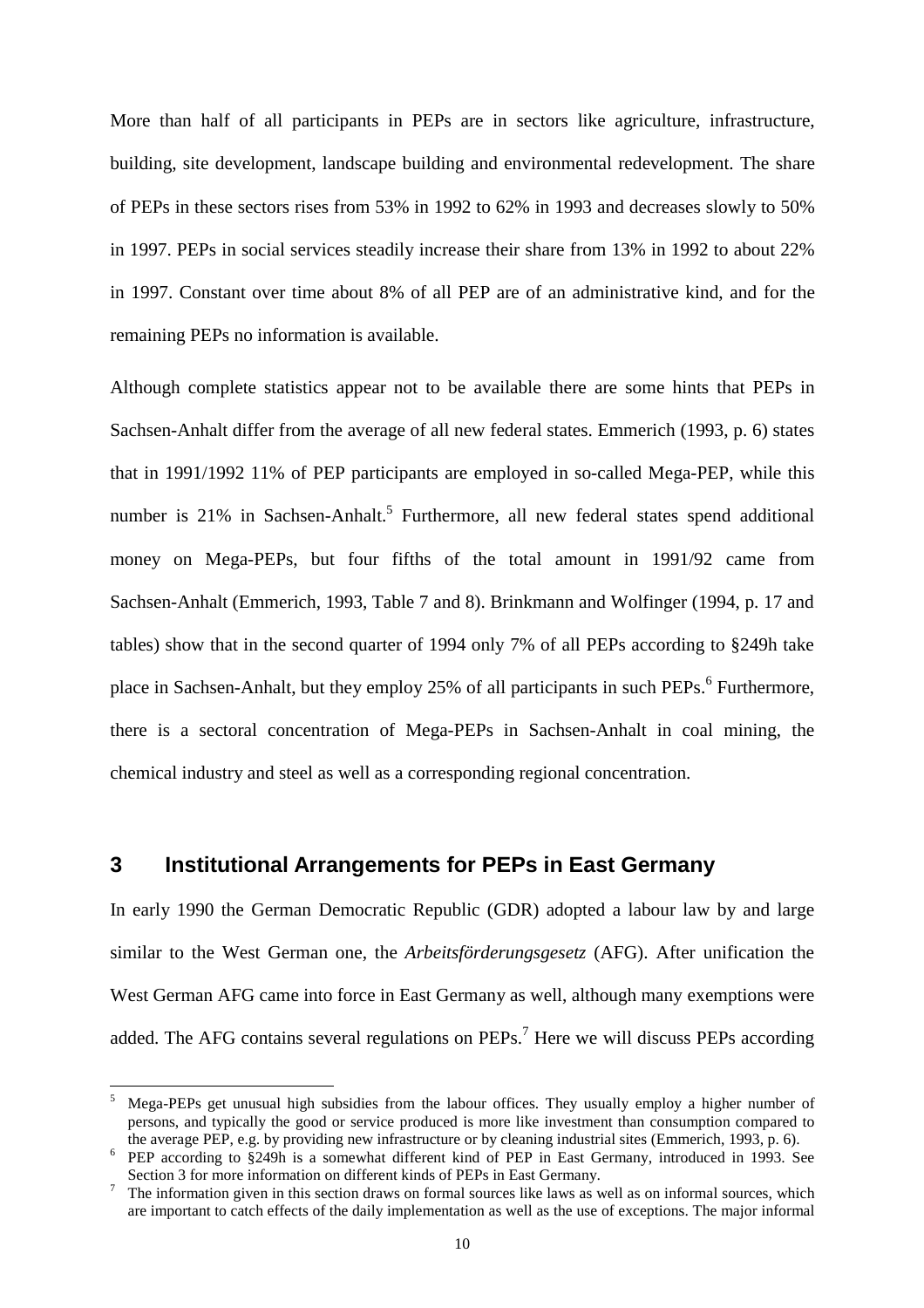to §§91-96 AFG (*Arbeitsbeschaffungsmassnahmen*) and PEPs according to §249h AFG (*Produktive Lohnkostenzuschüsse Ost*), which were introduced in January 1993.<sup>8</sup> In most aspects relevant for this study both programmes are similar, in formal terms as well as in informal handling. Furthermore, our data does not allow a separation. Therefore, throughout this paper, the phrase public employment programme (PEP) includes both types of PEPs if not stated otherwise.

Participants in a PEP are not directly employed or paid by the labour office. Rather they have a regular employment contract with a programme supporting employer (PSE, a public institution, a private nonprofit organisation, or a firm) which automatically ends with the end of the PEP. The labour offices reimburse the PSE for a part or all of the wage paid.<sup>9</sup> The jobs subsidised in a PEP must not replace existing jobs. The work done in the programme must be useful to the public and would not be done without the PEP. $^{10}$ 

To control for selection bias it is important to know how a PEP is created and why an individual participates. In practice, there were at least three different possibilities PEPs were created in East Germany, although a sharp separation is not possible.

First, a company or a part of a company was to be closed. To avoid mass layoffs, the whole company or a part of it was transferred to a PEP. The decision about individual PEP

source were interviews we conducted in East German labour offices in 1996 and 1997. The interviews were partly questionnaire-led, partly free conversation held in local labour offices and the *Landesarbeitsämter*, the regional head offices. Although there were no interviews in Sachsen-Anhalt, we expect the general results to be true for Sachsen-Anhalt as well.

For more (formal) information on the regulations see the AFG, the *Sozialgesetzbuch III*, and corresponding legislation on lower levels.<br>8 For convenience we use 'regular PEPs' and 'original PEPs' for PEPs according to §§91ff AFG and '§249h' as a

name for PEPs according to §249h AFG. PEPs for older unemployed (*Arbeitsbeschaffungsmassnahmen für ältere Arbeitnehmer, §§97-99 AFG*) are not discussed because the special target group for this measure, unemployed older than fifty-five, is excluded in this work.<br>Regularly between 50% and 75% of the wages are covered and in special cases up to 100%, that appear to be

common practise in East Germany. Furthermore, the labour office could cover the cost to set up a workplace or provide loans for that. The rules were tightened over time. After 1993 the labour office accepted only wages below 90% of the wage of a comparable unsubsidized job. For §249h programmes the subsidy is based<br>on the average unemployment benefits the labour office would have had to pay otherwise.

<sup>&</sup>lt;sup>10</sup> A delay that would occur without the PEP is sufficient as well. For §249h there is a closed catalogue of types of work.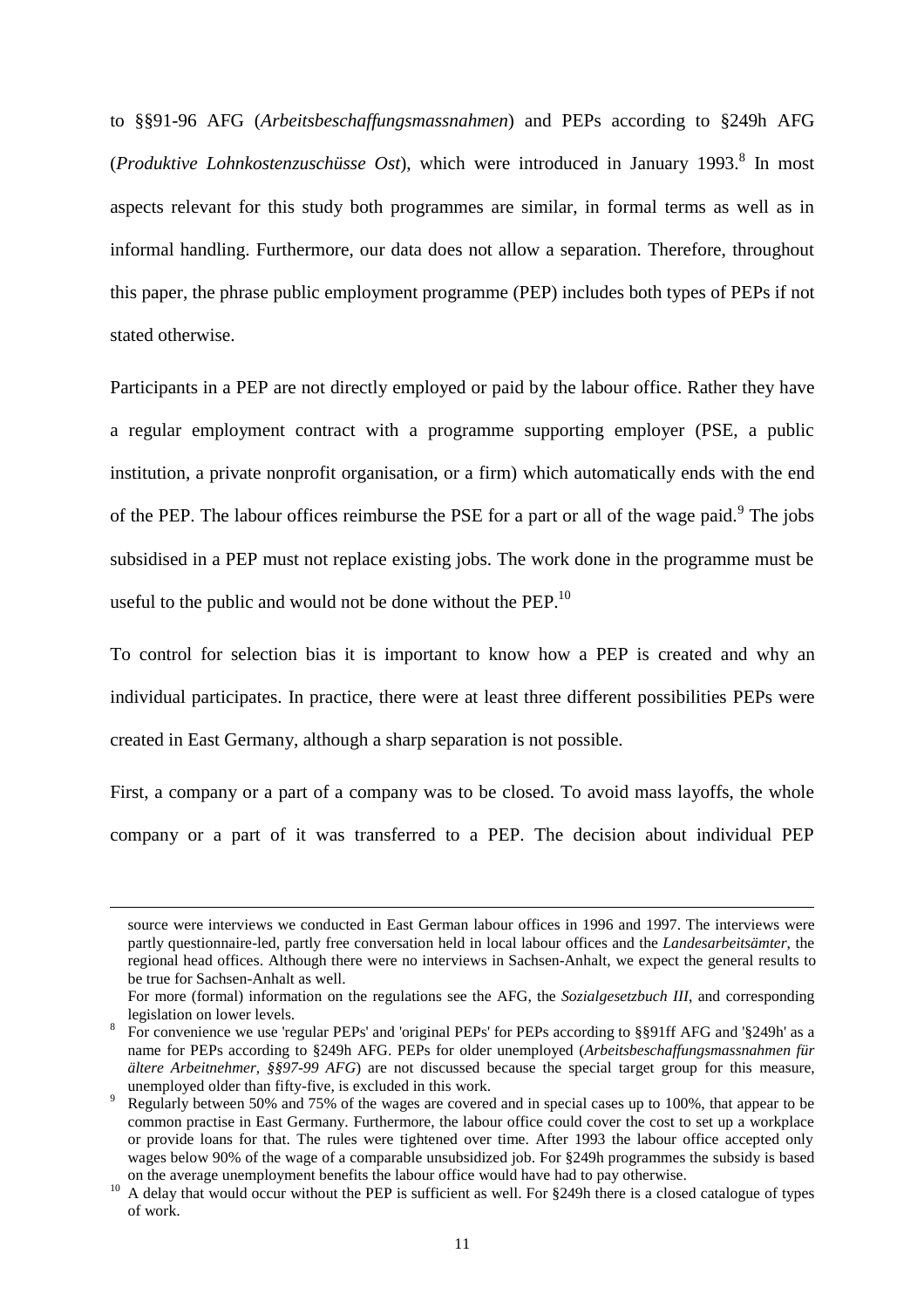participation was not based on individual considerations but exception regulations were used to transfer the workers into the PEP. Many programmes in 1991 and 1992 were of this kind.

Second, *Arbeitsbeschaffungs- und Beschäftigungsgesellschaften* (ABG) were used.<sup>11</sup> They are set up by a regional or local government or a large company as a kind of 'counterpart' to the labour offices' active labour market policies. While the labour office takes care of the financing and supervision, the ABG creates, organizes, and administers the PEP. Furthermore, AGBs provide information and help for the participants. It is not clear, how the decisions about the participants are made and the requirements for individual participation are checked when an ABG creates a PEP. Some of the ABGs are closed for new participants, others are not.

Third, a PEP is created in the 'normal' way. Normal means according to the regulations of the labour law and the common use in West Germany. A future PSE proposes to create a PEP. If the labour office approves it, the labour office decides about the participants as well.<sup>12</sup> Here, the individual requirements should usually be met.

It is not clear which of these forms is the most important, and there are - according to our knowledge - no complete statistics available on ABGs or the use of exceptions in the labour law. It seems that the third possibility was typical for smaller PEPs with only a few employees while PEPs created through the other ways typically employ many people. Unfortunately, our data do not provide any information on the way a PEP is created.

The most important formal requirement for participating in a PEP is that the individual is unemployed and entitled to some kind of unemployment payments (or social assistance since 1994) right before participating in a PEP. Furthermore, the person must have been

<sup>&</sup>lt;sup>11</sup> Many different names are used for this kind of companies.<br><sup>12</sup> In the interviews, people deciding about PEP participation in the labour offices pointed out that neither the employer nor the individual participant has any influence on the participation decision.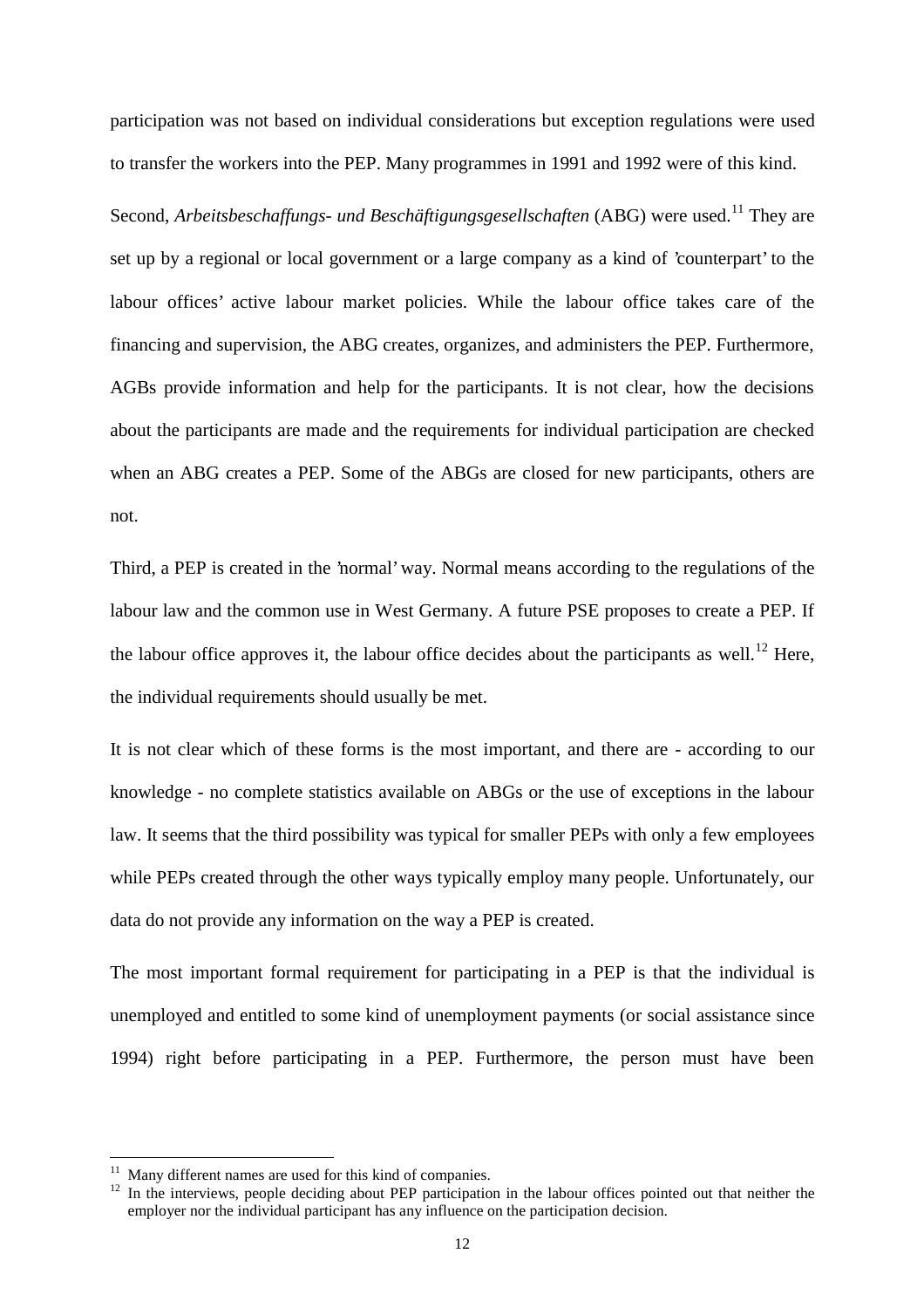unemployed for at least six months within the last twelve months.<sup>13</sup> People with special difficulties on the labour market are preferred. Those are the disabled, the unemployed older than fifty, persons below twenty-five without a vocational degree, the long term unemployed and - a special regulation for East Germany - women. The labour office can depart from all formal requirements for social or labour market reasons.

Typically a PEP is limited to twelve months although every other - longer or shorter - length up to twenty-four months, under special conditions even thirty-six months, is possible. During the PEP people get paid the *Tariflohn*, which is in almost all cases higher than unemployment benefits.14 Beginning in 1994, this was subsequently lowered to 90% of the *Tariflohn*, but private firms in East Germany often pay less than the *Tariflohn* as well and this did not increase the incentive to leave PEP much. Furthermore, during PEP social security contributions are paid, which could create new rights for unemployment benefits.

An individual leaves a PEP when the PEP ends. It is possible – and hoped for – that the PSE employs the participant without subsidy after the PEP. Furthermore, an individual must leave a PEP immediately to take up a job offer on the regular labour market or for a training programme proposed by the labour office. The labour office as well as the participant are required to search for such possibilities during PEP.

 $13$  For §249h regulations are somewhat less tight. Only three months of unemployment within the last six months are required. Alternatively, being in a regular PEP or in STW (13 or more weeks with 10 or less %

working time) is sufficient as well.<br><sup>14</sup> *Tariflohn* is the wage rate trade unions and employers agreed on in regional and sectoral specific contracts. Unemployment benefits in Germany range from 53 to 68 % of the former net income, depending on family status and duration of unemployment. The rates change over time. Therefore, with the exception of a wage rate for the PEP employment being much lower than the former personal wage, there is a financial incentive to participate in PEPs.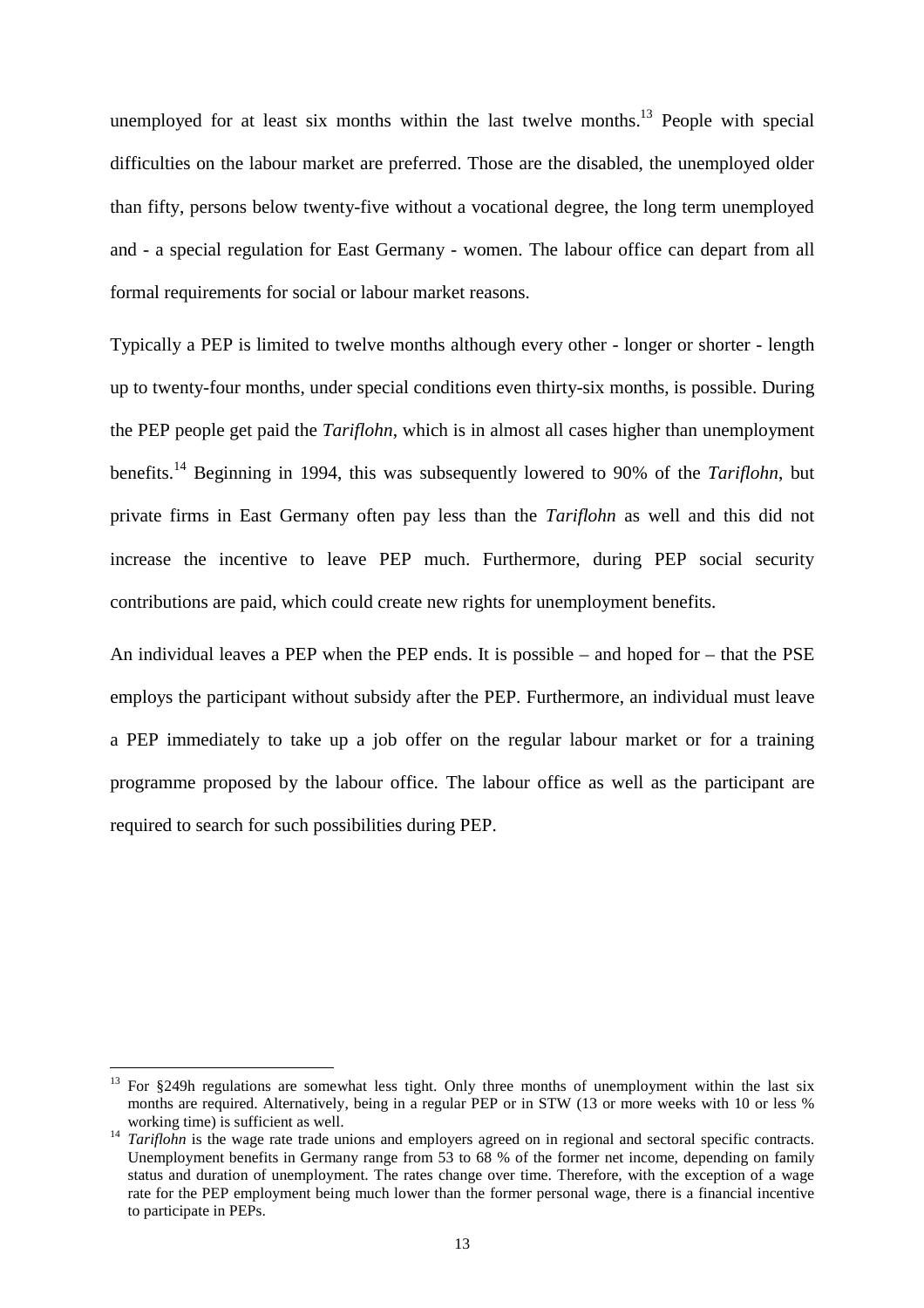## **4 Data**

 $\overline{a}$ 

#### **4.1 The Arbeitsmarktmonitor Sachsen-Anhalt**

The *Arbeitsmarktmonitor Sachsen-Anhalt* (AMM-SA) was primarily designed to provide information about the current situation of the labour market in Sachsen-Anhalt.<sup>15</sup> Creating a (panel) data set for scientific use is only a secondary goal. It contains a wide variety of questions including the labour market status now and a year ago, information about the job position and the employer, participation in active labour market policies, earnings, education, family and living, and personal opinions about political and labour market issues.

The AMM-SA is compiled from questionnaires mailed to individuals of age 15 to 65 living in the federal state of Sachsen-Anhalt. The first series of interviews took place in March 1992, and from autumn 1992 on, it has been repeated every year. We use data up to the wave of autumn 1997. For each interview, between 10,000 and more than 20,000 questionnaires were mailed out, resulting in 6,000 to 10,000 available observations, equal to 0.3 to 0.5 % of the population. Of these between 500 and 1,000 of the observations in each wave have experience with PEPs. The general structure of the data is a mixture of cross-section and panel. Wave one and two are a panel, but for wave three a new cross-section was drawn. From wave four on, in every wave previously interviewed as well as newly drawn individuals are included. Panel mortality in the data is high. For example, of 9,252 persons participating in autumn 1993 only 1,268 persons (14 %) have a valid interview in 1997.<sup>16</sup> Difficulties when using the panel structure apart from the panel mortality arise from different definitions of the variables in the questionnaire over time and from not including all questions in all questionnaires. Nevertheless, for our study we consider the AMM-SA the best data currently available on

<sup>15</sup> More information on the AMM-SA can for example be found in Wiener (1995) or in Zentrum für Sozialforschung (1998; pages 11-15, 18-20, and in the last appendix).<br><sup>16</sup> The dropout of 535 is explained by the age restriction, for the remaining 8,717 dropouts no information is

available. It could be 'correct' dropouts (e.g. the person died), but it has to be assumed that the major reason is non-respons. No detailed non-response-study is available, but we could not find any substantial (unplanned) changes in the composition of the samples, neither through the panel mortality nor through our selection rules (see below).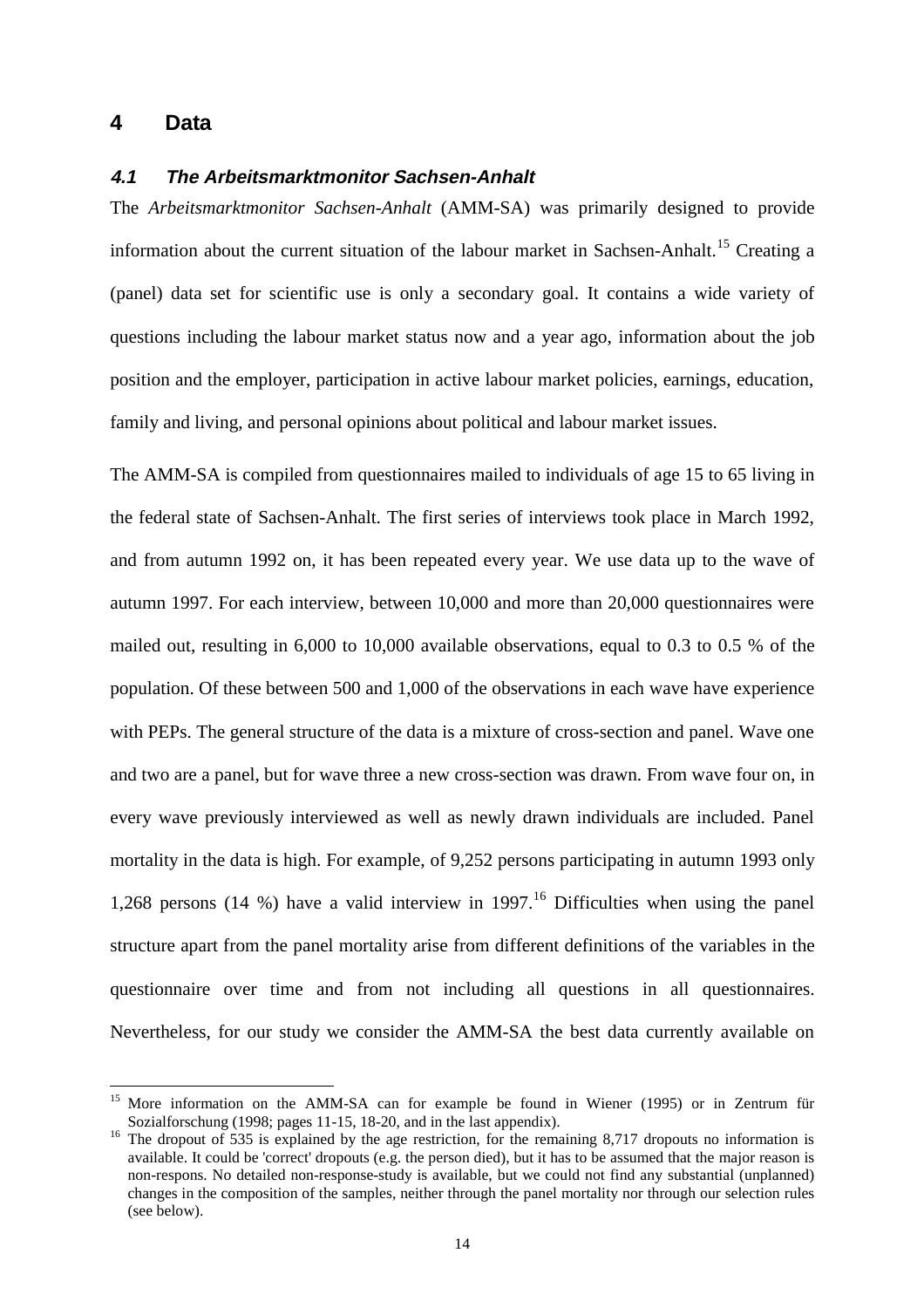PEPs in East Germany. Table 14 in Appendix A provides an overview of the variables used in this study.

#### **4.2 Selection Rules and Descriptive Statistics**

For people starting their working live by participating in a PEP the effects of a PEP might be quite different than for people in the middle of their working life. Therefore our sample is restricted to persons who were at least 22 years old in 1993. Furthermore, this restriction allows us to use schooling as time-constant variable in the estimation. If the first available observation is at age 55 or older, the person is deleted to avoid catching effects of early retirement. Participants in PEP of age 52 or older at the start date of PEP are excluded, because PEPs were used for older unemployed to 'bridge' the time to early retirement. Our interviews at the labour offices confirmed that. Under these circumstances the purpose is not to increase the employment prospects of the participants.

Further exclusions are made because of data limitations. Due to missing answers or limitations of the questionnaire, for some PEP participants neither the start nor the end date of the PEP is known. They are excluded. Because of low numbers of cases or inconsistent information observations with certain characteristics were deleted from the sample. Table 13 in Appendix A presents more details on the selection and the numbers of observations in the sample before and after selection. In addition we exclude persons with missing information in relevant questions for every estimation step separately.

In the sample of people not participating in PEPs, no further persons had to be excluded because they were not eligible for PEP. Due to the exemption rules for PEP participation in East Germany all persons could have participated in PEP, although the probabilities for participation differ substantially.

The distribution of start and end dates for PEPs in our sample is not uniform (see Table 4 as well as Figure 4 in Appendix A). We observe start dates between November 1989 and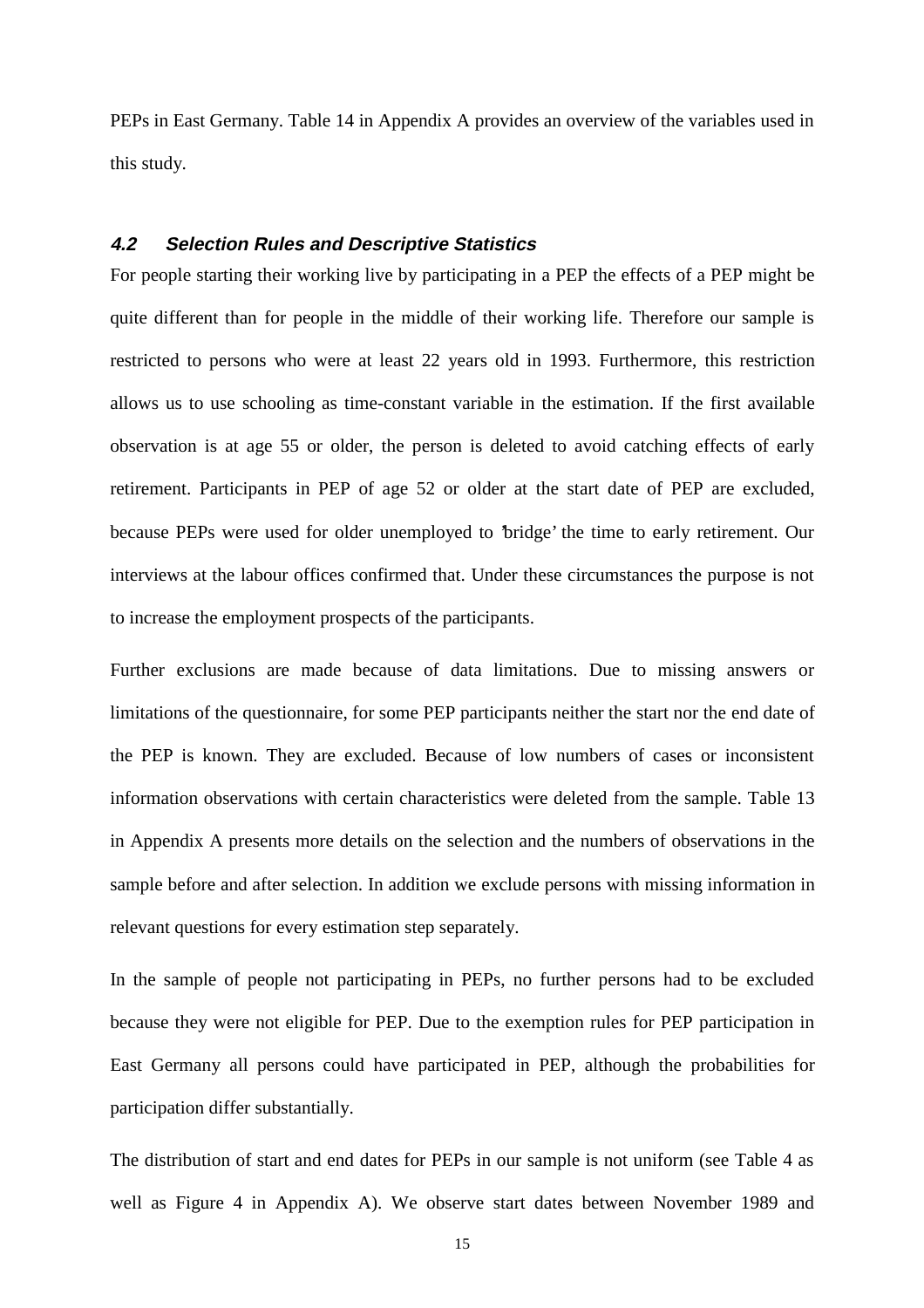September 1997 in the original data set, but the selection rules applied restrict the observations to start a PEP between April 1991 and September 1997. The median of start dates in the restricted sample is January 1992, and 65% of all PEPs start before September 1992. The median of end dates is June 1993, 60% of PEP participation ended between September 1991 and August 1993. Partly, this reflects the pattern of PEP participation in East Germany as described above. But the distribution is also driven by the unbalanced panel design of the sample with different sample sizes in each year, and the designs of the questionnaires.<sup>17</sup>

*Table 4: Statistics for the Start and End Dates of PEP and the Duration in the Sample*

| Start of PEP (date) | End of PEP (date) | Duration of PEP (months) |
|---------------------|-------------------|--------------------------|
| October 1992        | November 1993     | 14.8                     |
| <b>June 1991</b>    | February 1992     | J                        |
| August 1991         | <b>July 1992</b>  | 6                        |
| January 1992        | June 1993         | 12                       |
| November 1993       | <b>July 1995</b>  | 20                       |
| August 1995         | August 1996       | 30                       |
| 1123                | 778               | 778                      |
|                     |                   |                          |

Source: Own calculations.

 $\overline{a}$ 

Notes: Sample similar to the sample used to estimate the partial propensity score.

A typically PEP duration is twelve months, and the regular maximum is twenty-four months. Table 4 and Figure 1 confirm this, with 17% of all PEPs ending after twelve months and only very few lasting longer than twenty-four months.18 The mean of the PEP participation in the sample is 14.8 months, the median 12 months. Of all PEPs in the sample 10% have a duration of less than or equal to three months (six months: 25%; twelve months: 65%; twenty-four months: 89%). For some observations in the sample PEP participation is right censored. Only a small fraction of these persons is still in PEP in September 1997, while most of the censoring is due either to panel attrition or to insufficient information in the questionnaires.

<sup>&</sup>lt;sup>17</sup> No complete information on start and end dates of PEP are available for September 1994 and 1995, while in September 1993 and 1996 questions about the complete PEP history along with dates were included, although no more than one spell was allowed.

<sup>&</sup>lt;sup>18</sup> Actually there are even more shorter PEP spells because 'start date' is coded as the first known start date and  $\frac{18}{100}$ 'end date' as the last known end date. There are multiple PEP spells, but the data available only allows the identification of some of them.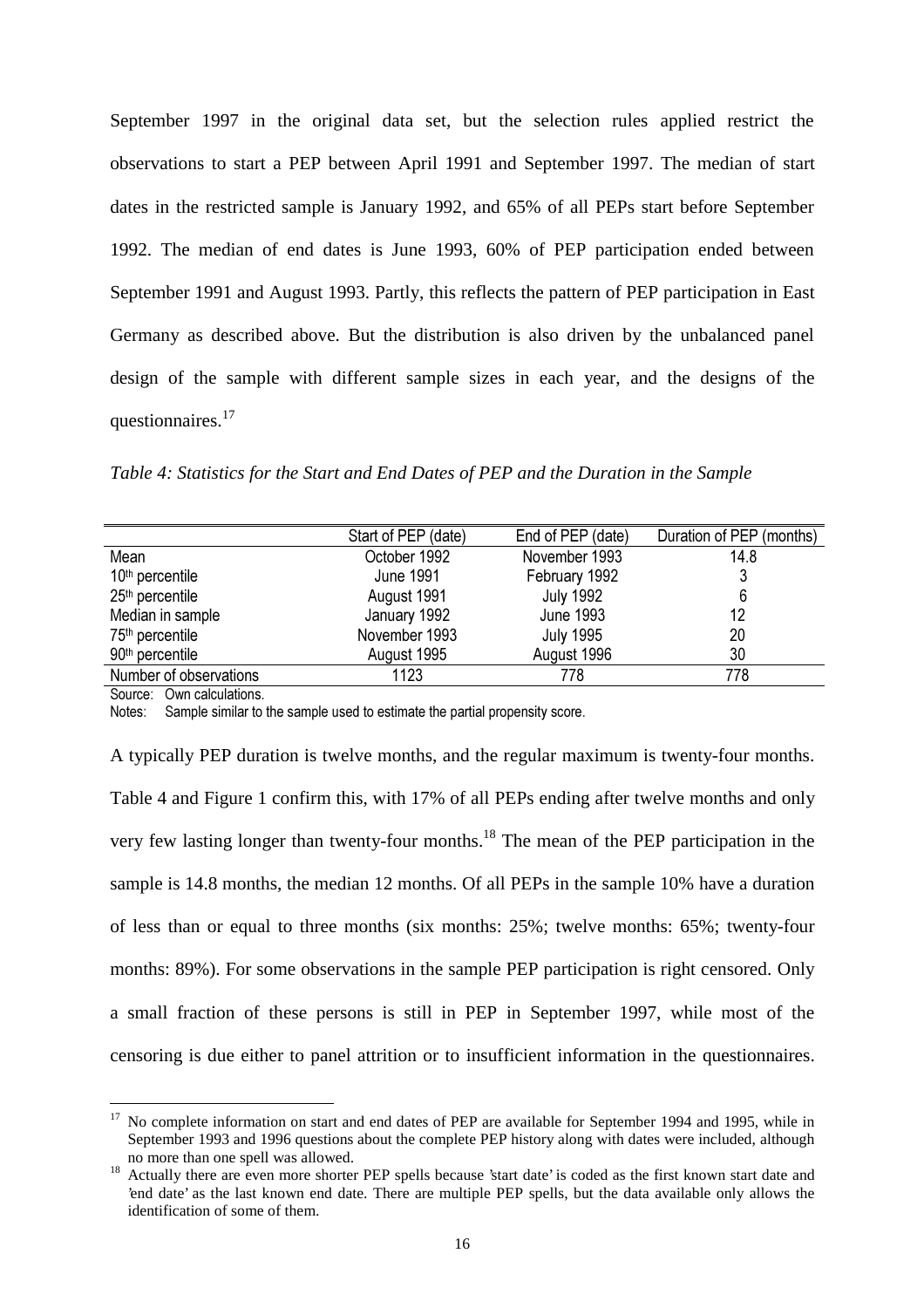These observations could not be used for the final evaluation, but provided useful information for the estimation of the propensity score.



*Figure 1: Duration of Individual PEPs*

Note: X-axis: Time, measured in months ; Y-axis: number of observations. Long PEP duration might reflect multiple PEP participation (identification in the data not possible). The questionnaire was designed in a way that it is possible to answer either eleven or twelve months for a full year of PEP participation depending on the individual understanding. Number of valid observations: 778.

Splitting the sample in two groups, one with PEP participants and one with non-participants, we find some differences between them. Table 5 shows that people with a higher degree of formal education are less likely to participate in PEPs. The same pattern appears when comparing the groups according to the level of formal job education or the last known job position. Not surprisingly unemployment is higher among PEPs participants.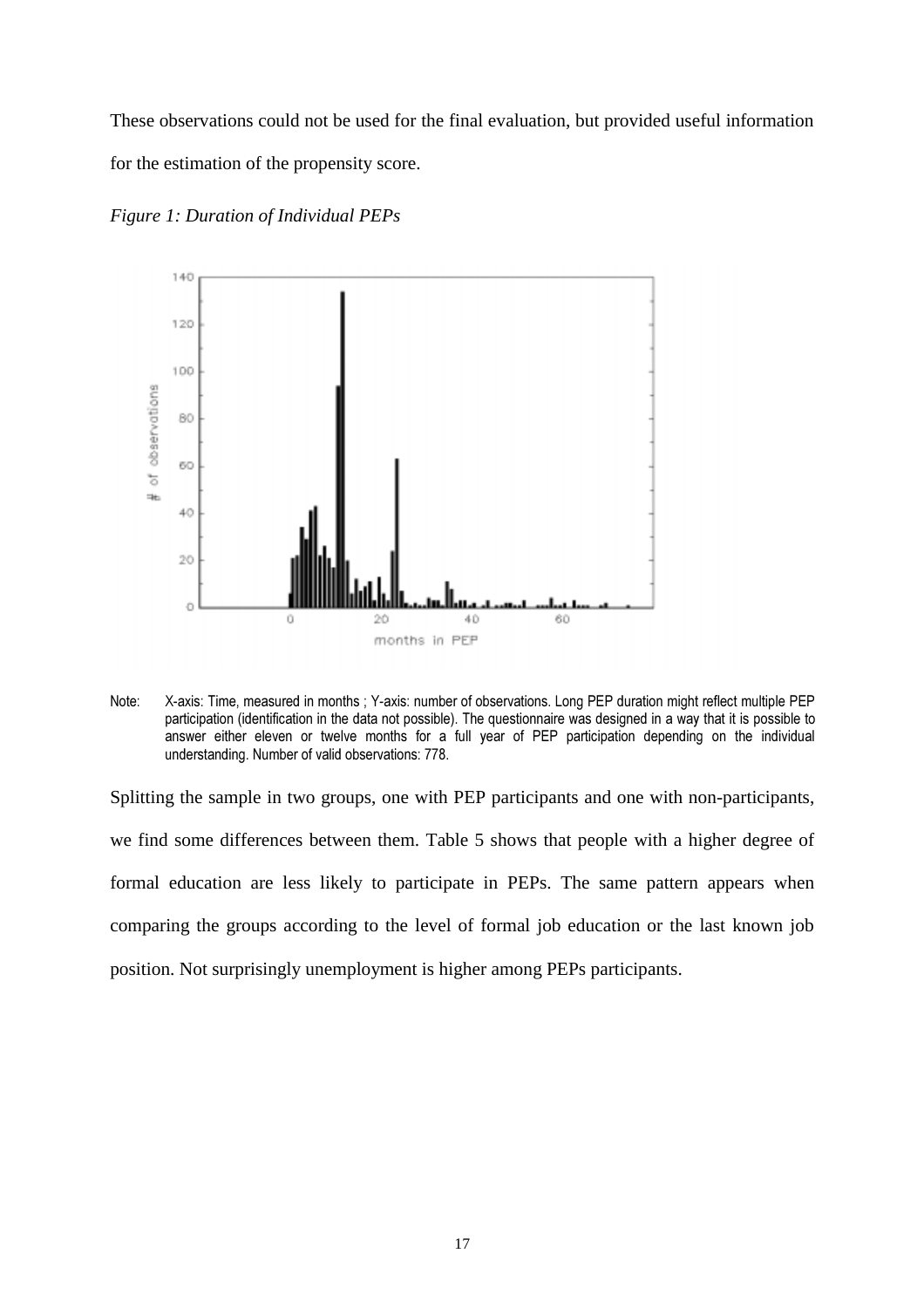|                                                  | No PEP     | <b>PEP</b>              |
|--------------------------------------------------|------------|-------------------------|
|                                                  |            | Mean in subsample or    |
|                                                  |            | share in subsample in % |
| Age (1993)                                       | 38.5 years | 38.8 years              |
| Gender. Female                                   | 52         | 52                      |
| Schooling: Highest degree                        |            |                         |
| University entrance degree (Abitur)              | 28         | 23                      |
| Medium (Klasse 10)                               | 54         | 54                      |
| Low (Klasse 9)                                   | 18         | 22                      |
| University degree                                | 18         | 15                      |
| Unemployment: Registered as unemployed in        |            |                         |
| March 1991                                       | 6          | 16                      |
| September 1992                                   | 10         | 15                      |
| September 1994                                   | 9          | 25                      |
| September 1996                                   | 10         | 30                      |
| September 1997                                   | 11         | 42                      |
| Unemployment rate in region (mean) <sup>a)</sup> | 21         | 22                      |
| PEP rate in region (mean) <sup>b)</sup>          | 4          | 4                       |
| Living in                                        |            |                         |
| City of Dessau                                   | 4          | $\overline{2}$          |
| City of Halle                                    | 12         | 5                       |
| City of Magdeburg                                | 11         | 8                       |
| Area of Aschersleben-Straßfurt                   | 4          | 6                       |
| Area of Anhalt-Zerbst                            | 3          | 3                       |
| Area of Bitterfeld                               | 4          | 7                       |
| Area of Bördekreis                               | 3          | 3                       |
| Area of Quedlinburg                              | 3          | 6                       |
| Area of Wernigerode                              | 4          | 3                       |
| Max. number of observations                      | 12,565     | 1,123                   |

#### *Table 5: Descriptive Statistics of Selected Variables for Persons With and Without PEP*

 $\overline{1}$ Note: Some statistics are generated with less observations because of missing information. See Table 14 in Appendix A for the definitions of the variables.

a) Mean over time (91-97) of unemployment rates in 8 regions in Sachsen-Anhalt weighted according to the respective regional distribution.

b) Mean over time (91-97) of PEP participation rates in 8 regions in Sachsen-Anhalt weighted according to the respective regional distribution.

## **5 Econometric Methodology and Empirical Implementation**

## **5.1 The Causality Framework and the Targets of the Evaluation**

The empirical analysis tries to answer questions like "What is the average gain for PEP participants compared to the hypothetical state of non-participation?" This is the so-called treatment effect on the treated. The underlying notion of causality requires the researcher to determine whether participation or non-participation in PEPs has an effect on the respective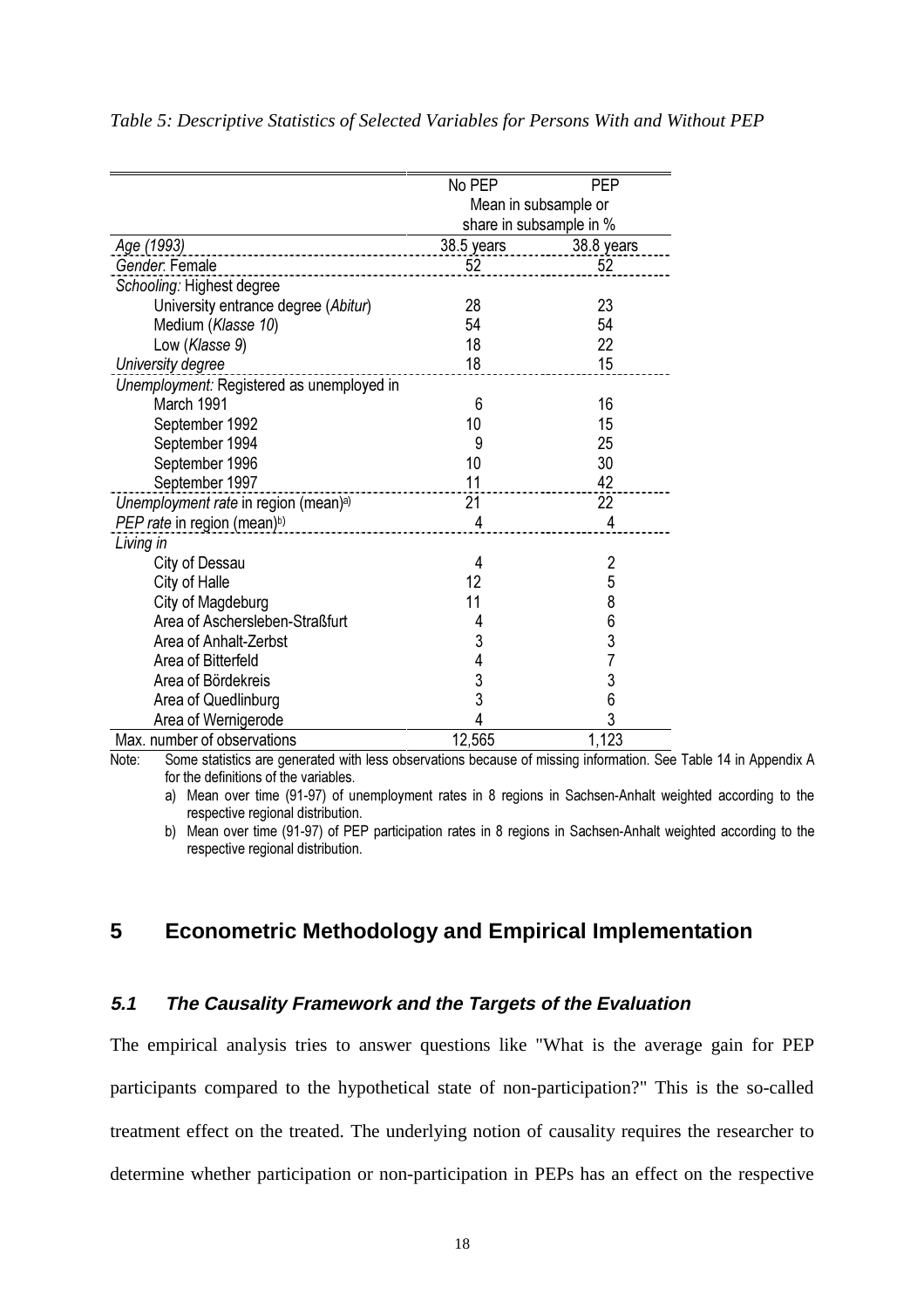outcomes, such as earnings or employment status.<sup>19</sup> Therefore, the framework that serves as a guideline for the empirical analysis is the *potential-outcome approach to causality* suggested by Roy (1951) and Rubin (1974).

To facilitate the discussion, the following notation is useful.  $Y^p$  and  $Y^n$  denote the potential outcomes ( $p$  denotes participation in treatment, i.e. PEP,  $n$  no PEP).<sup>20</sup> Additionally, denote variables that are unaffected by treatment - called *attributes* by Holland (1986) - by *X*. It remains to define a PEP participation indicator *S*, that determines whether person *i* participates in a PEP ( $s_i = 1$ ) or not ( $s_i = 0$ ). The observable outcome is  $y_i = s_i y_i^p + (1 - s_i) y_i^n$ . Hence, the causal effect, for example defined as the difference of two potential outcomes, can never be estimated, because the *counterfactual*  $(y_i^p, s_i = 0)$  or  $(y_i^p, s_i = 1)$  to the observable outcome  $y_i$  is unobservable. However, the quantity of interest to answer the question placed on the beginning of this section is the average causal effect of PEPs for PEP participants  $\theta_0$ :<sup>21</sup>

$$
\theta_{\circ} := E(Y^{p} - Y^{n} | S = 1) = E(Y^{p} | S = 1) - E(Y^{n} | S = 1) = g^{p} - E(Y^{n} | S = 1).
$$
\n(1)

 $g<sup>p</sup>$  can be consistently estimated by the sample mean of  $y<sub>i</sub>$  in the subsample of PEP participants.<sup>22</sup> The problem is the term  $E(Y^n | S = 1)$ . Much of the literature on causal models in statistics and selectivity models in econometrics is devoted finding useful identifying assumptions to predict the unobserved expected nontreatment outcomes of the treated

See Holland (1986) and Sobel (1994) for an extensive discussion of concepts of causality in statistics, econometrics, and other fields.

<sup>&</sup>lt;sup>20</sup> As a notational convention capital letters indicate quantities of the population or of members of the population and lower case letters denote the respective quantities in the sample. The units of the sample  $(i=1,...N)$  are assumed to be the result of *N* independent draws from this population.

<sup>&</sup>lt;sup>21</sup>  $E(\cdot|S=1)$  denotes the mean of the respective random variables in the population of PEP participants.

<sup>&</sup>lt;sup>22</sup> Note that in the application we will estimate a slightly different parameter because due to some nonrepresentiveness of the sample and due to our selection rules explained in the previous section, the distribution of participants in the population and in the sample could be somewhat different.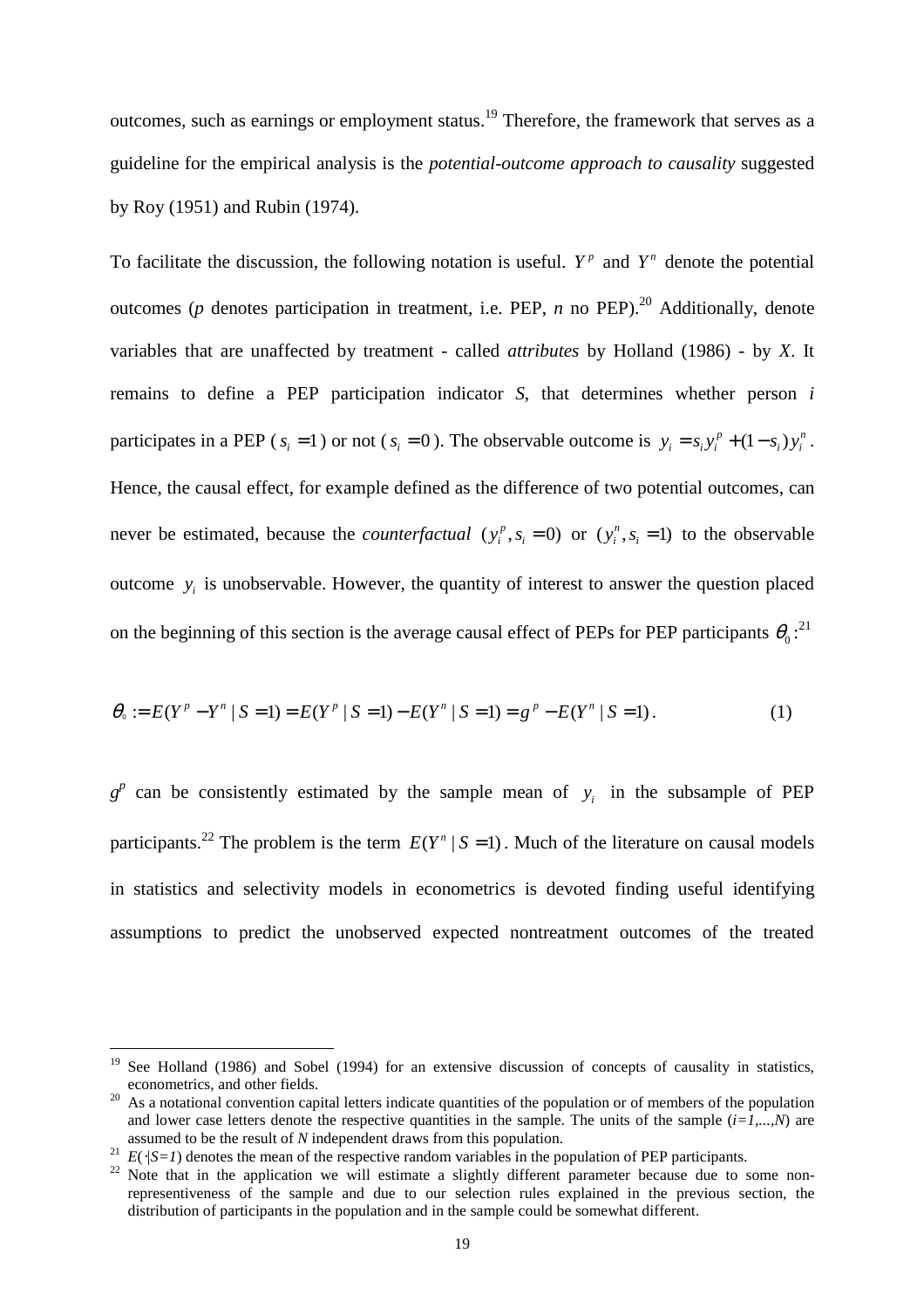population by using the observable nontreatment outcomes of the untreated population  $(y_i^n, s_i = 0)$  in different ways.<sup>23</sup>

### **5.2 Identifying Restrictions**

#### **5.2.1 Conditional Independence Assumption**

The so-called conditional independence assumption (CIA; Rubin, 1977) can be used to identify  $E(Y^n | S = 1)$ :

$$
Y^n \coprod S \mid X = x, \ \forall x \in \chi \,.
$$

CIA means that participation is independent  $(\mathbf{L})$  of the non-treatment outcome conditional on the values of covariates or attributes x in the space  $\chi$ . Thus  $E(Y^n | S = 1, X = x) =$  $E(Y^n | S = 0, X = x)$ , and  $\theta_0$  is identified. Compared to model-based econometric approaches, CIA allows one to estimate treatment effects directly without imposing functional form or parametric assumptions that are often imposed when estimating a structural model. Subsequently, we will denote by  $\theta_0^{\text{CIA}}$  the limit of an estimator that is consistent under the CIA assumption ( $p \lim_{N \to \infty} \hat{\theta}_N^{CIA} = \theta_0^{CIA}$  $p \lim \theta_N^{CIA} = \theta_0$ →∞  $=\theta_0^{CIA}$  ):

$$
\theta_0^{CIA} = E(Y^p \mid S=1) - E_X \left[ E(Y^n \mid S=0, X=x) \mid S=1 \right] = g^p - E_X \left[ g^n(x) \mid S=1 \right];
$$
 (3)

$$
g^p = E(Y^p | S = 1);
$$
  $g^n(x) := E(Y^n | X = x, S = 0).$ 

To justify CIA, the important task is to identify and observe all variables that could be mutually correlated with assignment and potential nontreatment outcomes. This implies that there is no important variable left out that influences nontreatment outcomes as well as

<sup>&</sup>lt;sup>23</sup> This may include the outcomes of participants prior to PEP.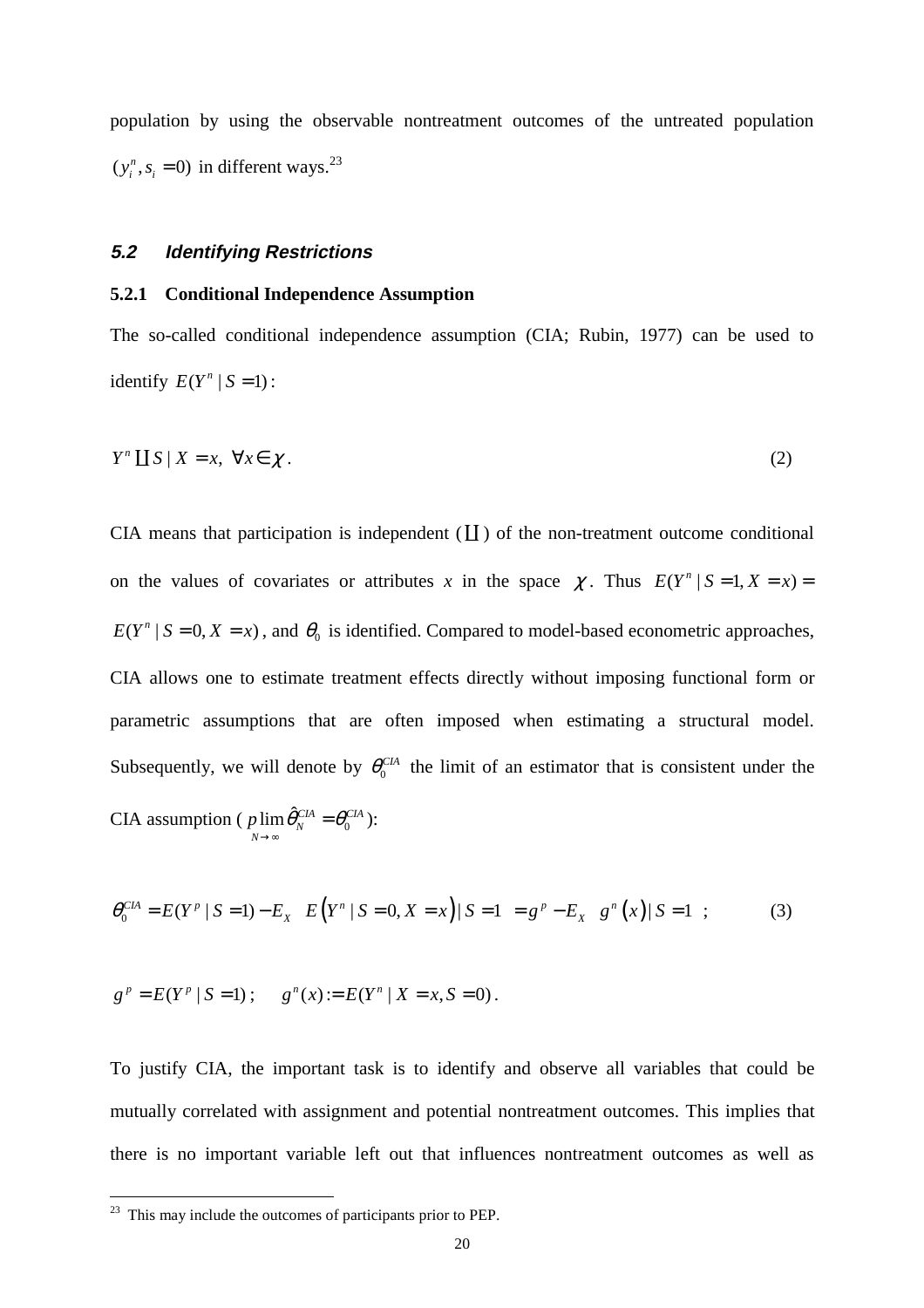assignment given a value of the relevant attributes. For this study the reasoning in the previous section suggests that *X* should include information on schooling, job training and experience, the complete labour market history of the person and individual socio-economic characteristics.

It is thus obvious that in our case the validity of CIA requires a very informative data set. However, for PEPs in East Germany, such data is not (yet?) available. The data used in this study for Sachsen-Anhalt has several shortcomings. Employment histories are only available on a yearly basis. Any information on employment before or at unification is missing. Therefore we might miss employment dynamics in the month just before PEP participation. Since unemployment is one important selection criterion, this will invalidate CIA with our data. In addition to this, the considerable amount of panel attrition, the redrawing of the sample in 1993, and the refreshing of the sample thereafter results in a very unbalanced panel design. This leads to relatively short observation periods for many people.

A technical problem related to the choice of variables to be included in *X* is the potential high dimension of *X* that complicates the estimation of the conditional expectation. Let  $P(x) =$  $P(S=1|X=x)$  denote the propensity score that is defined as the nontrivial probability ( $0 < P(x)$ )  $(1)$  of being assigned to a PEP conditional on *X*. Furthermore, let  $b(x)$  be a function of attributes such that  $P[S=1/b(x)] = P(x)$ , i.e. the balancing score  $b(x)$  is at least as 'fine' as the propensity score. If CIA is valid, Rosenbaum and Rubin (1983) show that  $Y^n \coprod S \mid b(X) = b(x), \forall x \in \chi$  holds, hence:

$$
E(Y^n | S = 1) = E_X \{ E[Y^n | S = 0, b(X) = b(x)] | S = 1 \}.
$$
\n(4)

The major advantage of this property is the reduction of the dimension of the estimation problem. The disadvantage is that the probability of assignment - and consequently any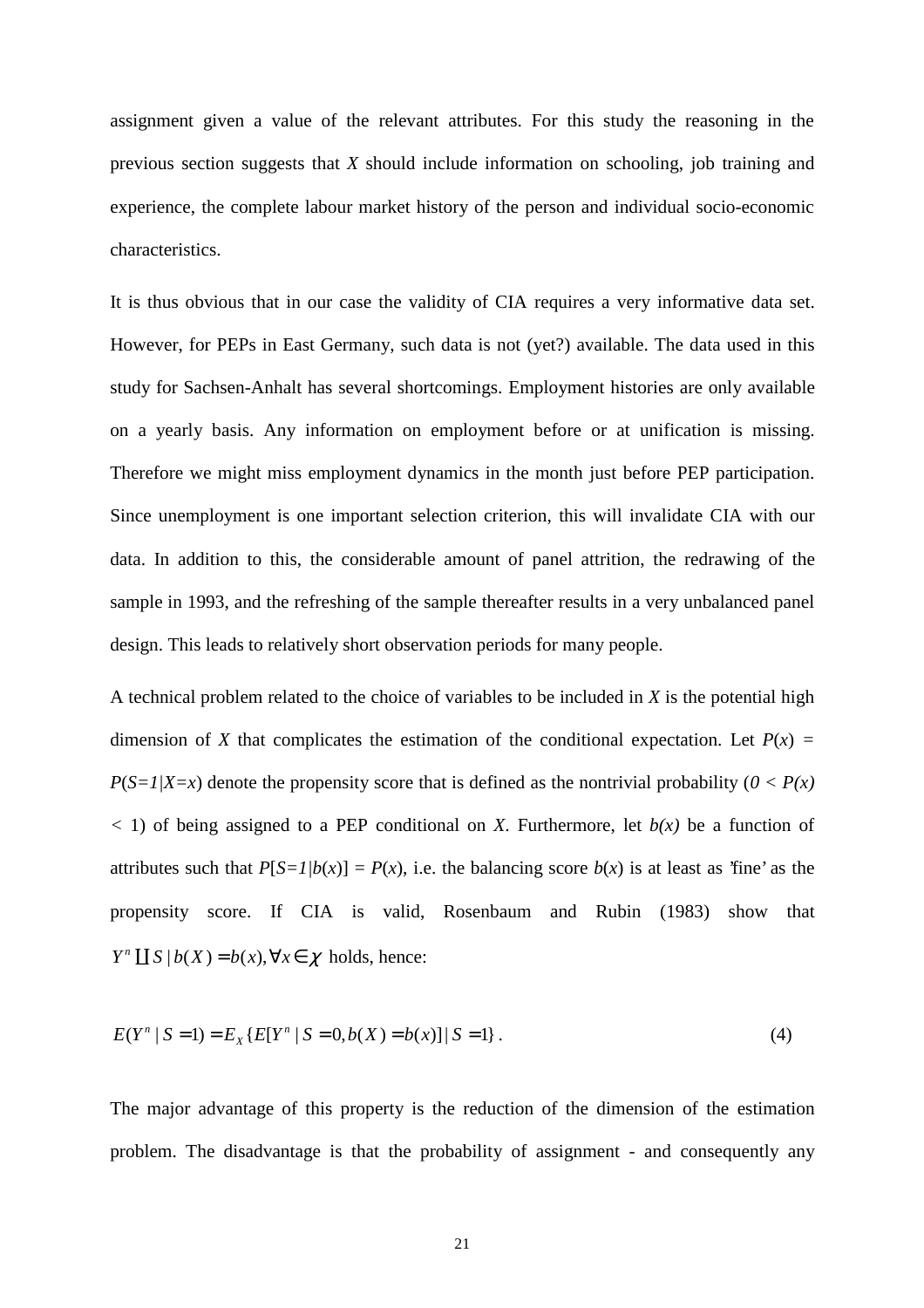balancing scores that reduce the dimension of the estimation problem - is unknown and has to be estimated.

#### **5.2.2 The Conditional Bias Stability Assumption**

For the further discussion it is useful to introduce the time dimension explicitly as  $Y =$  ${Y_{-T},...,Y_{-2},Y_{-1}, Y_1, Y_2,...,Y_T}$ ,  $Y^p = {Y_{-T}^p,...,Y_{-2}^p,Y_{-1}^p, Y_1^p,Y_2^p,...,Y_T^p}$  and  $Y^n = {Y_{-T}^n,...,Y_{-2}^n,Y_{-1}^n, Y_{-2}^p, Y_{-1}^p, Y_{-2}^p, Y_{-1}^p, Y_{-2}^p, Y_{-1}^p, Y_{-2}^p, Y_{-2}^p, Y_{-2}^p, Y_{-2}^p, Y_{-2}^p, Y_{-2}^p, Y_{-2}^p, Y_{$  $Y_1^n, Y_2^n, ..., Y_T^n$ . The period between –1 and 1 includes the time in PEP and may be longer than the other periods, in particular it varies individually. All other periods are equally spaced. *- T,...,-1* and *1,...,T* refer to points in time where interviews take place, the assigned value depending on the distance to the begin and end of the individual PEP spell, respectively. This leads to the following re-definition of effect of the treatment on the treated in period *t*:

$$
\theta_{t,0} := E(Y_t^p - Y_t^n | S = 1) = E(Y_t^p | S = 1) - E(Y_t^n | S = 1) = g_t^p - E(Y_t^n | S = 1), \ t = ... - 1, 1, 2, ... (1')
$$

In that framework treatment is defined as participation in a PEP some time in our observation period (*S* has no index referring to time). Therefore, we allow for a treatment effect before any participation in a treatment.

In a recent paper Heckman et al. (1997) propose a generalisation of CIA. This assumption could be applied when there is at least one observation of the outcome before a PEP and one observation after a PEP. The idea is that although CIA may not hold, it may be reasonable to assume that the bias due to an incorrectness of the CIA is the same for at least one date before a PEP ( $\tau$ ,  $\tau$  < 0) and one date after a PEP (*t*,  $t > 0$ ). If the true effect of a PEP is indeed zero for that date before the PEP, than an estimated treatment effect using CIA for period  $\tau$  gives an estimate of the bias. This bias estimate could be used to correct the estimate of the treatment effect for the date after the PEP.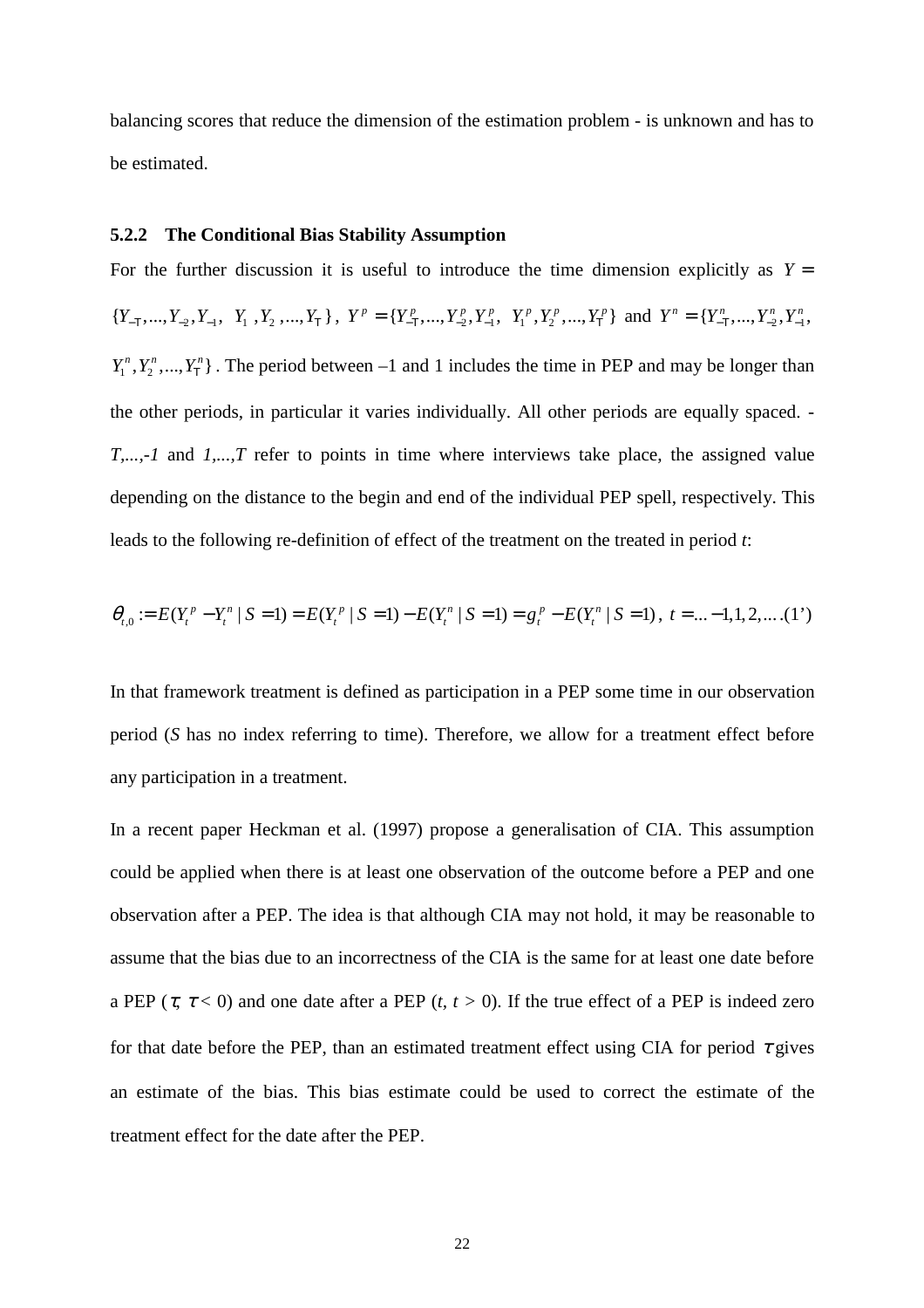To see these issues more clearly, let us introduce some additional notation. Equation (5) defines the average bias that occurs if CIA is not true:  $24$ 

$$
B_t^{CIA} := E_X[B_t^{CIA}(x_t) \mid S = 1]; \quad B_t^{CIA}(x_t) := E(Y_t^n \mid X = x_t, S = 1) - g_t^n(x_t); \quad t = -T, ..., T. \tag{5}
$$

However, the validity of CIA implies that  $g_t^n(x_t) = E(Y_t^n | X = x_t, S = 1)$ . Therefore, the bias should be zero point-wise in the  $\chi$ -space ( $B_t^{CIA}(x) = 0, \forall x \in \chi$ ). If CIA does not hold, Heckman et al. (1997) suggest an alternative assumption that will be called the bias stability assumption (BSA) in the remainder of this paper:

$$
B_t^{CIA}(x_t) - B_{\tau}^{CIA}(x_{\tau}) = 0 \quad \text{for at least one pair } (\tau, t), \ \tau < 0; \ t > 0, \ \forall x \in \chi. \tag{6}
$$

The quantity identified by BSA is defined as:

 $\overline{a}$ 

$$
\theta_{t-\tau,0}^{\text{BSA}} = \theta_{t,0}^{\text{CIA}} - \theta_{\tau,0}^{\text{CIA}} \,. \tag{7}
$$

Please note that the notation  $t-\tau$  must not be interpreted in the way that only the distance between *t* and  $\tau$  matters. Rather, the exact values *t* and  $\tau$  take do matter. Using the definitions of  $\theta_{t,0}^{CIA}$  and  $\theta_{\tau,0}^{CIA}$ , we obtain the average bias:

$$
B_{t-\tau}^{BSA} = B_t^{CIA} - B_\tau^{CIA} - \theta_{\tau,0} \,. \tag{8}
$$

Equation (8) shows that the condition stated in Equation (6) is neither necessary nor sufficient for a zero average bias. $25$  The necessary and sufficient condition is:

<sup>&</sup>lt;sup>24</sup> For simplicity, in this section it is assumed that an indefinitely large random sample is available for estimation without sampling error. Furthermore, this and the following arguments use  $b(X) = X$  as balancing score. However, with an appropriate change of notation, the results also hold for balancing scores of lower dimension as used in the application.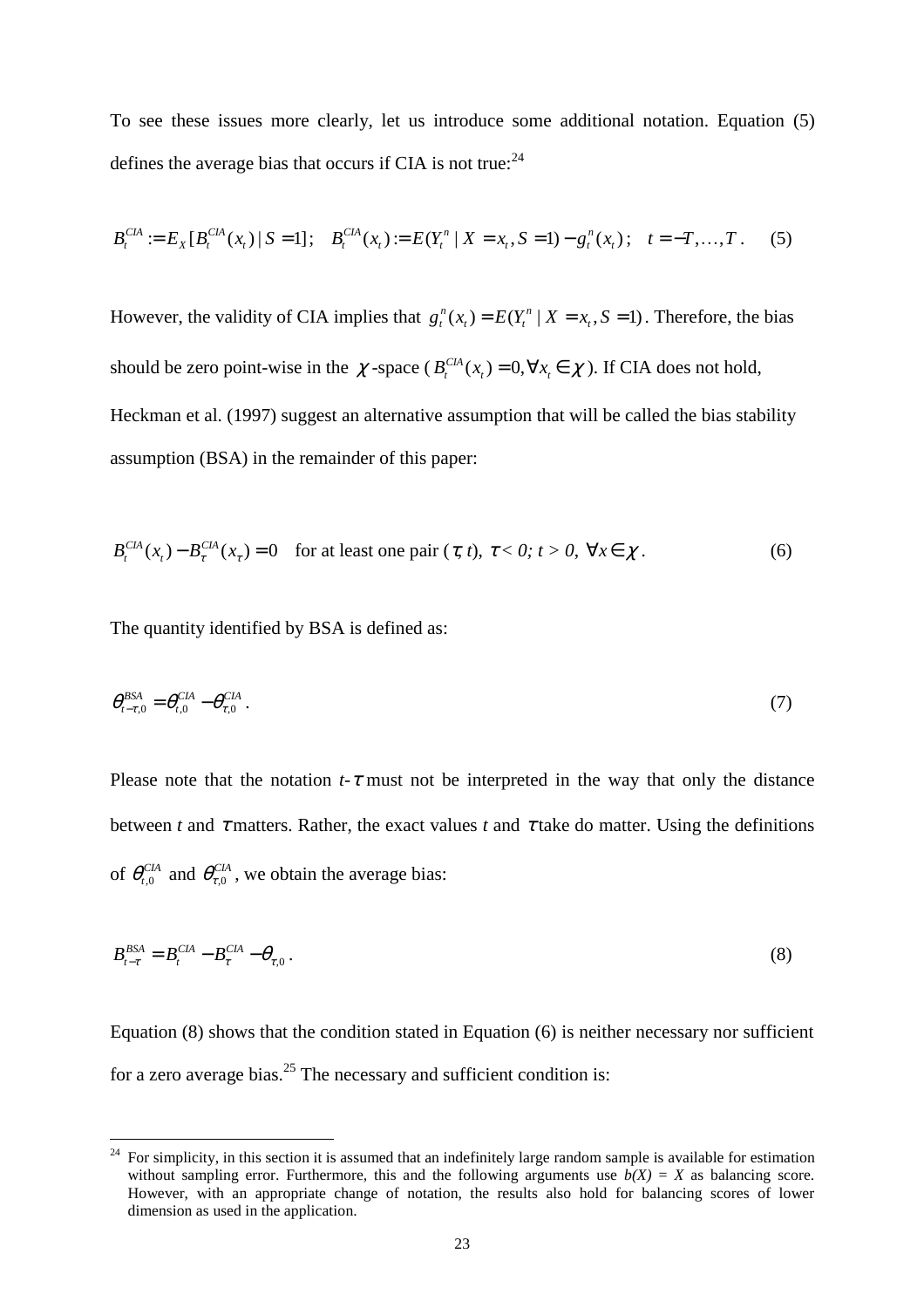$$
B_{t-\tau}^{BSA} = 0 \iff \underbrace{E(Y_t^n \mid S=1) - E_X \{g_t^n(x_t)\} \mid S=1\}}_{B_t^{CIA}} = \underbrace{g_t^p - E_X \{g_t^n(x_t) \mid S=1\}}_{B_t^{CIA}} \times B_{\tau}^{CIA}
$$

for at least one pair  $\tau$ ,  $t$ ,  $t \neq \tau$ ,  $\forall x \in \chi$ . (9)

From an economic point of view this condition is most easily interpreted when  $\tau < 0$  and  $\theta_{\tau,0} = 0$  holds, i.e. there is no effect of a PEP |τ| periods before a PEP starts. This case implies together with Equation (9) that the bias due to incorrectly assuming CIA -  $E\{[Y_i^n - g_i^n(x_i)] | S = 1\}$  - is the same for both periods *t* and  $\tau$ .

The use of BSA as an identifying restriction has several advantages. First, it nests the intuitively appealing CIA assumption when  $\theta_{\tau,0} = 0$  holds. In this case, if BSA and CIA are correct, then the test whether the estimated  $\theta_{\tau,0}^{CIA}$  is zero is a joint test for CIA and BSA. If  $\theta_{\tau,0} = 0$ , that is part of the BSA assumption, does not hold, then it is conceivable that CIA is still valid for  $t > 0$ , but BSA is violated.<sup>26</sup> It is of practical relevance that for BSA less information is necessary to identify  $\theta_{t,0}$  than for CIA. It is particularly useful that this generalisation is achieved without the need to use instruments, because instruments that for example satisfy the strong assumptions of Angrist, Imbens, and Rubin (1996) are hard to find in general and not available for this particular application. When *X* contains past values of variables that vary over time it is another practical advantage that  $\theta_{t,0}^{CIA}$  and  $\theta_{\tau,0}^{CIA}$  need not necessarily be estimated using the same sample. Although a panel data set is still useful to keep the two bias-terms  $B_t^{CH}$  and  $B_\tau^{CH}$  small, the length any individual is required to be observed in the panel data set is not prolonged by the need to compute not only  $\theta_{t,0}^{CIA}$ , but also

It is not necessary to assume constant bias point-wise. One the other hand, (6) would only be sufficient if supplemented by the condition  $\theta_{\tau,0} = 0$ .

<sup>&</sup>lt;sup>26</sup> However, in this case CIA must not involve pre-PEP realisations of outcome variables in the conditioning set.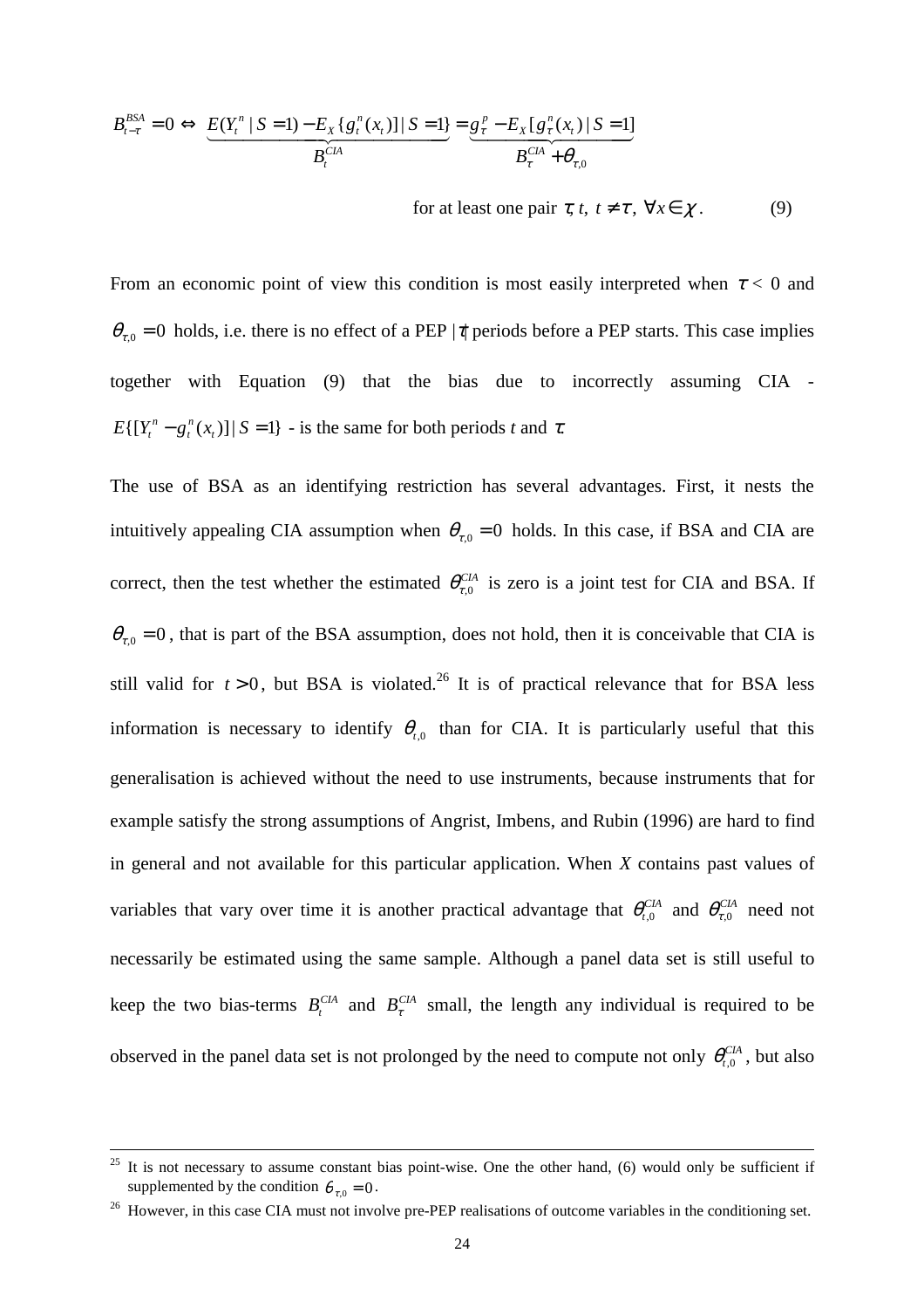$\theta_{\tau,0}^{CIA}$ <sup>27</sup> This is extensively used in the following empirical part. Compared to conventional difference-in-difference estimators, $^{28}$  BSA has the advantage of being nonparametric so that successful identification does not depend on specific functional forms for the respective expectations. The latter is particularly important for models with qualitative or binary variables as outcomes, because for such models conventional difference-in-difference estimators are very much dependent on the particular functional forms assumed.

However, there are also some problems with the application of this approach. It is not only that the computations for an adequate estimator become more burdensome, but the more serious problem is that there are many 'parameters' to choose. In particular there is the issue of choosing an appropriate (*t*, τ, *X*) combination that makes BSA valid. Unfortunately, there is not much guidance by economic theory or institutional arrangements. But - of course - the same problem exists for the conventional difference-in-difference estimators that are so widely used.

#### **5.3 Estimation Procedure**

When estimating PEP effects using the nonparametric BSA assumption, it appears to be sensible to use a nonparametric estimation method. Matching methods have recently proved to be useful and flexible estimators for evaluations based on the CIA assumption (see Heckman et al., 1997; Lechner, 1999). Since a 'natural' estimator under the BSA assumption  $\hat{\theta}_{t-\tau,N}^{BSA}$  is the difference of two estimates using CIA ( $\hat{\theta}_{t,N}^{CIA}$  – $\hat{\theta}_{\tau,N}^{CIA}$ ), we discuss matching estimators in the following. For simplicity we stick to the simple one-to-one matching, i.e. to each PEP observation we match only one non-participant. Such an estimator is inefficient, but

 $27$  If we were to use the same PEP participants, we would require that observations remain in the sample for another  $(t - \tau)$  periods (notice that the distance defined by  $(t - \tau)$  is not necessarily equal to the corresponding mathematical calculation). As shown in the results section, due to the high attrition rate this would be disastrous for this application.<br><sup>28</sup> See for example the survey by Meyer (1995).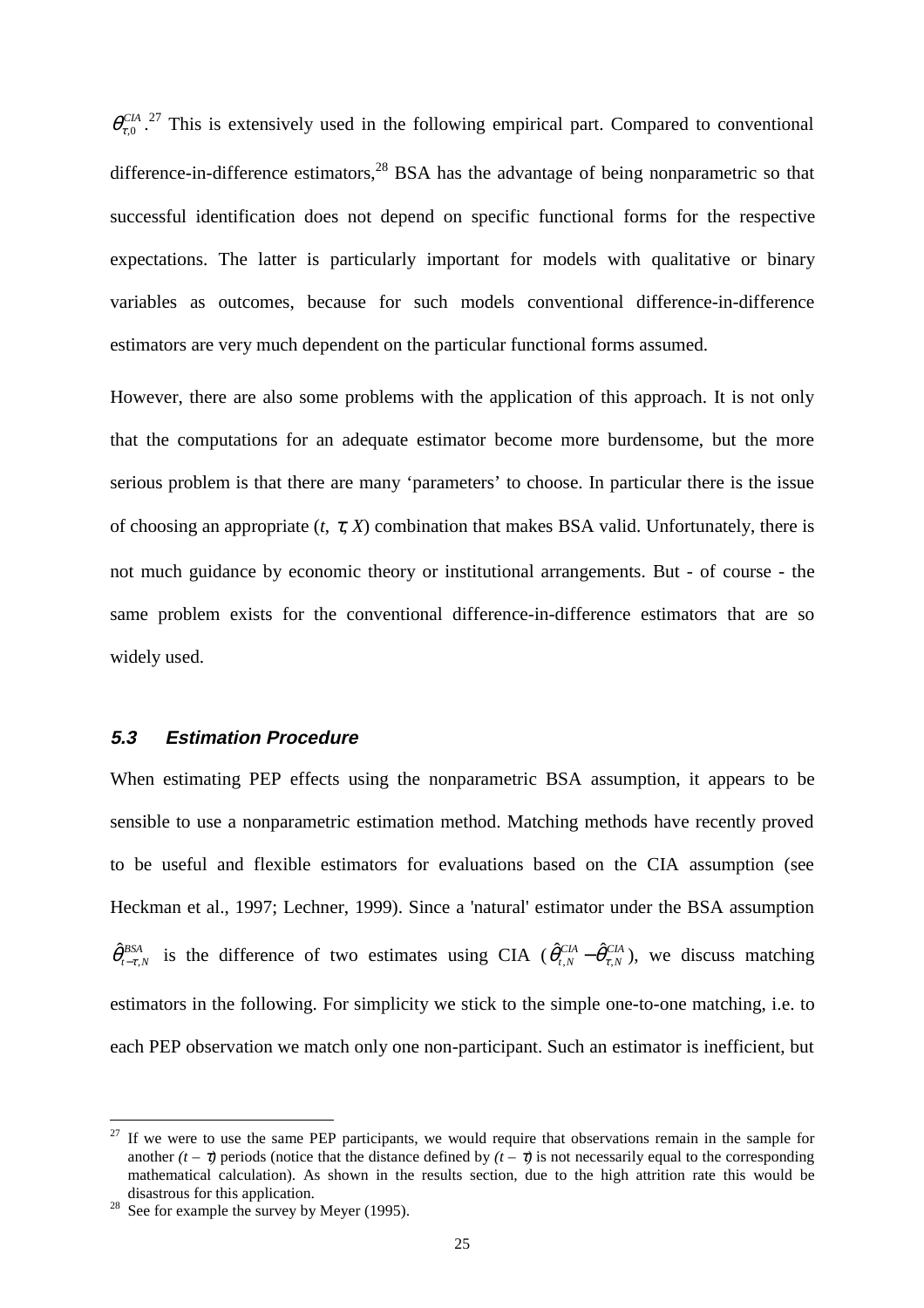simplifies computations considerably. In the following we will denote the non-participants matched to the participants as *comparisons*.

Let us compare  $\hat{\theta}^{BSA}_{t-\tau,N}$ ,  $\hat{\theta}^{CIA}_{t,N}$ , and  $\hat{\theta}^{CIA}_{\tau,N}$  for two cases. First, assume that *X* is time-constant, so that both estimators  $\hat{\theta}_{t,N}^{CIA}$  and  $\hat{\theta}_{t,N}^{CIA}$  use the same values of the matching variables *X*. In that case it appears sensible to use a matching protocol ensuring that the same comparison observations are used as matches for both estimations. For ease of exposition assume that observations are ordered such that the  $N^p$  observations participating in PEPs are followed by the  $(N - N^p)$  non-participants. Furthermore denote a comparison observation *j* matched to PEP participant *i* as *j*(*i*). Then,  $\hat{\theta}^{BSA}_{t-\tau,N}$  (= $\hat{\theta}^{CIA}_{t,N}$  – $\hat{\theta}^{CIA}_{\tau,N}$ ) has the following simple form:<sup>29</sup>

$$
\hat{\theta}_{t-\tau,N}^{BSA} = \frac{1}{N^p} \sum_{i=1}^{N^p} (y_{i,t}^p - y_{j(i),t}^n) - \frac{1}{N^p} \sum_{i=1}^{N^p} (y_{i,\tau}^p - y_{j(i),\tau}^n) = \frac{1}{N^p} \sum_{i=1}^{N^p} [(y_{i,t}^p - y_{i,\tau}^p) - (y_{j(i),t}^n - y_{j(i),\tau}^n)]
$$
\n
$$
0 < i \le N^p; \quad N^p < j \le N. \tag{10}
$$

However, as discussed above, if it is the aim to reduce the bias in both  $\hat{\theta}_{t,N}^{CIA}$  and  $\hat{\theta}_{t,N}^{CIA}$  used to compute  $\hat{\theta}^{BSA}_{t-\tau,N}$  (as seems sensible, but not necessary), the conditioning set should include lagged values of the outcome variables as well. If  $Y_\tau \in X$ , then the case  $X_t = X_\tau$  is no longer sensible because it implies by definition that  $\theta_{\tau,0}^{CIA} = 0$  and hence  $\theta_{t-\tau,0}^{BSA} = \theta_{t,0}^{CIA}$ .<sup>30</sup>

Therefore, it is obvious that there are cases in which the set of conditioning variables depend on the calendar time a PEP takes place. For example, in the empirical part we consider the indication of unemployment after a PEP as an outcome variable, and the indication prior to a PEP as a matching variable (see Section 3 for the importance of unemployment as an

<sup>&</sup>lt;sup>29</sup> We could call this a nonparametric difference-in-difference estimator. More estimators including the case with random attrition and a discussion of variances are contained in Appendix B.2.

<sup>30</sup>  $\hat{\theta}_{\tau,N}^{CA}$  will only be exactly zero, if the sample to draw the comparisons from is sufficiently rich to allow for 'perfect' matches.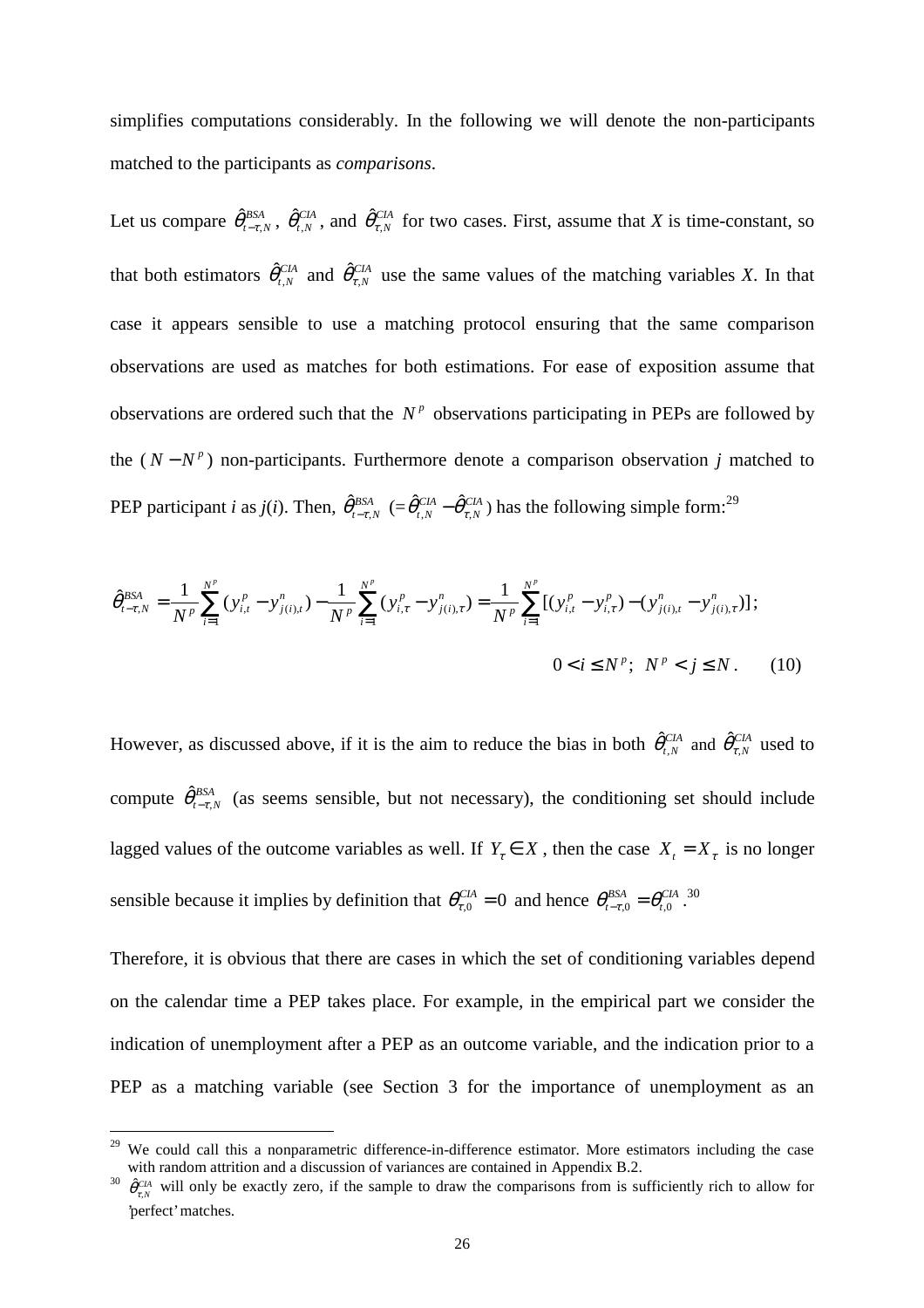eligibility criteria for PEPs). The definition of 'prior to PEP' has to be appropriately changed for the estimation of  $\hat{\theta}_{\tau,N}^{CIA}$  by taking the duration of the PEP into account.

Figure 2 clarifies this issue for the case of  $\tau = -1$  with an example for one PEP participant. In the *evaluation sample* we get  $\hat{\theta}_{t,N}^{CIA}$ . In the *bias correction sample* we assume an artificial PEP period to get  $\hat{\theta}_{\tau=1,N}^{CH}$ , the effect of the artificial PEP. Because of the BSA ( $\theta_{\tau,0} = 0$ ) and that in fact no PEP participation has taken place jet, this is an estimate for the bias. We use it to  $\operatorname{correct}\ \hat{\theta}_{t, N}^{CIA}$  .

*Figure 2: Definition of Periods for the Evaluation Sample and the Bias Correction Sample for One PEP Participant when Time Varying Variables Are Used, τ* = −1



Note: The calendar time shows interviews from I 93 to I 97. The relative time is defined according to the PEP participation of the person in the example (note that in this example the PEP spell includes one interview which is not necessarily the case). The period artificial PEP has the same duration as the PEP and ends just before the last interview before the PEP  $(z = -1)$ . The evaluation sample is the sample used to compute  $\hat{\theta}_{LN}^{CIA}$  and the bias correction sample is the sample used to compute  $\hat{\theta}_{\tau,N}^{CH} = \hat{B}_{\tau,N}^{CH} = \hat{B}_{\tau,N}^{CH}$  if BSA is valid).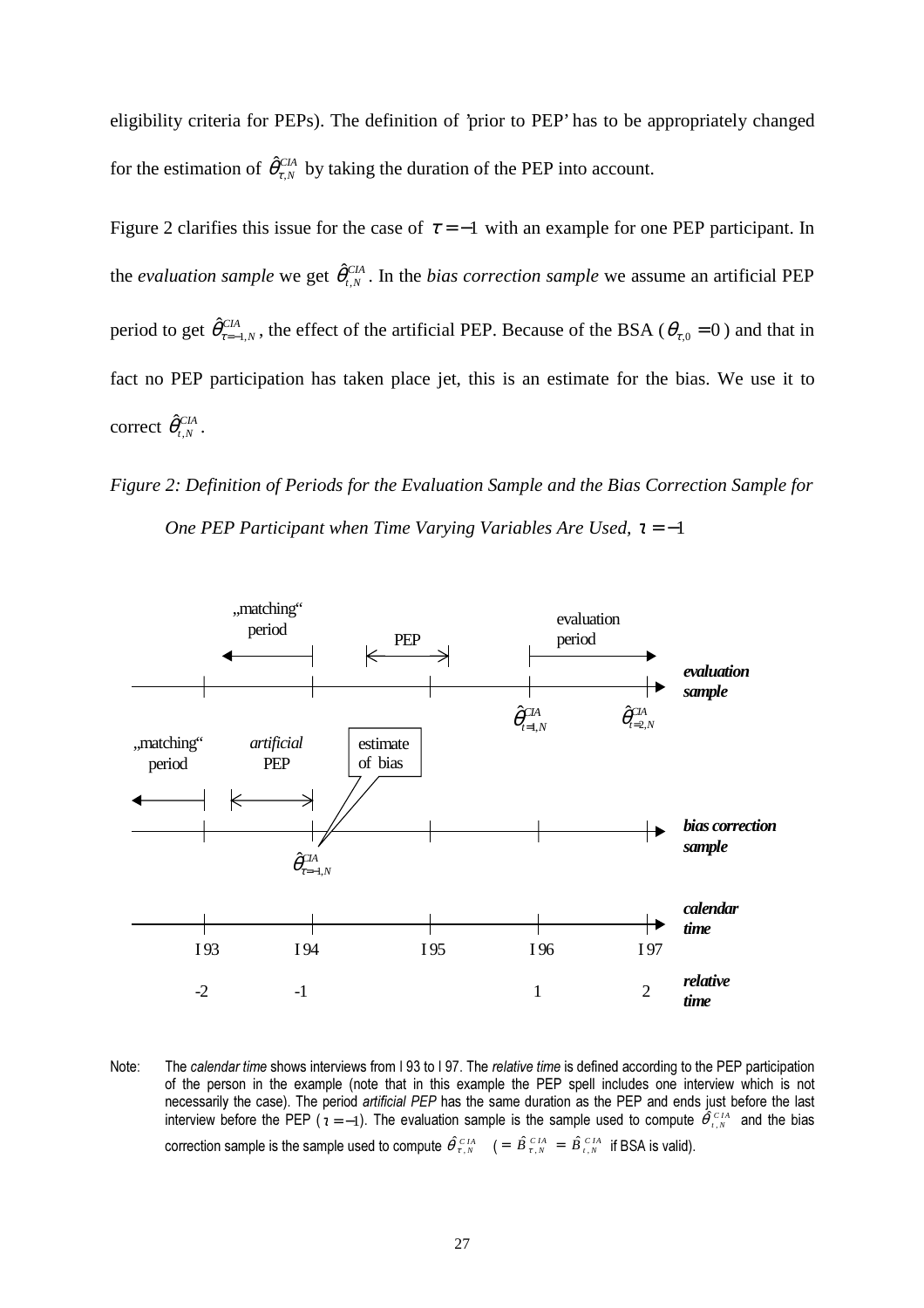The assumption of random sampling and large *N* and  $N<sup>p</sup>$  allows for the usual asymptotic approximation of the variance of matching estimators: $31$ 

$$
Var(\hat{\theta}_{t-\tau,N}^{BSA}) = \frac{1}{N^p} [Var(y_{i,t}^p - y_{i,\tau}^p) + Var(y_{j(i),t}^n - y_{j(i),\tau}^n)] \,. \tag{11}
$$

Using standard laws of large numbers and central limit theorems, this estimator is consistent and asymptotically normal. The asymptotic variance can be estimated as follows:

$$
\hat{Var}(\hat{\theta}_{t-\tau,N}^{BSA}) = \frac{1}{N^p} [(\hat{S}_{t-\tau,N}^{\Delta i})^2 + (\hat{S}_{t-\tau,N}^{\Delta j})^2];
$$
\n(12)

$$
(\hat{S}_{t-\tau,N}^{\Delta i})^2 = \frac{1}{N^p} \sum_{i=1}^{N^p} [ (y_{i,t}^p - y_{i,\tau}^p) - (\overline{y}_t^p - \overline{y}_\tau^p) ]^2 ; \qquad \qquad \overline{y}_t^p - \overline{y}_\tau^p = \frac{1}{N^p} \sum_{i=1}^{N^p} (y_{i,t}^p - y_{i,\tau}^p) ;
$$

$$
(\hat{S}_{t-\tau,N}^{\Delta j})^2 = \frac{1}{N^p} \sum_{i=1}^{N^p} [ (y_{j(i),t}^n - y_{j(i),\tau}^n) - (\overline{y}_t^n - \overline{y}_\tau^n)]^2 ; \qquad \qquad \overline{y}_t^n - \overline{y}_\tau^n = \frac{1}{N^p} \sum_{i=1}^{N^p} (y_{j(i),t}^n - y_{j(i),\tau}^n).
$$

## **6 Empirical Specification and Results**

#### **6.1 General Remarks**

 $\overline{a}$ 

In this section the general considerations applied to choose an outcome variable and to set the choice parameters  $(t, \tau, X)$  are explained. The details of the estimation are then discussed in the following sections. With respect to the outcome variable the labour market states unemployment and employment at specific periods after a PEP (*t*) are considered, because they constitute the official targets of the programme. It would also be very interesting to see how large the earnings gains - if any - are from PEP participation, but we did not succeed in

<sup>&</sup>lt;sup>31</sup> Note that the following formulas have been obtained using the approximation that the fact that the pairs have been selected by an estimated score can be ignored.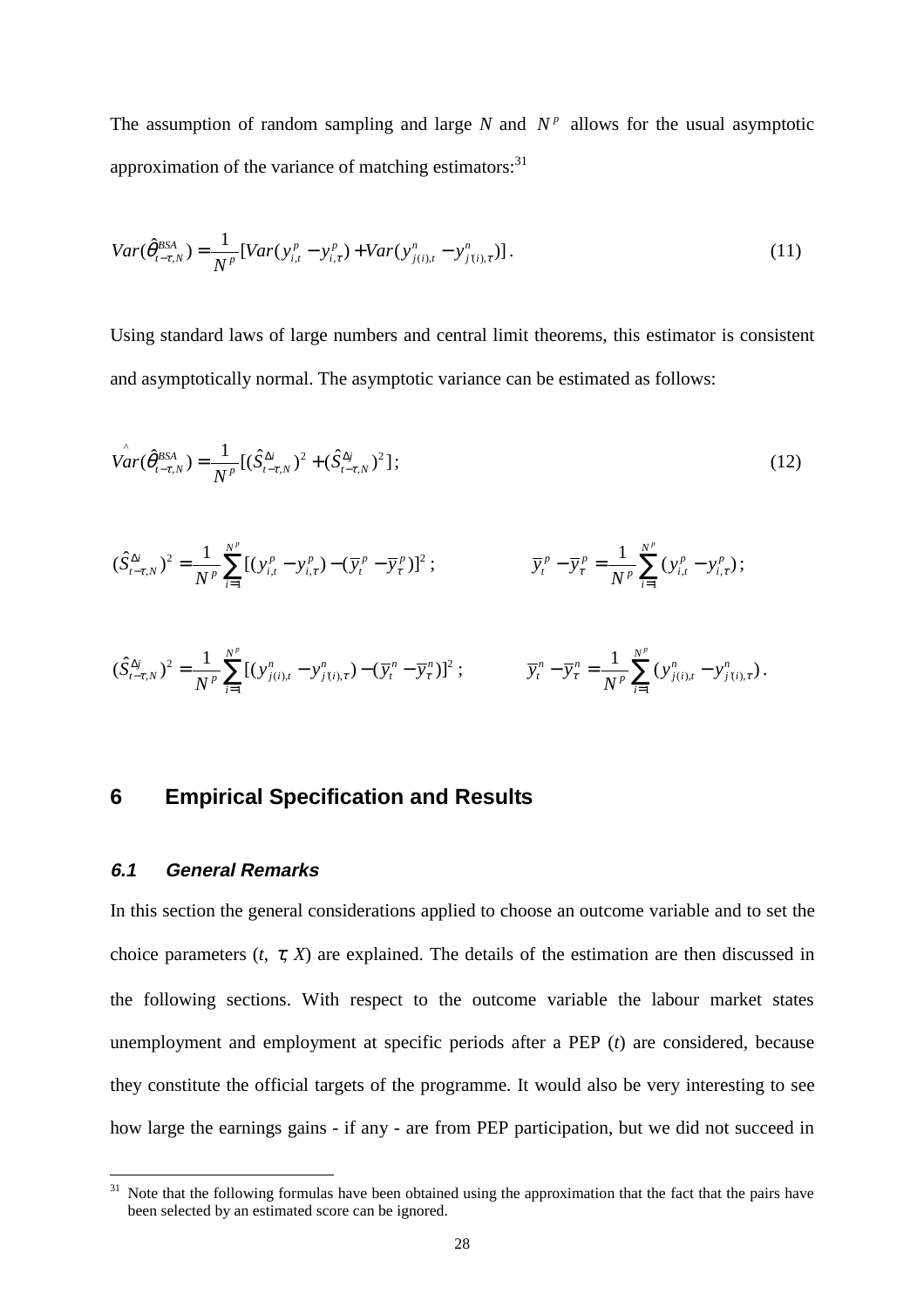constructing an earnings variable based on a definition that is consistent for all yearly interviews.

First, we assume that the true effect of a PEP before the PEP started is indeed zero,  $\theta_{\tau,0} = 0$ for  $\tau$  < 0. The specific institutional regulations discussed in Section 3 make it difficult for an individual to anticipate a PEP participation and change the behaviour because of a potential PEP participation. Especially, in combination with the high unemployment rate in East Germany it is unlikely that someone is willing to give up a job to increase the chance to get into a PEP.

Choosing appropriate values for  $t$  and  $\tau$  is largely driven by sample size considerations. As can be seen in Table 10 and in Appendix D, choosing *t* larger than 2 will typically lead to a very small sample, in particular when time varying variables are included in *X*. This is due to the total length (max. 6 years) and the high attrition rates of the panel.

The choice of  $\tau$  is also influenced by considerations of Ashenfelters dip. It is observed that on average before participating in any kind of active labour market programme individuals experience a drop in income. This holds for employment was well. It is not at all clear if this drop is transitory or permanent, but the choice of  $\tau$  depends on this knowledge. In a recent work Heckman and Smith (1999) find for the US that the drop in income is not permanent. Furthermore, they find that apart from eligibility participation in programmes depends heavily on changes in labour market status prior to the programme. Using different non-experimental estimators – including a difference-in-difference approach similar to the one used here – they show that the resulting bias can be reduced substantially by conditioning on variables influencing the individual programme participation.

In East Germany and with respect to employment status a permanent dip is more probable due to the economic conditions, especially rising long term unemployment. Individual decisions play no role in participation process, and therefore an individual shock in labour market status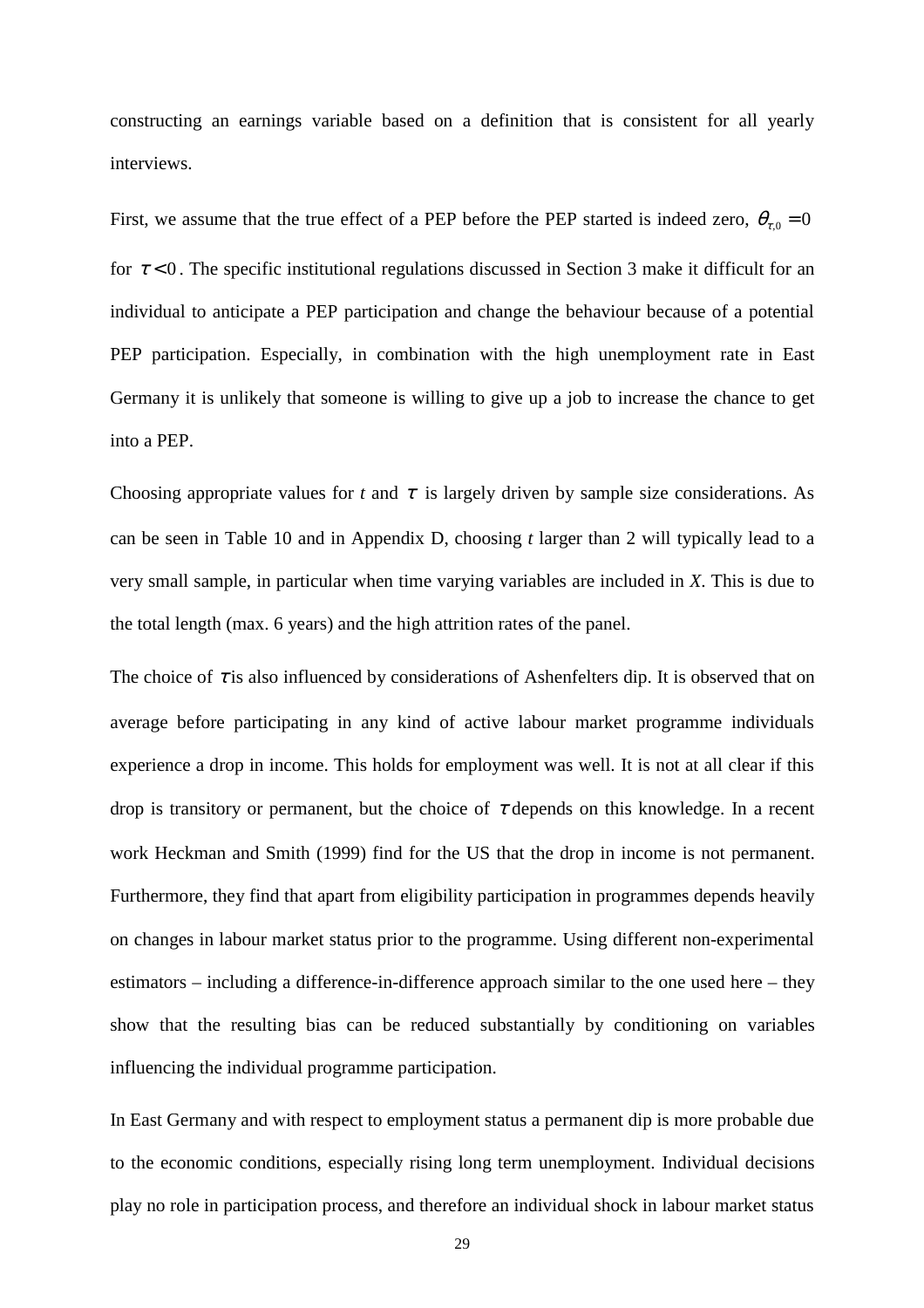might be less relevant. Nevertheless, in the matching process we take apart from other variables explicitly care of the labour market status prior to PEP (employment and unemployment). Furthermore, in this problematic labour market any 'temporary' shock leading to unemployment will be made permanent very soon, due to the lack of job offers. When there is no transitory dip, it is intuitively most plausible to choose the relevant points in time (t and  $\tau$ ) as close together as possible because the social and economic environment is most similar. A possible permanent dip would call for a  $\tau$  near to the start of PEP as well. Therefore, and because of sample size considerations, in most cases presented here  $\tau$  is set to the last interview before a PEP ( $\tau = -1$ ).

When choosing the variables to be included in *X*, our main strategy is to minimise the bias in  $\hat{\theta}_{\tau,N}^{CH}$  and  $\hat{\theta}_{t,N}^{CH}$ . Although intuitively appealing, this need not necessarily be the best strategy because all that is needed is that  $\hat{\theta}_{r,N}^{CH}$  and  $\hat{\theta}_{r,N}^{CH}$  are equally biased. Therefore, and also because there is a trade-off between sample size and the number of components in *X* (in particular for time varying variables), we present results for more or less rich specifications of *X*. Apart from the propensity score and an indicator for an interview in particular waves the richest version includes information on the labour market status (unemployed and employed), variables containing job position, firm size, and dummies for some industrial sectors (agricultural, chemical, public) for the current or last employer, the highest vocational degree, and the unemployment rate in the region. Unemployment, and especially long term unemployment, is an important reason for PEP participation, and we use the labour market status as one indicator for this. The employer variables are included because of their relationship with the probability to participate in a PEP, especially in a large employerfounded PEP (see Section 3). The agricultural, chemical, and public sectors were hit harder than the average by the economic changes and laid off more employees. Furthermore there was a large number of PEPs in these sectors which again justifies their inclusion in the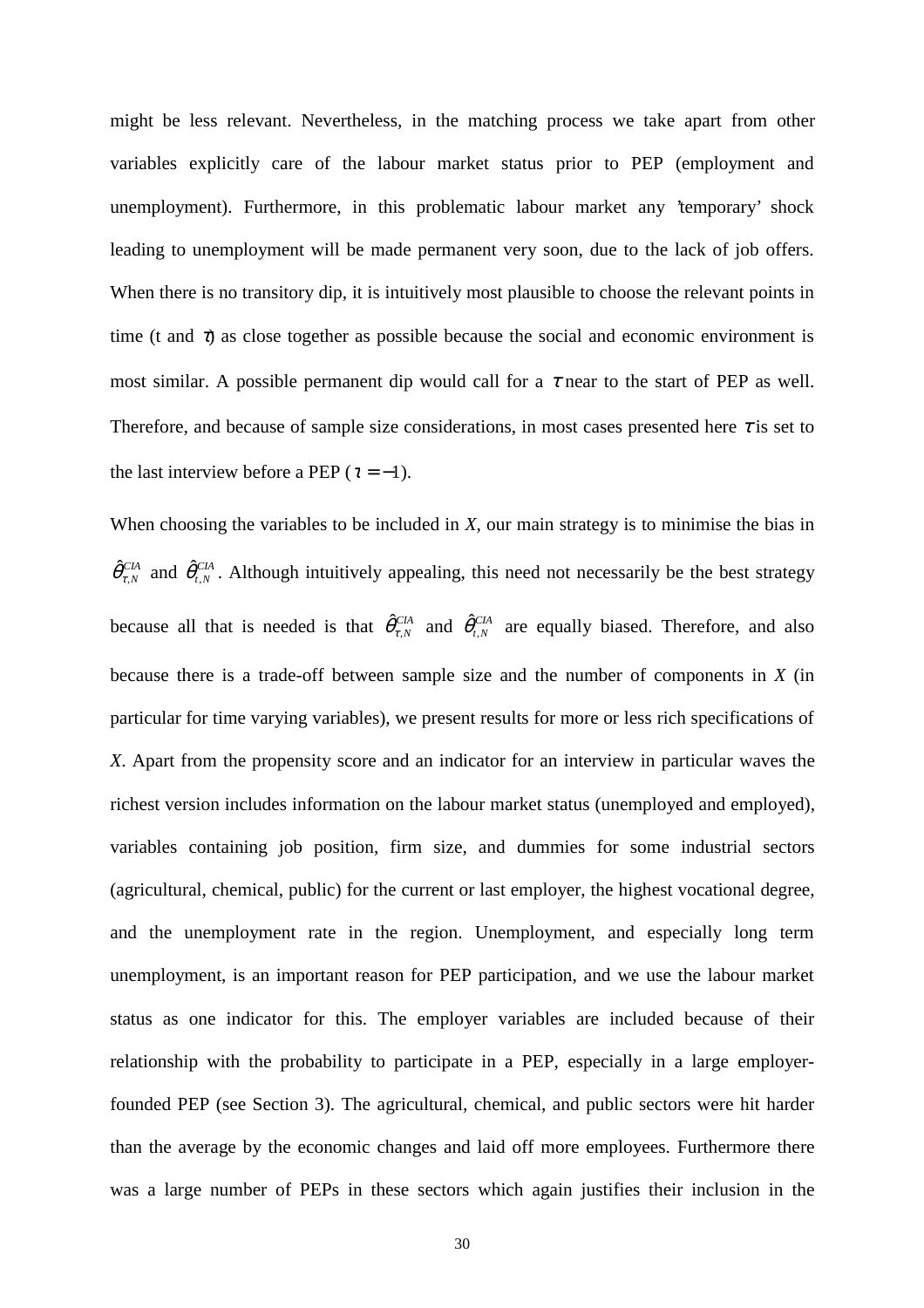matching. The level of the regional unemployment rate is included because the amount of money the labour offices can spend on PEP partly depends on it. Due to sample size considerations variables measuring the employment history contain only up to two periods.

Since our richer specifications include also time varying variables as components of *X*, and because PEPs start at different dates for different individuals, there is the issue of choosing an appropriate balancing score that allows us to address these issues. Here we rely on a split balancing score,  $(V\beta_0, M)$ , a combination of an index of the participation probability based on time constant variables ( $V\beta_0$ , *V* denotes the time constant variables in *X*,  $\beta_0$  is a fixed parameter vector) and time varying variables (*M*, which denotes the time variant variables in *X*). As start date necessary to compute the relevant value for *M* for the non-participants the PEP start date of the particular treated observation a match is search for is used. The estimation of  $V_{\beta_0}$  is discussed below. Some details on the matching process are presented in Appendix B.1. Lechner (1999) discusses the use of different starting dates for the computation of  $\hat{\theta}_{t,N}^{CIA}$  extensively including the approach used here. For more details, especially on the additionally necessary assumptions and issues of computation, the reader is referred to the this paper.

#### **6.2 Propensity Score**

 $\overline{a}$ 

We specify the propensity score as a probit model and test the specification extensively using specification tests against heteroscedasticity, omitted variables, nonnormality (score tests) and general misspecification (information matrix test). The probit specification includes variables capturing gender, age, schooling, university degree and degree from technical schools as well as the regional unemployment and PEP rates and disaggregated local information.<sup>32</sup> Furthermore we include variables indicating panel participation and interactions of the panel

 $32$  See Table 14 in Appendix A for more information on the definition of the variables.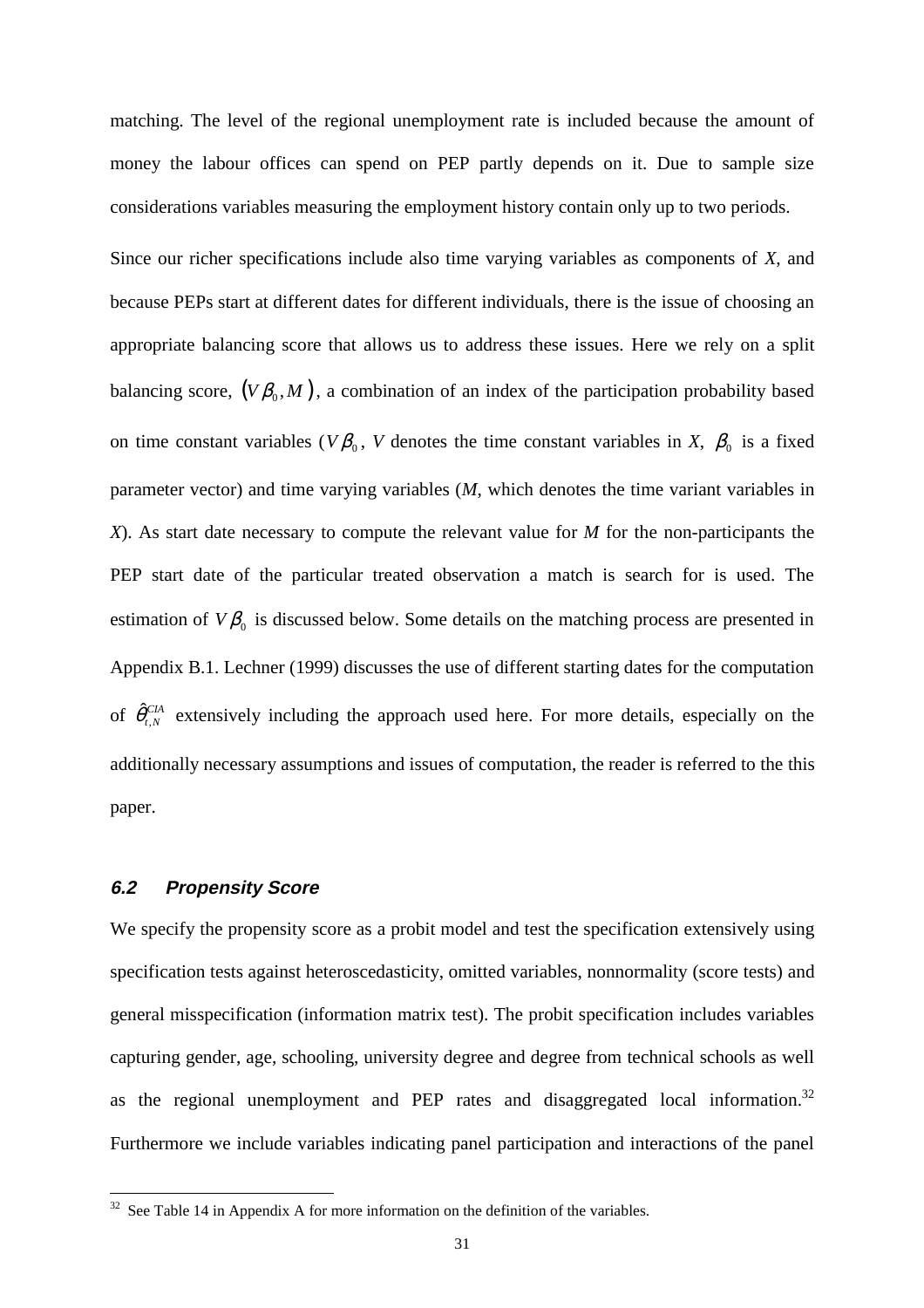participation with gender. The results of the estimation as well as of the tests are presented in

Tables 6 and 7.

## *Table 6: Propensity Score: Estimated Coefficients and Results for Score Test Against*

*Heteroscedasticity*

|                        |          |                                                               |         | Estimation |                  |                                      |             | Heteroscedasticity test |  |
|------------------------|----------|---------------------------------------------------------------|---------|------------|------------------|--------------------------------------|-------------|-------------------------|--|
| Variable               |          |                                                               | Coef.   | Std.err    | P-value          | Average<br>derivatives <sup>a)</sup> | $\chi^2(1)$ | P-value                 |  |
| Const.                 |          |                                                               | $-2.47$ | .53        | .000             | ---                                  | ---         | ---                     |  |
| Gender: Female         |          |                                                               | 0.09    | .09        | .30 <sub>0</sub> | .013                                 | 7.5         | .006                    |  |
| Age: Between 25 and 35 |          |                                                               | 0.33    | .07        | .000             | .057                                 | 0.0         | .99                     |  |
|                        |          | Between 35 and 45                                             | 0.37    | .07        | .000             | .050                                 | 0.3         | .56                     |  |
|                        |          | Between 45 and 55                                             | 0.27    | .08        | .001             | .042                                 | 1.5         | .22                     |  |
|                        |          | Schooling: University entrance degree<br>$(12 \text{ years})$ | $-0.18$ | .07        | .007             | $-.025$                              | 1.4         | .25                     |  |
|                        |          | Medium (10 years)                                             | $-0.19$ | .05        | .000             | $-027$                               | 0.1         | .78                     |  |
|                        |          | Technical school (Fachschule)                                 | $-0.10$ | .04        | .019             | $-.014$                              | 0.6         | .45                     |  |
| University             |          |                                                               | $-0.12$ | .06        | .055             | $-.016$                              | 1.9         | .17                     |  |
|                        |          | Answered questionnaires only in                               |         |            |                  |                                      |             |                         |  |
|                        |          | Mar. '92, Sep. '92                                            | $-0.36$ | .08        | .000             | $-.050$                              | 0.6         | .46                     |  |
|                        | Sep. '93 |                                                               | $-0.36$ | .09        | .000             | $-.045$                              | 0.0         | .99                     |  |
|                        |          | Sep. '93, Sep. '94                                            | $-0.46$ | .10        | .000             | $-.052$                              | 2.2         | .14                     |  |
|                        |          | Sep.' 93, Sep. '94, Sep. '95                                  | $-0.23$ | .15        | .12              | $-.029$                              | 0.4         | .53                     |  |
|                        |          | Sep. '95, Sep. '96                                            | $-0.11$ | .18        | .53              | $-.015$                              | 0.0         | .98                     |  |
|                        |          | Sep. '95, Sep. '96, Sep. '97                                  | 0.08    | .15        | .58              | .012                                 | 0.0         | .86                     |  |
|                        | Sep.' 96 |                                                               | $-0.04$ | .10        | .69              | $-0.06$                              | 1.9         | .16                     |  |
| Sep. '96, Sep. '97     |          |                                                               | $-0.15$ | .10        | .15              | $-.020$                              | 0.0         | .87                     |  |
|                        |          | Female and answered questionnaires in                         |         |            |                  |                                      |             |                         |  |
|                        |          | Mar. '92, Sep. '92                                            | $-0.17$ | .11        | .097             | $-.023$                              | 7.9         | .005                    |  |
|                        | Sep. '93 |                                                               | $-0.30$ | .12        | .014             | $-037$                               | 3.8         | .052                    |  |
|                        |          | Sep. '93, Sep. '94                                            | $-0.14$ | .14        | .34              | $-.018$                              | 0.5         | .46                     |  |
|                        |          | Sep.' 93, Sep. '94, Sep. '95                                  | $-0.11$ | .20        | .60              | $-.014$                              | 0.6         | .43                     |  |
|                        |          | Sep. '95, Sep. '96                                            | $-0.12$ | .26        | .64              | $-.016$                              | 0.5         | .46                     |  |
|                        |          | Sep. '95, Sep. '96, Sep. '97                                  | 0.02    | .20        | .91              | .003                                 | 0.1         | .73                     |  |
|                        | Sep.' 96 |                                                               | 0.16    | .13        | .23              | .025                                 | 1.2         | .27                     |  |
|                        |          | Sep. '96, Sep. '97                                            | 0.29    | .14        | .033             | .049                                 | 0.0         | .88                     |  |
| Cities and areas       |          |                                                               |         |            |                  |                                      |             |                         |  |
|                        | City of  | Dessau                                                        | $-0.32$ | .10        | .002             | $-.038$                              | 0.39        | .53                     |  |
|                        | City of  | Halle                                                         | $-0.38$ | .08        | .000             | $-044$                               | 0.0         | .96                     |  |
|                        | City of  | Magdeburg                                                     | $-0.18$ | .06        | .002             | $-.023$                              | 1.2         | .27                     |  |
|                        | Area of  | Ascherleben-Staßfurt                                          | 0.10    | .08        | .23              | .015                                 | 0.2         | .70                     |  |
|                        | Area of  | Anhalt-Zerbst                                                 | 0.07    | .10        | .47              | .011                                 | 3.8         | .052                    |  |
|                        | Area of  | <b>Bitterfeld</b>                                             | 0.35    | .09        | .000             | .061                                 | 0.0         | .91                     |  |
|                        | Area of  | Quedlinburg                                                   | 0.33    | .09        | .000             | .058                                 | 0.7         | .42                     |  |
|                        | Area of  | Wernigerode                                                   | $-0.29$ | .10        | .004             | $-.035$                              | 1.2         | .28                     |  |
|                        | Area of  | <b>Bördekreis</b>                                             |         |            |                  |                                      |             |                         |  |
|                        |          | And region of Halberstadt                                     | $-0.27$ | .20        | .17              | $-.033$                              | 0.0         | .87                     |  |
|                        |          | And region of Magdeburg                                       | 0.23    | .11        | .035             | .038                                 | 0.4         | .54                     |  |

To be continued.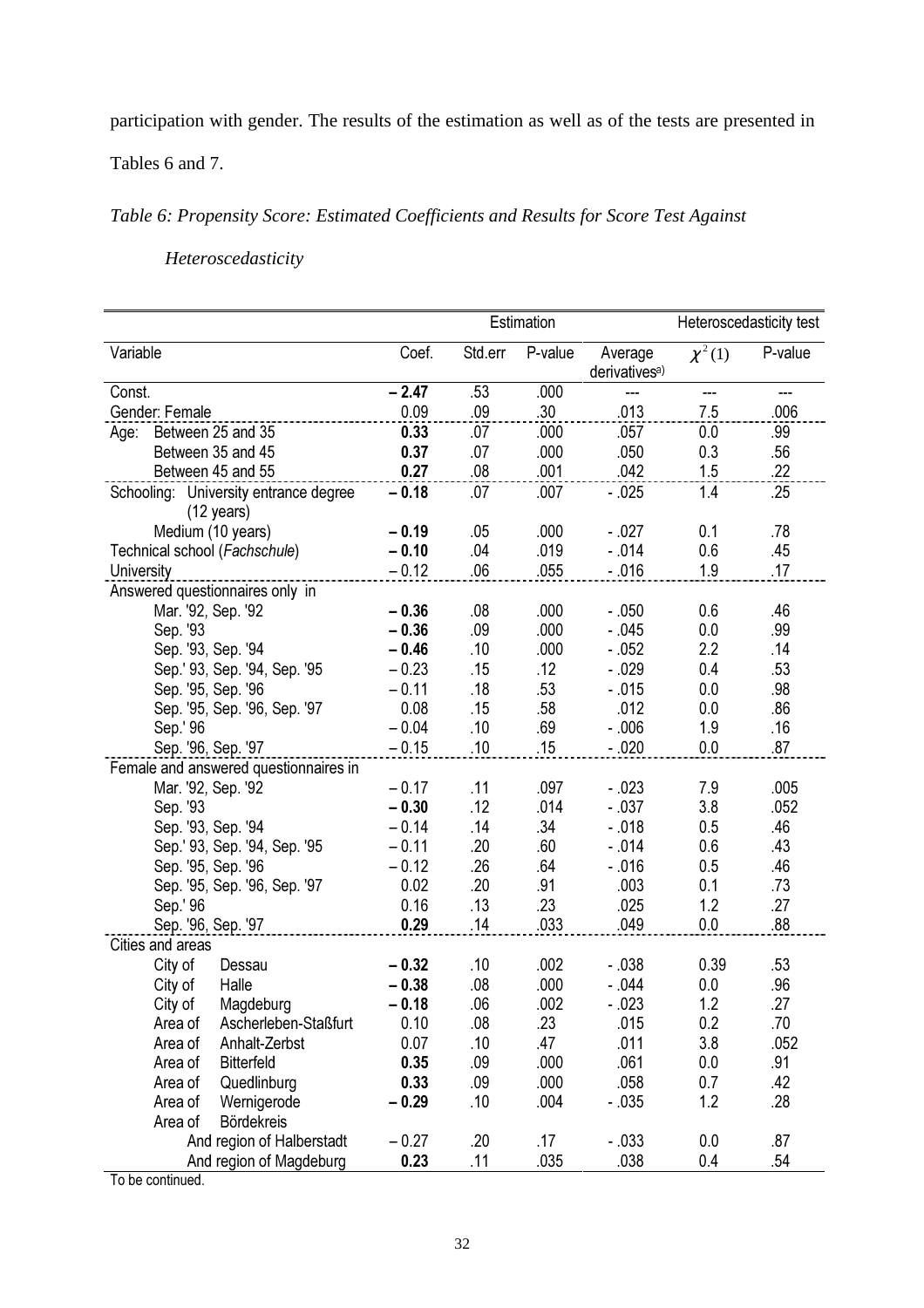#### *Table 6 continued*

|                                    | Estimation |         |         |                                      | Heteroscedasticity test |         |
|------------------------------------|------------|---------|---------|--------------------------------------|-------------------------|---------|
| Variable                           | Coef       | Std.err | P-value | Average<br>derivatives <sup>a)</sup> | $\chi^2(1)$             | P-value |
| Unemployment rate in region (mean) | 6.25       | 3.15    | .047    | .005                                 | 0.6                     | .45     |
| PEP rate in region (mean)          | $-3.04$    | 6.92    | .66     | - .001                               | 2.9                     | .087    |

Note: Coefficients that are significant at the 5% level are in bold letters. Standard errors and tests are computed using the expected hessian as part of the White (1982) approach: lagrange multiplier (LM) test is on heteroscedasticity due to single variables (Davidson and MacKinnon, 1984). Dependent variable: dummy variable for participation in PEP. Reference group: male, age between 22 and 25, schooling: none or lowest degree, living in any other area, answered questionnaire only in Sep. '93, '94, '95 and '96

or only in Sep. '93, '94, '95, '96 and '97 or only in Sep. '94, '95, '96 and '97 or only in Sep. '94, '95 and '96.

Total number of observations: 13,688 observations (1,123 PEP participants).

a) Change of participation probability for the change from 0 to 1 in the case of dummies, changes of  $+/- 0.14\%$ and  $+/-$  0.02% for the continuos variables unemployment rate in region and PEP rate in region, respectively (equal to one standard deviation).

*Table 7: Other Specification Tests for the Participation Probit (Partial)*

|                                 | (df) |     | P-value |
|---------------------------------|------|-----|---------|
| Score test against nonnormality | 1 າ  |     | .55     |
| Information matrix test:        |      |     |         |
| All indicators                  | 510  | 447 | 020     |
| Only main diagonal indicators   | 43   | 36  | 20      |

Note: Sore test suggested by Bera, Jargue, and Lee (1984) tests normality against the pearson family of distributions. The IM tests are computed using the second version suggested by Orme (1990) that has good small sample properties. IM checks the validity of the information matrix equality that holds in a correctly specified model estimated by maximum likelihood. Only main-diagonal indicators refers to a statistic using as test indicators only the main diagonal of the difference between OPG (outer product of gradient) and expected hessian. See also note on Table 6.

The estimation results show a lower conditional participation probability for the very young age group (22 to 25 in 1993, chosen as the reference group) compared to all other age groups and a low school degree (chosen as the reference group) is related to a higher probability to participate in PEP. Furthermore, a degree from a technical school or an university is related to a lower probability, although the coefficient of university is only significant at the 6%-level. Regional heterogeneity is important and significant as well. The positive sign of the unemployment rate corresponds to our expectations, while the PEP rate is insignificant. Furthermore, some dummies for cities and areas show more diversity in the PEP participation than is explained by the regional unemployment rate (note that cities and areas are subdivisions of the regions). Cities with their different and much more diversified economic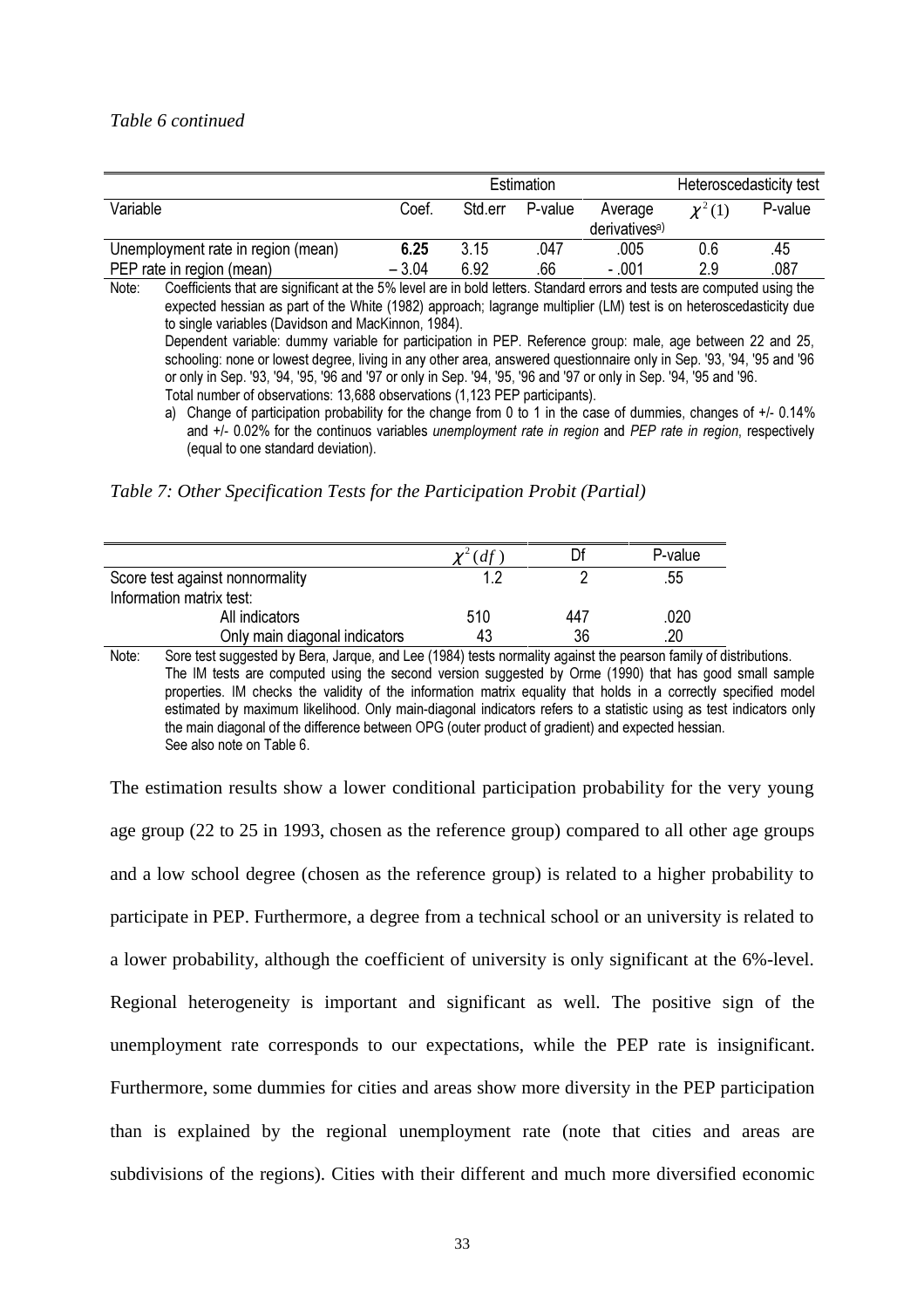structure and in general lower unemployment rates relate to lower participation probabilities. The positive signs pick out regions with either a high concentration of a specific industry or with a single but very large PEP. The concentration of PEPs and – especially of large PEPs – differed across industries and the local concentration of specific industrial sectors was high in the GDR, which explains at least part of the findings. An example is the area of Bitterfeld with a high concentration of the chemical industry as well as an above-average PEP concentration. The results when estimating the propensity score separately for females and males do not differ substantially.<sup>33</sup>

### **6.3 Evaluation Results**

 $\overline{a}$ 

Let us start the discussion of the evaluation results for several specifications of *X* by considering the least demanding case first. This is the case when only the propensity score and indicators for a valid interview in a particular wave are used for matching. The results in Table 8 show how the number of valid observations depends on the length of time the individual is required to remain in the sample before or after a PEP. The results prior to PEPs clearly indicate that this specification leads to a biased estimate  $\hat{\theta}^{\text{CIA}}_{t,N}$ .

|  |  |  |  | Table 8: $\hat{\theta}_N^{\text{CIA}}$ Computed with Time-Constant Match Variables Only |  |  |  |
|--|--|--|--|-----------------------------------------------------------------------------------------|--|--|--|
|--|--|--|--|-----------------------------------------------------------------------------------------|--|--|--|

| Period | $\hat{\alpha}$ CIA<br>$\theta_{t,N}$ | P-value | Obs. | Period                   | $\hat{\theta}_{\tau, N}^{\ \rm CIA}$ | P-value | Obs. |
|--------|--------------------------------------|---------|------|--------------------------|--------------------------------------|---------|------|
|        | 29                                   | .000    | 743  | $\overline{\phantom{a}}$ | 29                                   | .000    | 228  |
|        |                                      | .000    | 459  | $\overline{\phantom{0}}$ | 25                                   | .000    |      |
| u      | 15                                   | .000    | 192  | ں —                      |                                      |         | 29   |
|        | 10                                   | .095    | 67   | -                        | 15                                   | .36     | 13   |

Note: X used for matching: partial propensity score and dummies indicating valid interviews in a particular wave. Results are in %-points of unemployment. A positive sign indicates that unemployment is XX%-points higher in the PEP group than in the matched comparison group.

The following tables provide information on the average expected unemployment probability in the sample of PEP participants (employment and out of labour force probabilities in Table

<sup>&</sup>lt;sup>33</sup> Separate estimates of the propensity score were used for the gender-specific results presented in the following section. The results are available on request from the authors and are also included in Eichler and Lechner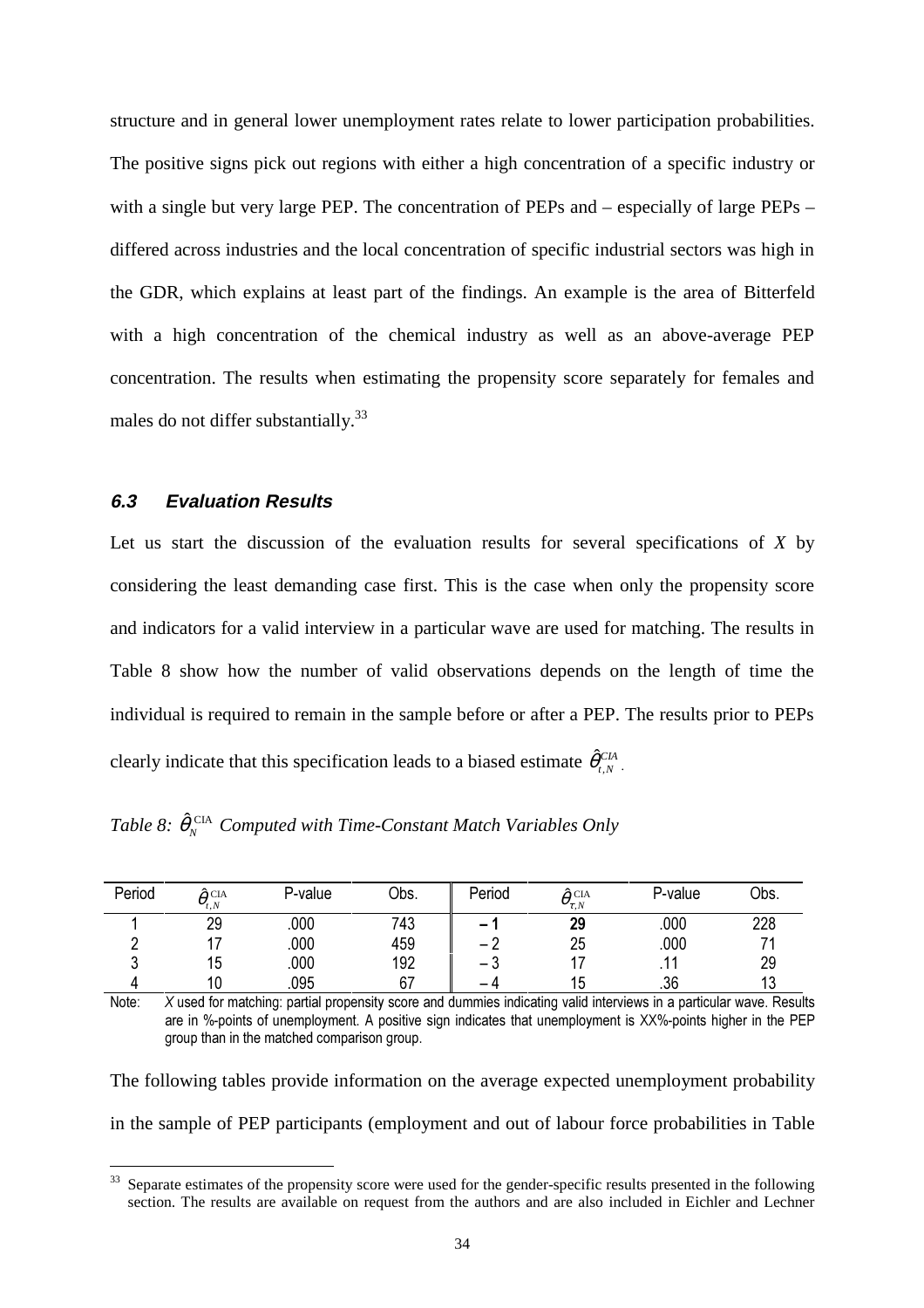12), separated for the case of participation in a PEP ( $\hat{E}Y_t^p | S = 1$ ) and the case of not participating in a PEP ( $\hat{E}Y_t^n | S = 1$ ).<sup>34</sup> The resulting estimate of the causal effect  $\hat{\theta}_{t-\tau,N}^{BSA}$  given the BSA is presented as well.

When correcting the bias, there are two ways to proceed. First one could only use those observations observed at least one period before and after a PEP. This reduces the sample size after a PEP considerable as can be seen from the results in Table 9. The alternative of using all observations that are available at each time period is presented in Table 9 as well. In both cases we consider also different choices for  $\tau$ : Either it is chosen symmetrically to  $t(\tau = -t)$  or it is fixed at  $-1$  ( $\tau = -1$ ). For the reason explained above the latter is the preferred version.

Table 9:  $\hat{\theta}_{t-\tau,N}^{BSA}$  Computed with Time-Constant Match Variables Only

| Period | $\hat{E}\left(Y_t^p \mid S=1\right) \quad \hat{E}\left(Y_t^n \mid S=1\right)$ |     | $\hat{\theta}_{{\scriptscriptstyle t-\tau},\scriptscriptstyle N}^{\rm \,BSA}$ | P-value | Obs. t | Obs. $\tau$ |  |  |  |
|--------|-------------------------------------------------------------------------------|-----|-------------------------------------------------------------------------------|---------|--------|-------------|--|--|--|
|        |                                                                               |     | Balanced design <sup>a)</sup> , $\tau = -t$                                   |         |        |             |  |  |  |
|        | 36                                                                            | 38  | $-2$                                                                          | .64     | 228    | 228         |  |  |  |
|        | 37                                                                            | 26  |                                                                               | .44     | 27     | 27          |  |  |  |
| 3      | ---                                                                           | --- |                                                                               |         | 0      | 0           |  |  |  |
|        |                                                                               |     | Balanced design <sup>a</sup> , $\tau = -1$                                    |         |        |             |  |  |  |
|        | 36                                                                            | 38  | $-2$                                                                          | .64     | 228    | 228         |  |  |  |
|        | 25                                                                            | 32  |                                                                               | .30     | 85     | 85          |  |  |  |
| 3      | 31                                                                            | 52  | $-20$                                                                         | .11     | 25     | 25          |  |  |  |
|        |                                                                               |     | Unbalanced design, $\tau = -t$                                                |         |        |             |  |  |  |
|        | 41                                                                            | 40  |                                                                               | .84     | 743    | 228         |  |  |  |
|        | 30                                                                            | 38  | - 8                                                                           | .25     | 459    | 71          |  |  |  |
| 3      | 23                                                                            | 26  | $-3$                                                                          | .82     | 192    | 29          |  |  |  |
|        |                                                                               |     | Unbalanced design, $\tau = -1$                                                |         |        |             |  |  |  |
|        | 41                                                                            | 40  |                                                                               | .84     | 743    | 228         |  |  |  |
| 2      | 30                                                                            | 41  | – 12                                                                          | .010    | 459    | 228         |  |  |  |
| 3      | 23                                                                            | 37  | - 14                                                                          | .007    | 192    | 228         |  |  |  |
| Note:  | See note on Table 8                                                           |     |                                                                               |         |        |             |  |  |  |

Note:

 $\overline{a}$ 

a) The same observations are used to compute  $\hat{\theta}_{_{t,N}}^{\text{~CIA}}$  and  $\hat{\theta}_{_{\tau,N}}^{\text{~CIA}}$  .

For the case of a symmetric choice of  $t$  and  $\tau$ , no significant effects appear. However for  $t$ larger than 1 and  $\tau$  fixed at  $-1$  significant positive effects of PEPs appear at least for the unbalanced design. With respect to problems that might be due to possibly nonignorable panel

<sup>(1998),</sup> which is downloadable in the Internet (http://www.siaw.unisg.ch/lechner/publica/98e01.html).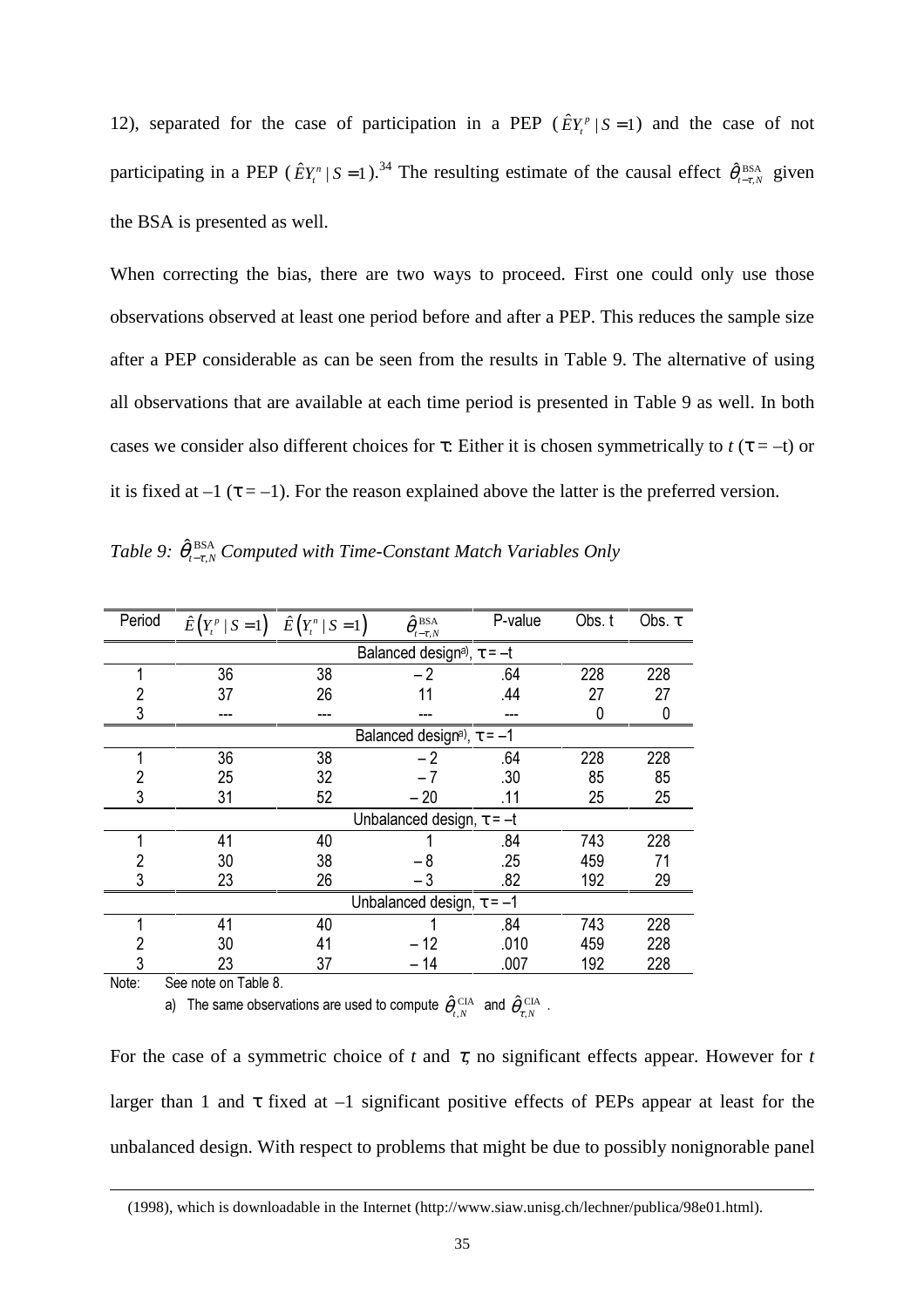attrition, we note that the results based on the balanced and unbalanced designs are not contradictory.

In order to reduce the bias of both  $\hat{\theta}_{t,N}^{\text{CIA}}$  and  $\hat{\theta}_{t,N}^{\text{CIA}}$ , labour market states prior to a PEP are included in *X* as well. From the discussion in Section 3 it is clear that at least previous unemployment is an important component of the participation decision. In addition to unemployment we include now all variables discussed in Section 6.1. Based on the considerations in Section 6.1 and the potential loss of observations we consider only the case of  $\tau = -1$  and a unbalanced design.

From the second part of Table 10 we see that the bias when assuming CIA appears indeed to be slightly reduced. Furthermore, the match with respect to unemployment in the estimation sample as well as in the bias correction sample is good, as the values for  $\tau = -1$  and  $\tau = -2$ . respectively, indicate (matching in the bias correction sample is done at the last interview prior to the artificial PEP, which in a lot of cases is –2). A more complete analysis of the quality of the matches can be found in Appendix C. The value for  $\tau = -1$  in the bias correction sample indicates that there is still a substantial bias in the CIA results (given the bias stability assumption is correct). Figure 3 visualises the results given in Table 10.

|  |  | Table 10: $\hat{\theta}_N^{\text{CIA}}$ Computed with Time-Varying Matching Variables |  |  |  |
|--|--|---------------------------------------------------------------------------------------|--|--|--|
|--|--|---------------------------------------------------------------------------------------|--|--|--|

|                          |                                     | Evaluation sample<br>Bias correction sample |      |                                     |         |      |        | Evaluation sample                  |         |      |
|--------------------------|-------------------------------------|---------------------------------------------|------|-------------------------------------|---------|------|--------|------------------------------------|---------|------|
| Period                   | $\hat{\theta}_{\tau_N}^{\ \rm CIA}$ | P-value                                     | Obs. | $\hat{\theta}_{\tau,N}^{\ \rm CIA}$ | P-value | Obs. | Period | $\hat{\theta}^{\text{ CIA}}_{t,N}$ | P-value | Obs. |
| $\overline{\phantom{0}}$ |                                     | .00                                         | 231  | 28                                  | .000    | 144  |        |                                    | 008     | 231  |
| - 2                      |                                     |                                             |      |                                     | .78     | 143  |        |                                    | 1.00    | 88   |
| - 3                      |                                     | 56                                          | 29   | 1Δ                                  | 10      | 52   |        |                                    | .34     |      |

Note:  $X$  used for matching: partial propensity, dummies indicating valid interviews in particular wave, pre-PEP full time employment, pre-PEP unemployment, pre-PEP job position, pre-PEP industrial sector (agricultural, chemical, public), pre-PEP vocational degree, pre-PEP firm size, pre-PEP unemployment rate in region (only last interview before PEP used). The evaluation sample is used to compute the effect of PEP if CIA was valid, the bias correction sample is the used to estimate the bias.

See also note on Table 8.

<sup>&</sup>lt;sup>34</sup> The first of these values is the actual average in the sample while the second is estimated.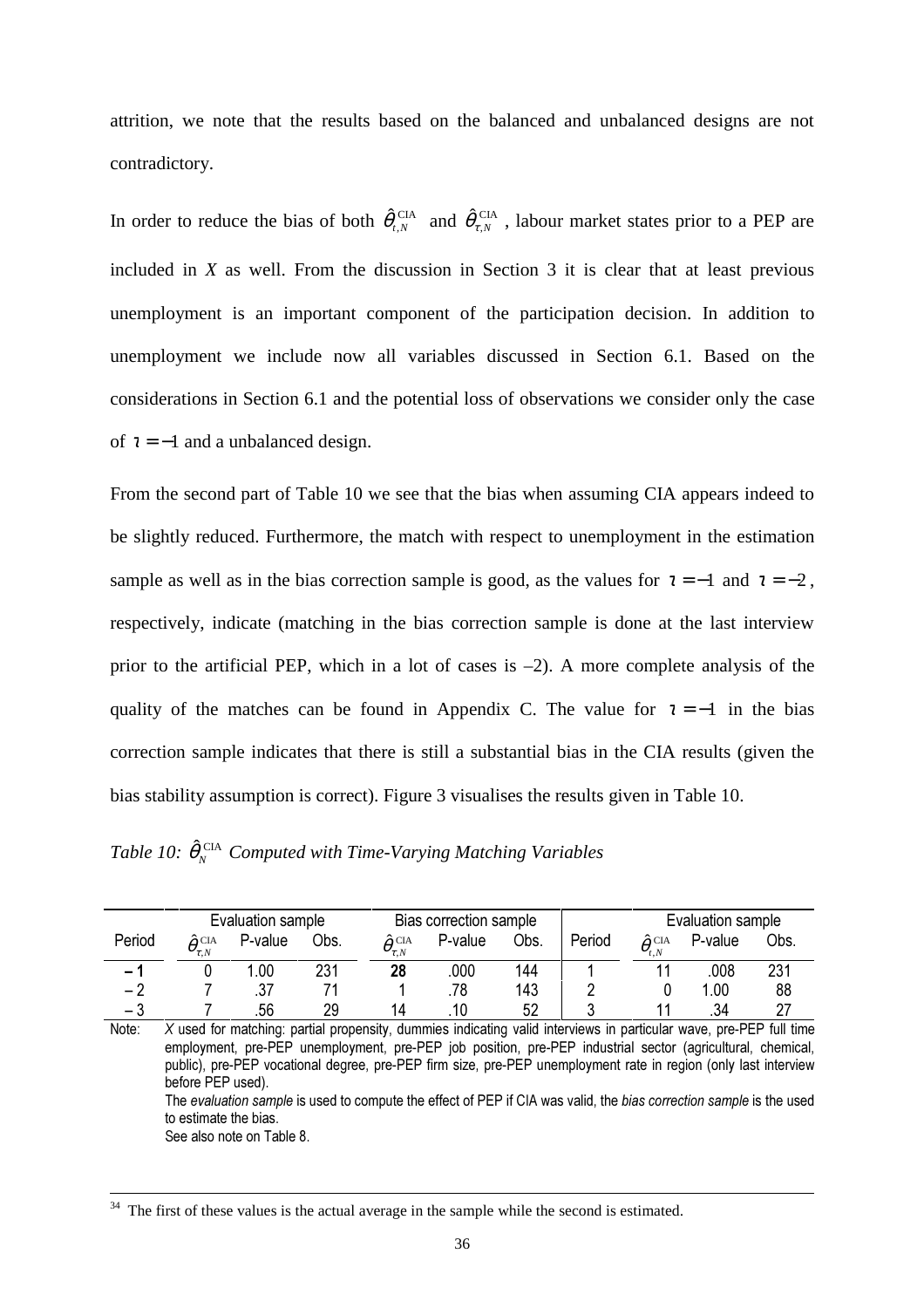



Note: X-axis: Relative time: Y-axis: Unemployment rate in %. Treated is the estimated unemployment rate for participants, comparisons the estimated unemployment rate for participants had they not participated (the unemployment rate of the matched comparison sample), and diff the difference between these two,  $\hat{\theta}_{N}^{\text{CIA}}$ . See also note on Table 10.

Table 11 shows the basic result of our paper. The value of  $-17$  for  $t=1$  indicates that there appears to be a substantial individual gain (ie. a reduction in unemployment probabilities)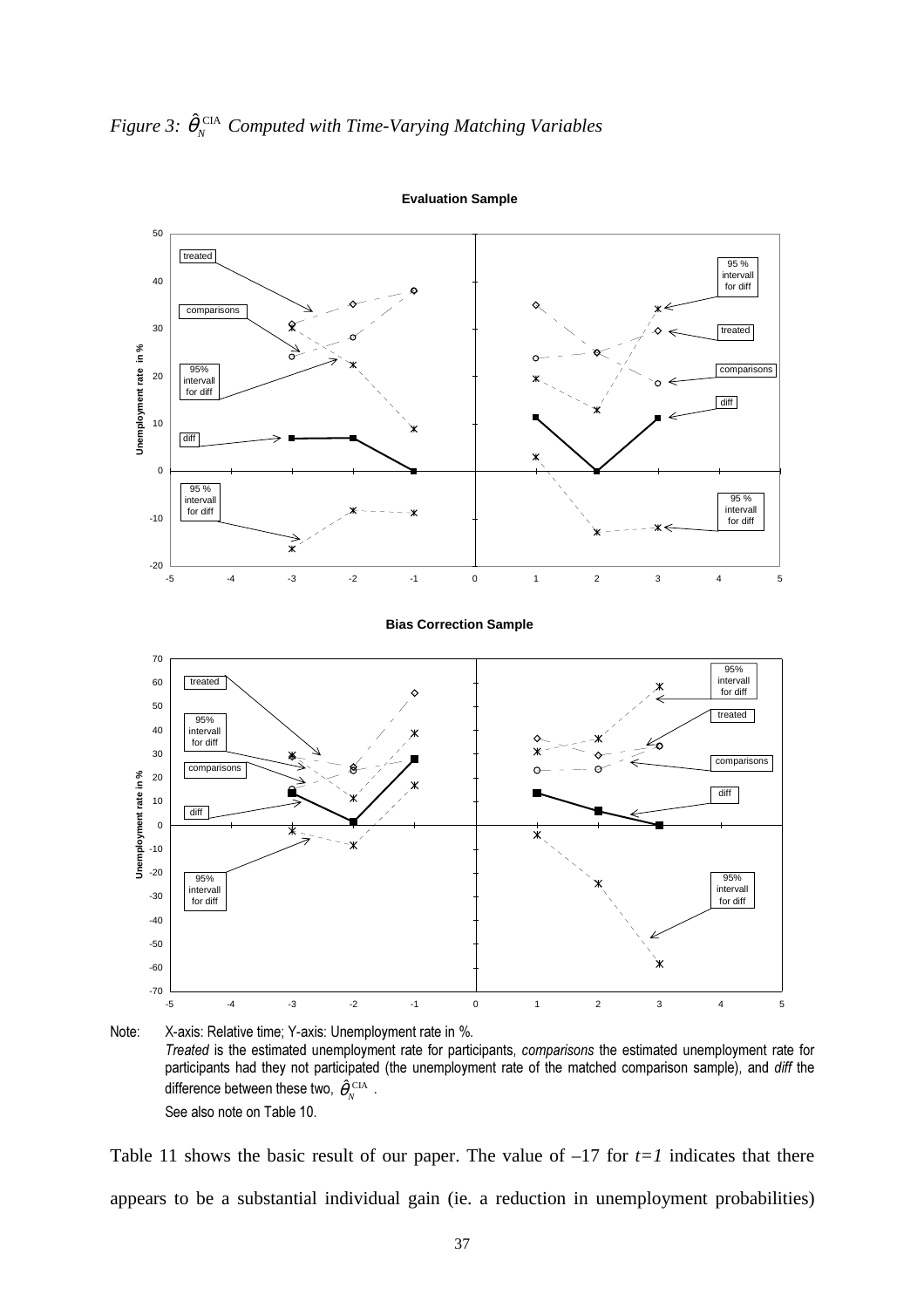from participating in PEP. The average probability of unemployment for an individual in the sample of PEP participants - equivalent to the unemployment rate in the sample - is reduced from 52% to 35% at the time of the first interview after PEP ended. The results for higher values of *t* indicate that this is not only a short term effect, although the numbers should be considered with care. At least for  $t = 3$  the number of observations is too small to draw conclusions. Note that the bias correction not only changes but reverses the conclusions that would be drawn if CIA was believed to be valid, even when the richest specification of matching possible with the available data is used.

|        |                                                                            |    | Unbalanced design, $\tau = -1$                             |                                             |        |             |
|--------|----------------------------------------------------------------------------|----|------------------------------------------------------------|---------------------------------------------|--------|-------------|
| Period | $\hat{E}\left(Y_t^p \mid S=1\right) \; \hat{E}\left(Y_t^n \mid S=1\right)$ |    | $\hat{\theta}_{{\scriptscriptstyle t-\tau},N}^{\rm \,BSA}$ | P-value                                     | Obs. t | Obs. $\tau$ |
|        | 35                                                                         | 52 | - 17                                                       | .015                                        | 231    | 144         |
|        | 25                                                                         | 53 | $-28$                                                      | .001                                        | 88     | 144         |
| 3      | 30                                                                         | 46 | $-17$                                                      | .21                                         | 27     | 144         |
|        |                                                                            |    |                                                            | Unbalanced design, $\tau = -1$ ; women only |        |             |
|        | 42                                                                         | 58 | $-16$                                                      | .086                                        | 108    | 90          |
|        | 38                                                                         | 61 | $-24$                                                      | .066                                        | 40     | 90          |
|        | 36                                                                         | 79 | $-43$                                                      | .032                                        | 14     | 90          |
|        |                                                                            |    |                                                            | Unbalanced design, $\tau = -1$ ; men only   |        |             |
|        | 29                                                                         | 46 | $-17$                                                      | .064                                        | 123    | 54          |
|        | 14                                                                         | 44 | $-29$                                                      | .003                                        | 48     | 54          |
|        | 23                                                                         | 43 | $-20$                                                      | .21                                         | 13     | 54          |

*Table 11:*  $\hat{\theta}_{t-\tau,N}^{\text{BSA}}$  Computed with Time-Varying Matching Variables

Note: See note on Table 10.

The lower part of Table 11 shows gender-specific results. Some of the tests we performed on the probit suggested such a split to be necessary (see Appendix C). Furthermore, as described in Section 2.3, the composition of PEP participants with respect to gender changed dramatically over time. Although the estimates are less precise because of the reduced sample sizes, the differences for the two samples are not very large and they confirm the previously obtained results. Note that the effects of PEP are similar even when the levels of unemployment differ substantially for the two samples.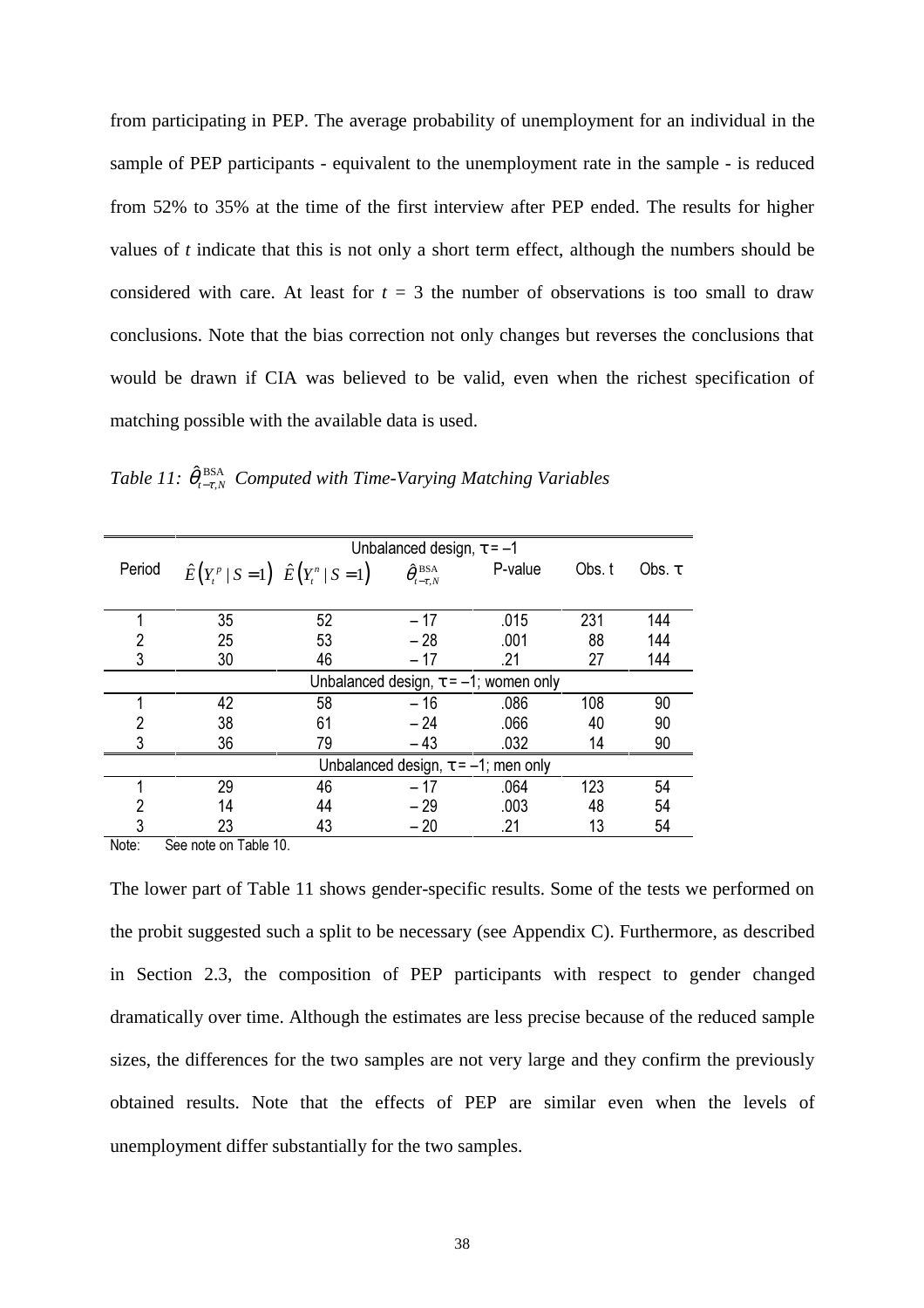Table 12 provides information on the effects of PEP participation on regular employment and out of labour force respectively. The reduced unemployment probability at the first interview after PEP is due to a higher employment probability. For men this result holds more or less for longer periods after PEP as well, but for women from *t=2* on a large share of the reduced unemployment probability is due to a higher out of labour force probability. This is consistent with the hypothesis that women drop out of the labour force when their unemployment benefit period ends.<sup>35</sup>

*Table 12:*  $\hat{\theta}_{t-\tau,N}^{BSA}$  for Employment and Out of Labour Force Computed with Time-Varying

| Period | $\hat{E}\left(Y_t^p \mid S=1\right)$ $\hat{E}\left(Y_t^n \mid S=1\right)$ |               | $\hat{\theta}_{{}_{t-\tau,N}}^{^{\text{BSA}}}$ | P-value | $\hat{E}\left(Y_t^p \mid S=1\right)$ $\hat{E}\left(Y_t^n \mid S=1\right)$ |                | $\hat{\theta}_{{}_{t-\tau,N}}^{^{\text{BSA}}}$ | P-value |  |  |
|--------|---------------------------------------------------------------------------|---------------|------------------------------------------------|---------|---------------------------------------------------------------------------|----------------|------------------------------------------------|---------|--|--|
|        |                                                                           | Employment    |                                                |         |                                                                           | Non employment |                                                |         |  |  |
|        |                                                                           | Women and men |                                                |         |                                                                           | Women and men  |                                                |         |  |  |
|        | 55                                                                        | 40            | 14                                             | .043    | 10                                                                        | 8              | າ                                              | .58     |  |  |
|        | 56                                                                        | 42            | 14                                             | .13     | 19                                                                        |                | 14                                             | .021    |  |  |
|        | 52                                                                        | 57            | $-5$                                           | .74     | 19                                                                        | $-3a$          | ---                                            |         |  |  |
|        | Women only                                                                |               |                                                |         |                                                                           | Women only     |                                                |         |  |  |
|        | 42                                                                        | 25            | 17                                             | .074    | 17                                                                        | 18             |                                                | .89     |  |  |
|        | 33                                                                        | 24            | 9                                              | .48     | 30                                                                        | 15             | 15                                             | .16     |  |  |
|        | 43                                                                        | 14            | 29                                             | .17     | 21                                                                        |                | 14                                             | .34     |  |  |
|        |                                                                           | Men only      |                                                |         |                                                                           | Men only       |                                                |         |  |  |
|        | 66                                                                        | 51            | 14                                             | .12     | 5                                                                         | 3              | າ                                              | .66     |  |  |
|        | 75                                                                        | 54            | 21                                             | .059    | 10                                                                        |                | o                                              | .25     |  |  |
|        | 62                                                                        | 53            | 8                                              | .62     | 15                                                                        |                |                                                | .41     |  |  |

*Matching Variables*

Note: Results are in %-points of employment and out of labour force. See note on Table 10; number of observations can be found in Table 11.

a) Negative value due to very small sample size.

We also studied the (intermediate) case of using only unemployment and employment as time varying match variables. Other specifications used information on employment histories for two periods. Many specifications with different combinations of these and the above discussed variations (balanced and unbalanced design, choice of  $t$  and  $\tau$ ,  $X$  variables used in matching, different outcome variables, separate estimations for men and women) have been checked. Some of the results are contained in Appendix D, more can be found in Eichler and

<sup>&</sup>lt;sup>35</sup> PEP participation creates a new claim for unemployment benefits.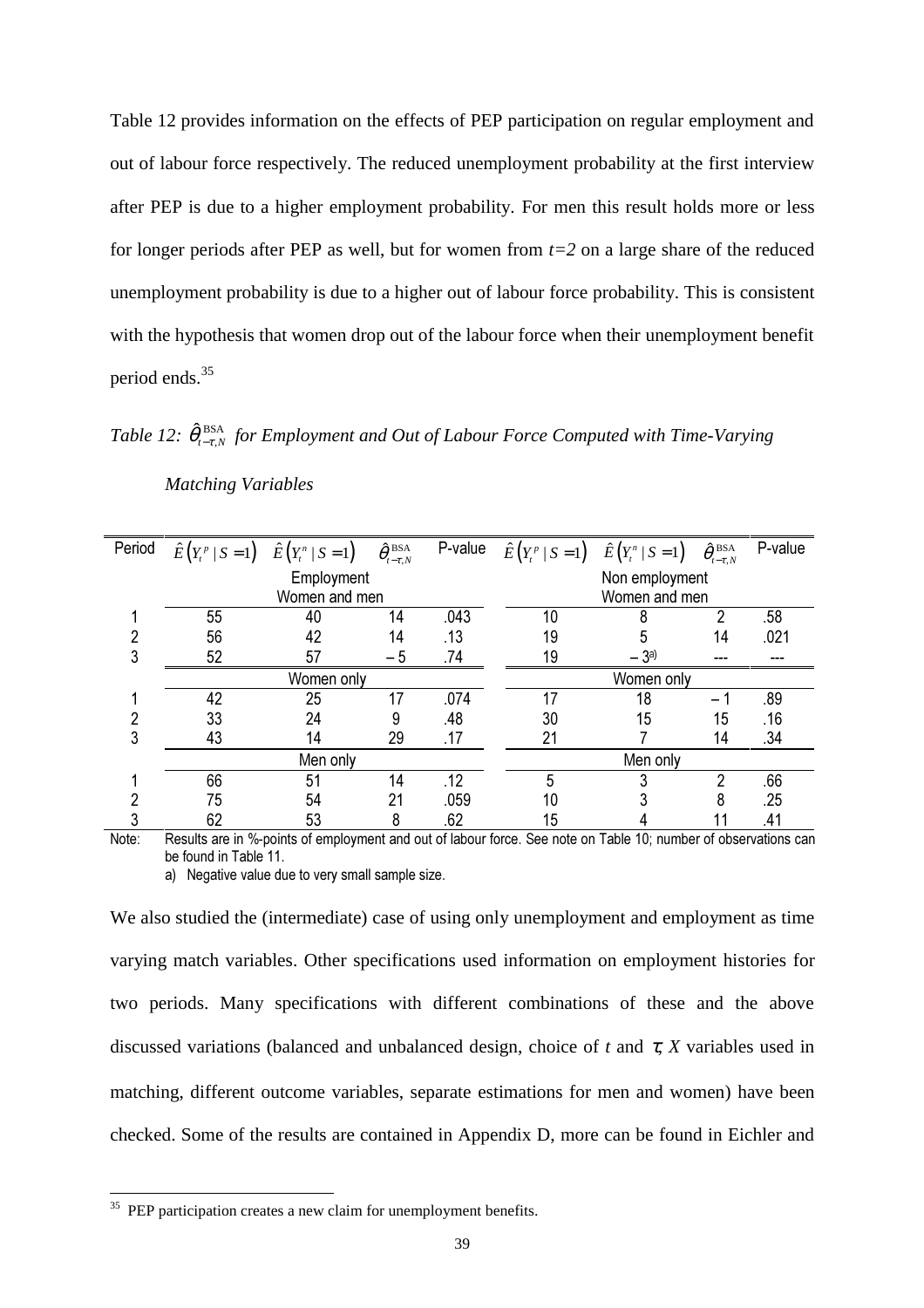Lechner  $(1998)$ .<sup>36</sup> NonE of the results from these specifications differ substantially from the results presented in this section.

With the limited information available in the data we could not find an indication of contamination bias with regard to different kinds of training. Nevertheless, contamination might be a potential problem. Using a preliminary release of the data for 1997 and 1998 with consistent PEP and training information since 1990 and applying our exclusion rules, we found 689 persons who participated in PEP, roughly 10% of the sample. Of these, 321 had some kind of training as well, 115 after the end of their PEP spell. On average persons with training before the PEP participation are older, and more females are in this group. This is not observed for the people with training after PEP, but this people have on average less formal education (school and occupational training). It should be noticed that the numbers above overstate the problem in this study because it uses a balanced structure from 1990 to 1997/1998, which is not the case in the data used. Apart from the descriptive information above we used subpopulations of the actually used data with consistent training definitions to check for any indication of contamination bias. But definitions of and information on training in the data changes very much between waves and the subpopulations got rather small.

## **7 Conclusion**

 $\overline{a}$ 

Using nonparametric difference-in-difference methods this paper analyses the effects of public employment programmes (PEPs) in East Germany. Because there does not appear to be any suitable data accessible to the scientific community for all of East Germany, we restrict our analysis to the East German state of Sachsen-Anhalt. The available data make the use of difference-in-difference methods almost imperative to identify the effects of PEPs.

<sup>36</sup> The paper is downloadable from the Internet at: http:// www.siaw.unisg.ch/lechner/publica/98e01.html.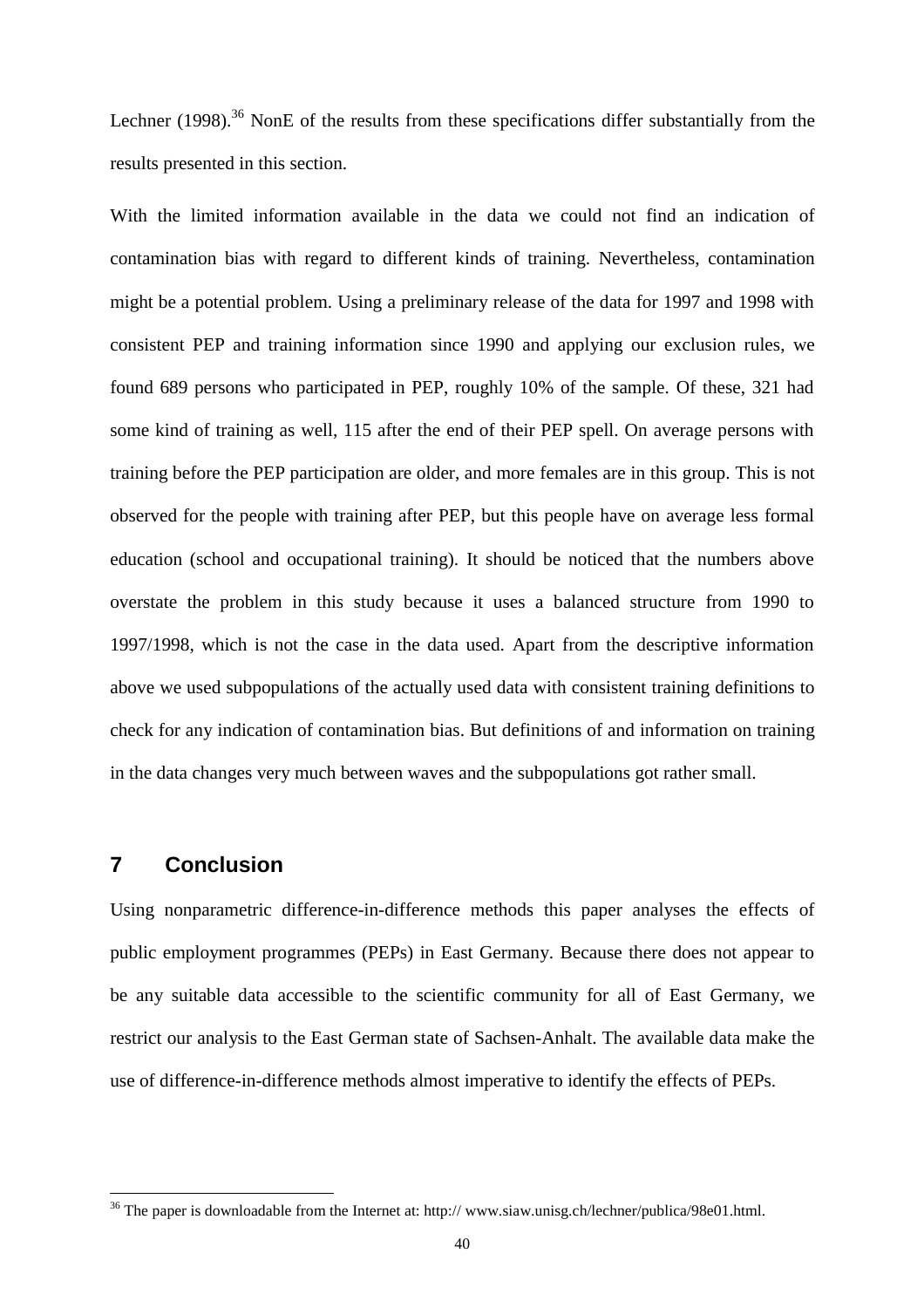Our main findings suggest that individuals participating in a PEP benefit indeed considerably from participation, since their unemployment risk is reduced by a substantial amount. Furthermore, there is some indication that this is not only a short term effect, although inference gets difficult because of decreasing numbers of observations for longer periods after PEP. For men the majority of the reduced unemployment risk is due to an increased employment probability. For women that is only true for the first period after PEP, while for later periods the effect of non-participation in the labour market dominates. These general findings are not contradicted when using several different specifications.

However, one should be careful in interpreting these results: Individual gains for the participants do not necessarily translate into benefits for the economy as a whole, because the costs of PEPs and market interactions are ignored. The latter occur through possible negative impacts for competing private firms as well as through a possibly changing labour market supply structure during and after PEPs. No estimates of this effects of PEPs exist for East Germany, but Steiner, Wolf, Egeln, Almus, Schrumpf, and Feldotto (1998) find some hints that earlier found positive effects of public training programs in East Germany do not correspond to similar effects on the macroeconomic level.<sup>37</sup> Following from the above discussion, a cost-benefit analysis based on the results of this study and the expenditures on PEPs would not be valid. Furthermore, such an analysis has to take account of other goals and effects of PEP, which we have no information on.<sup>38</sup>

Apart from combining the results of this study with information on costs, other benefits of PEPs, and market interactions to achieve a cost-benefit-analysis, future research should concentrate the robustness of the results. Furthermore, for future labour market policy with

 $37$  It has to be noticed that this comparison of micro and macro estimates can provide no more than a hint on possible crowding out or substitution effects. Furthermore, the discussion about individual effects of training in East Germany has not jet settled (e.g. see Lechner 1999, Kraus, Puhani, and Steiner 1997). Puhani (1999) finds for Poland some hints on substitution effect of publicly funded training programs, but the results differ for different specification and data used.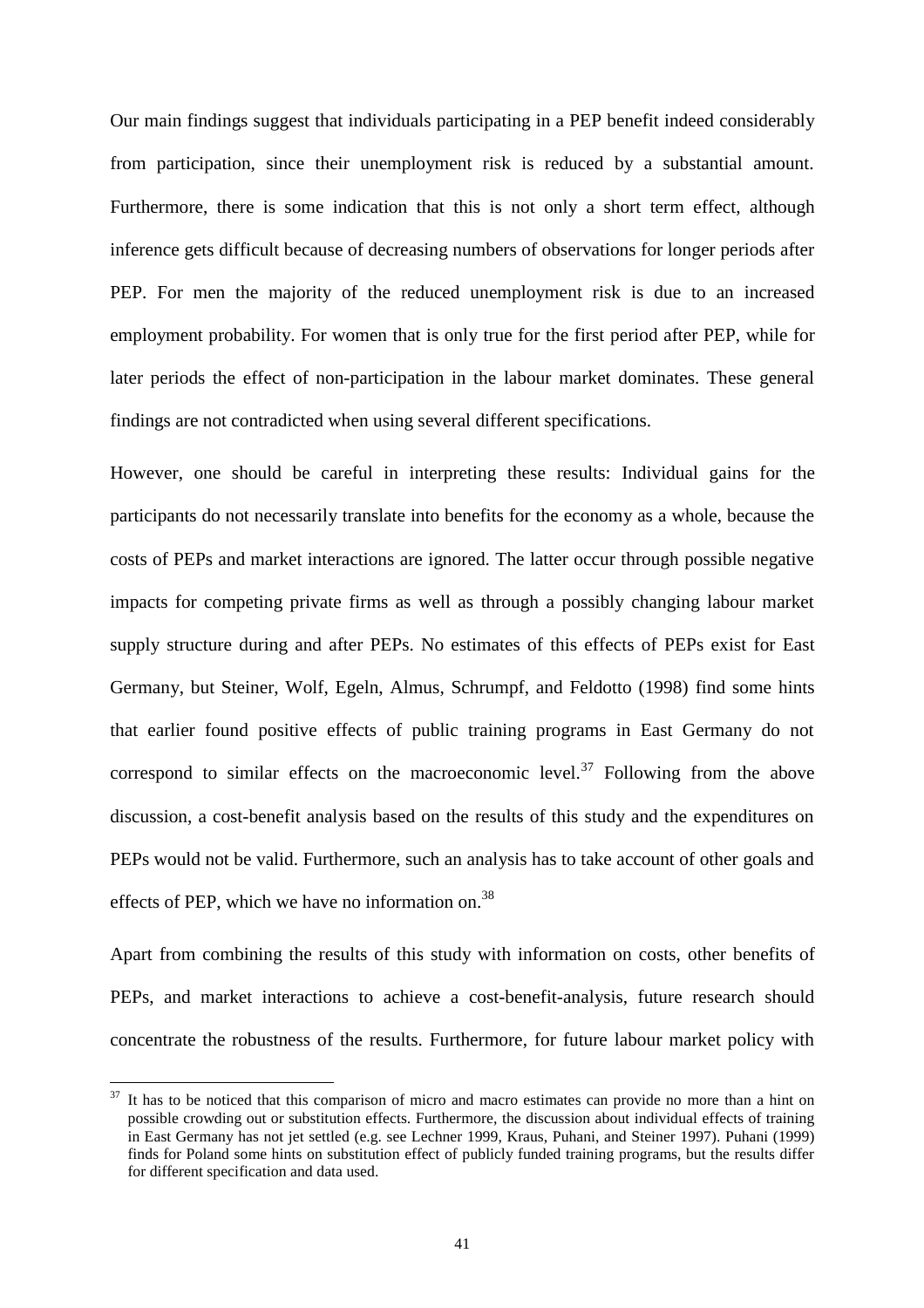regard to PEPs it will be important to check for heterogenity of the effects with respect to individual characteristics of the participants as well as the PEP itself. For this tasks the availability of better data would be helpful.

<sup>&</sup>lt;sup>38</sup> A prerequisite for a PEP is that it produces an output that is useful for the public, such as local infrastructure or social services. Apart from better employment chances participation in a PEP could rise the achievable wages for a participant.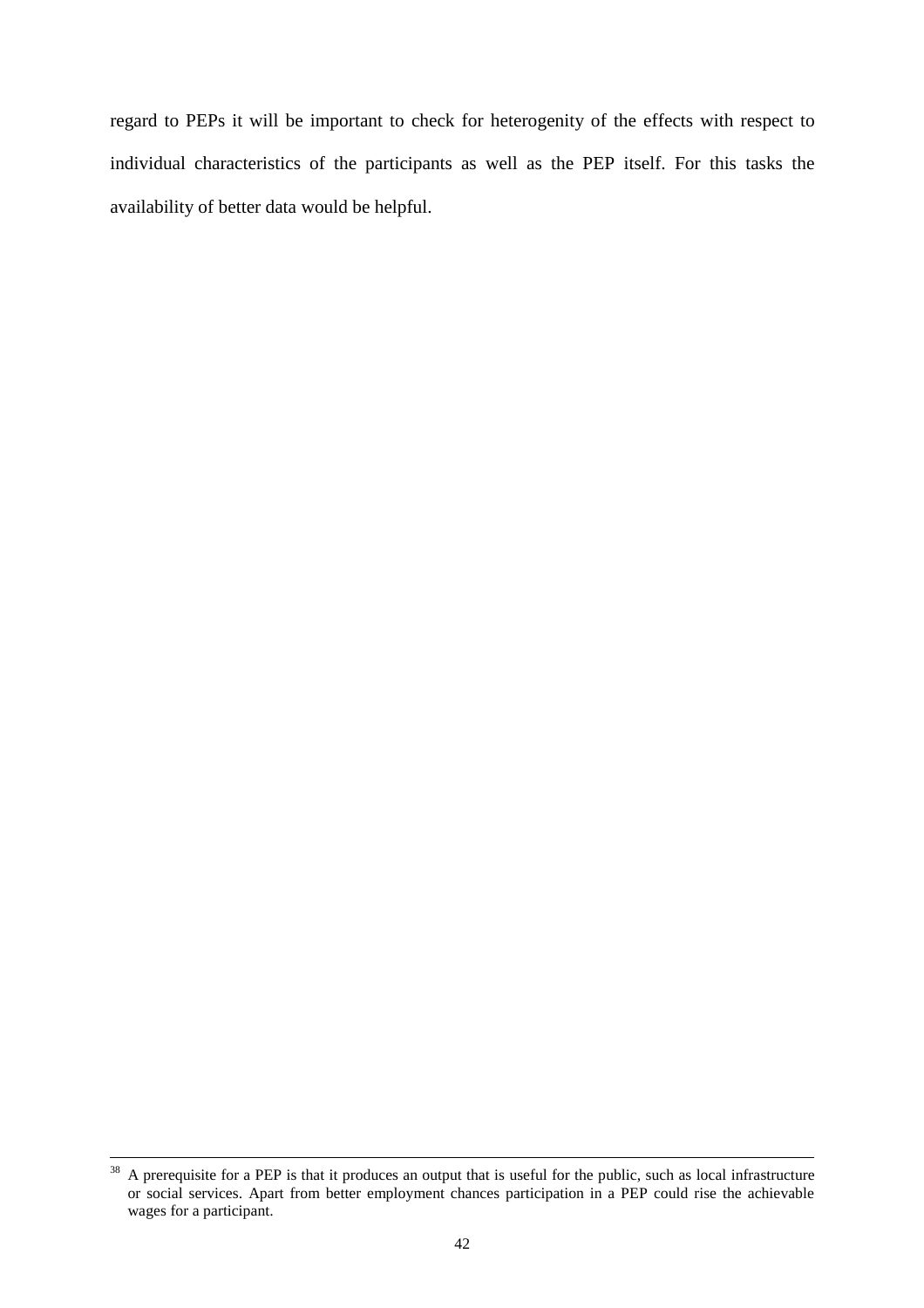## **Appendix A: Data**

*Table 13: Number of Individuals when Selection Rules Were Applied, Unbalanced Panel*

|                                                                 | Observations without  | Observations with |
|-----------------------------------------------------------------|-----------------------|-------------------|
|                                                                 | any PEP participation | PEP participation |
| Raw data                                                        | 28,490                | 2,873             |
| Age restriction                                                 |                       |                   |
| No or inconsistent age information                              | $-425$                | $-30$             |
| No observation with age below 55                                | $-6,074$              | $-436$            |
| Younger than 22 in 1993                                         | $-3,513$              | $-66$             |
| Remaining sample (in % of raw data)                             | 18,478 (65 %)         | 2,341 (81 %)      |
| PEP information                                                 |                       |                   |
| Older than 52 when starting PEP                                 | $-0$                  | $-92$             |
| Observations with unknown start and end date of                 | $-0$                  | $-451$            |
| PEP <sup>a</sup> or with inconsistent PEP information           |                       |                   |
| Starting PEP before March 1991 <sup>a)</sup>                    | $-0$                  | $-266$            |
| Remaining sample (in % of raw data)                             | 18,478 (65 %)         | 1,532 (53 %)      |
| Insufficient number of observations or no useful information    |                       |                   |
| contained                                                       |                       |                   |
| Students <sup>b)</sup>                                          | $-425$                | $-11$             |
| Answered questionnaire only in Mar. 92 or only in               | $-3,545$              | $-327$            |
| Sep. 97 <sup>a)</sup>                                           |                       |                   |
| Answered questionnaire only in Sep. 94, only in Sep.            | $-1,551$              | $-25$             |
| 94 and 95, or only in Sep. 95 <sup>b)</sup>                     |                       |                   |
| Inconsistent regional information<br>------------------         | $-11$                 | $-3$              |
| Remaining sample (in % of raw data)                             | 12,946 (45 %)         | $1,166$ (41 %)    |
| Observations with missings in variables used for the estimation | $-381$                | - 43              |
| of the propensity score                                         |                       |                   |
| Sample for estimating the propensity score (in % of raw data)   | 12,565 (44 %)         | 1,123 (39 %)      |
|                                                                 |                       |                   |

Notes: a) These observations do not provide any useable information in the context of this paper.

b) There is not a sufficient number of PEP participants in these groups.

Figure 4 presents an overview on the distribution of start respectively end dates of PEPs in our sample (see as well Table 4 and Figure 1 in Section 4.2). The sample used here and in the following descriptive statistics is the sample used for the estimation of the partial propensity score (12,565 NoPEP observations; 1,123 PEP observations), that is all selection rules were applied. See Table 13 for details. The number of observations used for the computations depends on the observability of the information in the sample.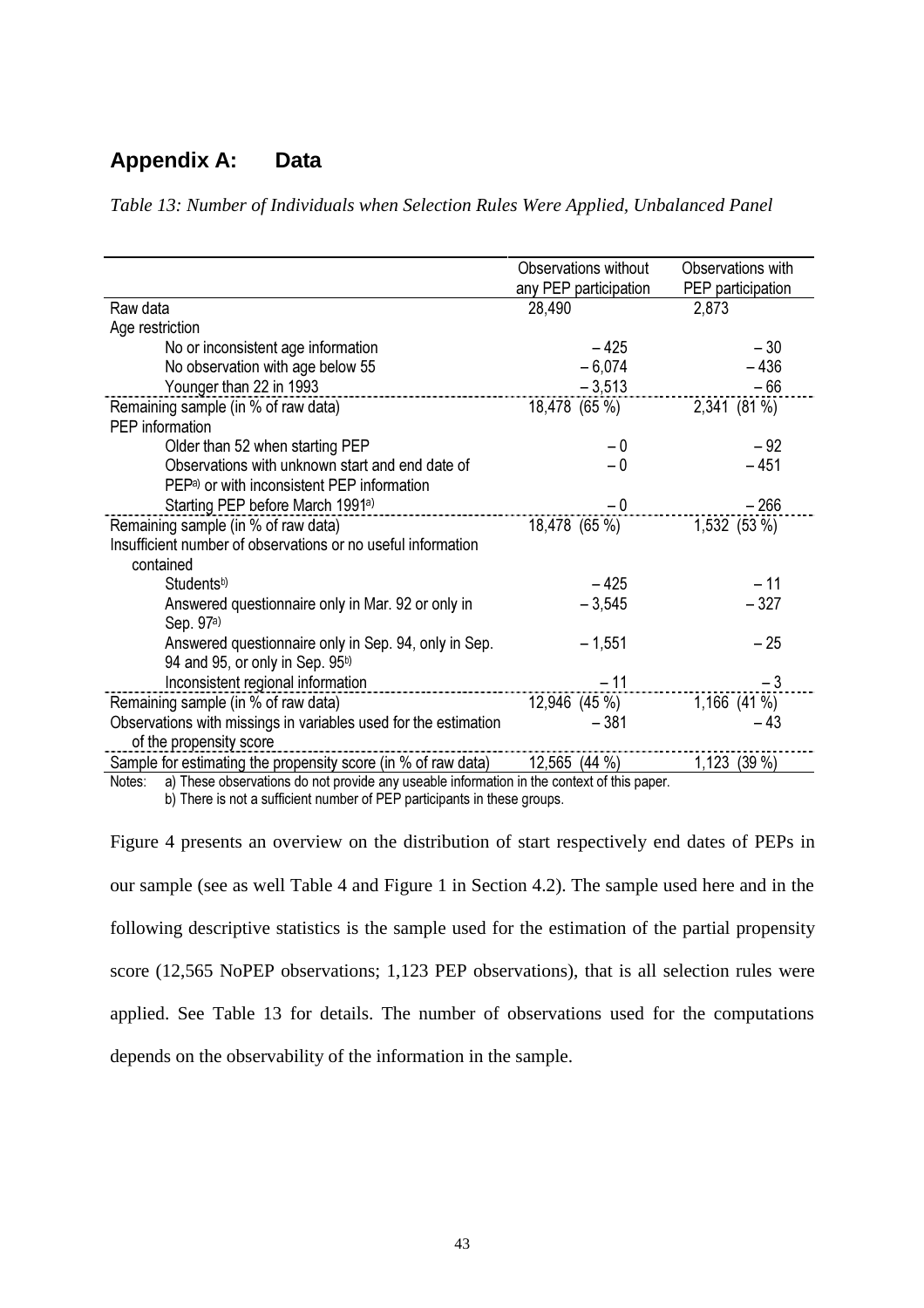*Figure 4: Start and End Dates of Individual PEPs*



Note: X-axis: Time, measured in months ; Y-axis: number of observations. Time is presented in 'months since January 1989'; for example: March '92: 39; September '92: 45; September '93: 57; September '94: 69; September '95: 81; September '96: 93; September '97: 105. Start dates - and therefore end dates as well - earlier than 27 have been deleted (see Section 4.2). Number of valid observations for start dates: 1123; number of valid observations for end dates: 778.

Table 14 provides information on the definition of variables used, Table 15 presents some comparable descriptive statistics for PEP participants and non-participants in the sample.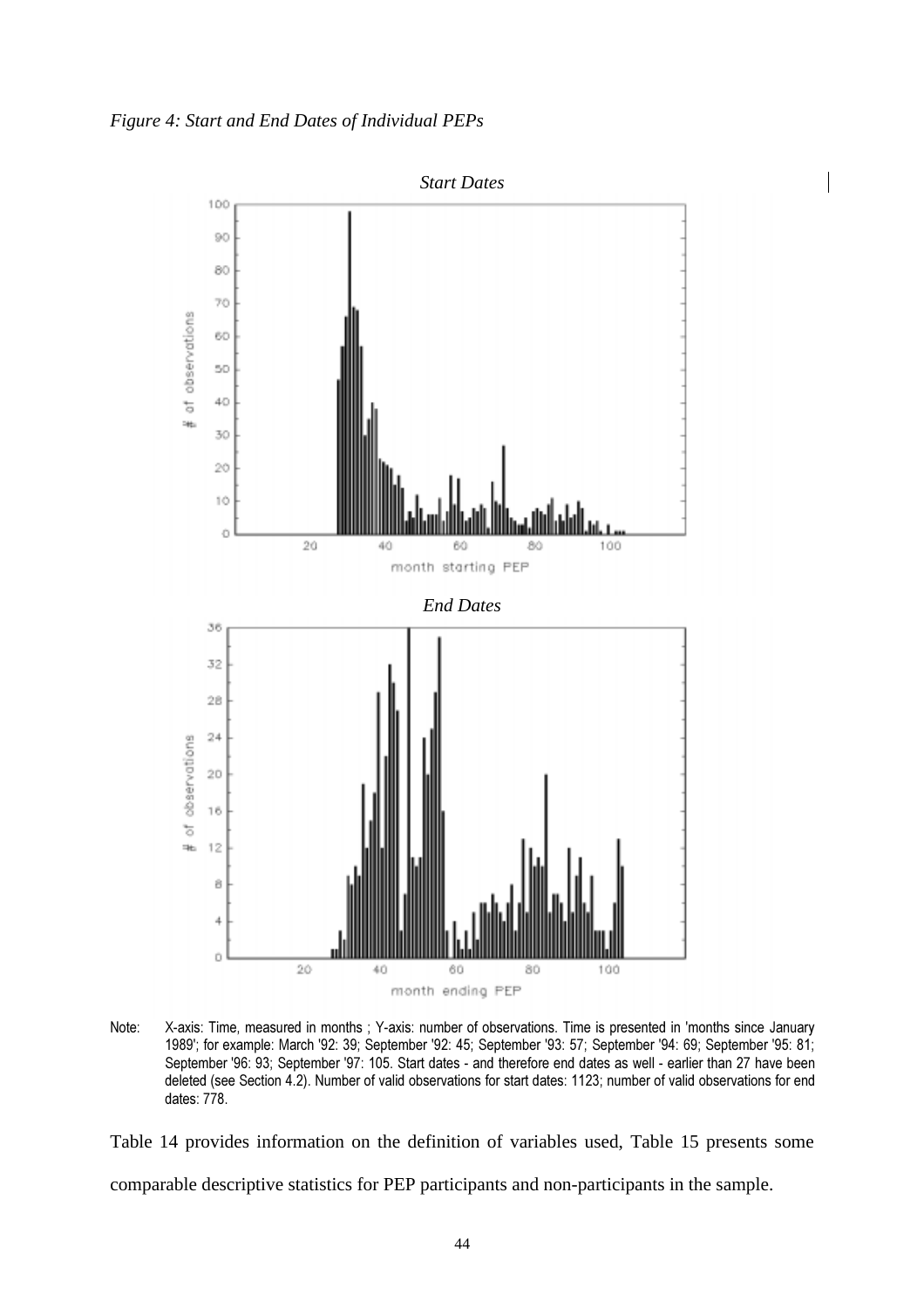| Category          | Variable                      | Definition                                               | Time concept |
|-------------------|-------------------------------|----------------------------------------------------------|--------------|
| Age               | Age                           | Age in 1993                                              | Constant     |
| Gender            | Female                        | Women (dummy)                                            | Constant     |
| Schooling         | University entrance<br>degree | Abitur, highest German schooling degree                  | Constant     |
|                   | Medium                        | Mittlere Reife, 10th class                               | Constant     |
|                   | Low                           | Hauptschulabschluss, 9th class                           | Constant     |
|                   | No degree                     | No degree                                                | Constant     |
| Vocational        | Vocational degree             | Level of highest vocational degree                       | Variable     |
| degree            |                               | 1: Partly vocational training (Teilfacharbeiter)         |              |
|                   |                               | 2: Vocational training (Facharbeiter)                    |              |
|                   |                               | 3: Advanced vocational training (Meister, Techniker)     |              |
|                   |                               | 4: Technical school (Fachschule)                         |              |
|                   |                               | 5: University degree                                     |              |
|                   | <b>Technical school</b>       | Technical school (Fachschule)                            | Constant     |
|                   | University degree             | University degree                                        | Constant     |
| Labour market     | Employed                      | In regular or irregular employment (including PEPs)      | Variable     |
| status            | Unemployed                    | Registered as unemployed                                 | Variable     |
|                   | Out of labour force           | Not employed and not registered as unemployed            | Variable     |
| Current employer  | Position in firm              | Current or last known position in firm                   | Variable     |
|                   |                               | 1: In education (Lehrling)                               |              |
|                   |                               | 2: Blue color worker (Arbeiter)                          |              |
|                   |                               | 3: White color worker (Angestellter)                     |              |
|                   |                               | 4: In public services (Beamter)                          |              |
|                   |                               | 5: Self-employed (Selbständiger)                         |              |
|                   | Size of firm                  | Employees of current or last known firm<br>1: 1 to 19    | Variable     |
|                   |                               | 2: 20 to 49                                              |              |
|                   |                               | 3:50 to 99                                               |              |
|                   |                               | 4: 100 to 999                                            |              |
|                   |                               | 5: 1000 or more                                          |              |
|                   | Industrial sector             | Industrial sector of current or last known employer;     | Variable     |
|                   |                               | dummies: agricultural, chemical, and public sector       |              |
| Labour market     | Unemployment                  | Separated for eight regions, at month of interview,      | Variable     |
| indicators        | rate in region                | unemployment defined as: officially unemployed or        |              |
|                   |                               | participating in active labour market policy             |              |
|                   | Unemployment                  | Separated for eight regions, mean (1991 to 1997),        | Constant     |
|                   | rate in region                | unemployment defined as: officially unemployed or        |              |
|                   | (mean)                        | participating in active labour market policy             |              |
|                   | PEP rate in region            | Persons employed in PEP per regular employed,            | Constant     |
|                   | (mean)                        | separated for eight regions, mean (1991 to 1997)         |              |
| Living in         | Region                        | Living in one of eight regions in Sachsen-Anhalt         | Constant     |
|                   |                               | (dummies), separated according to the responsibility     |              |
|                   |                               | of the labour offices (Arbeitsamtsbezirke)               |              |
|                   | City and area                 | Living in one of 24 local divisions (dummies):           | Constant     |
|                   |                               | 3 cities (larger cities, kreisfreie Städte) and 21 areas |              |
|                   |                               | (rural areas and smaller cities, Landkreise)             |              |
| Observeability in | Answered only                 | The date (in month and year) or all dates at which the   | Constant     |
| panel             | in                            | person answered a questionnaire                          |              |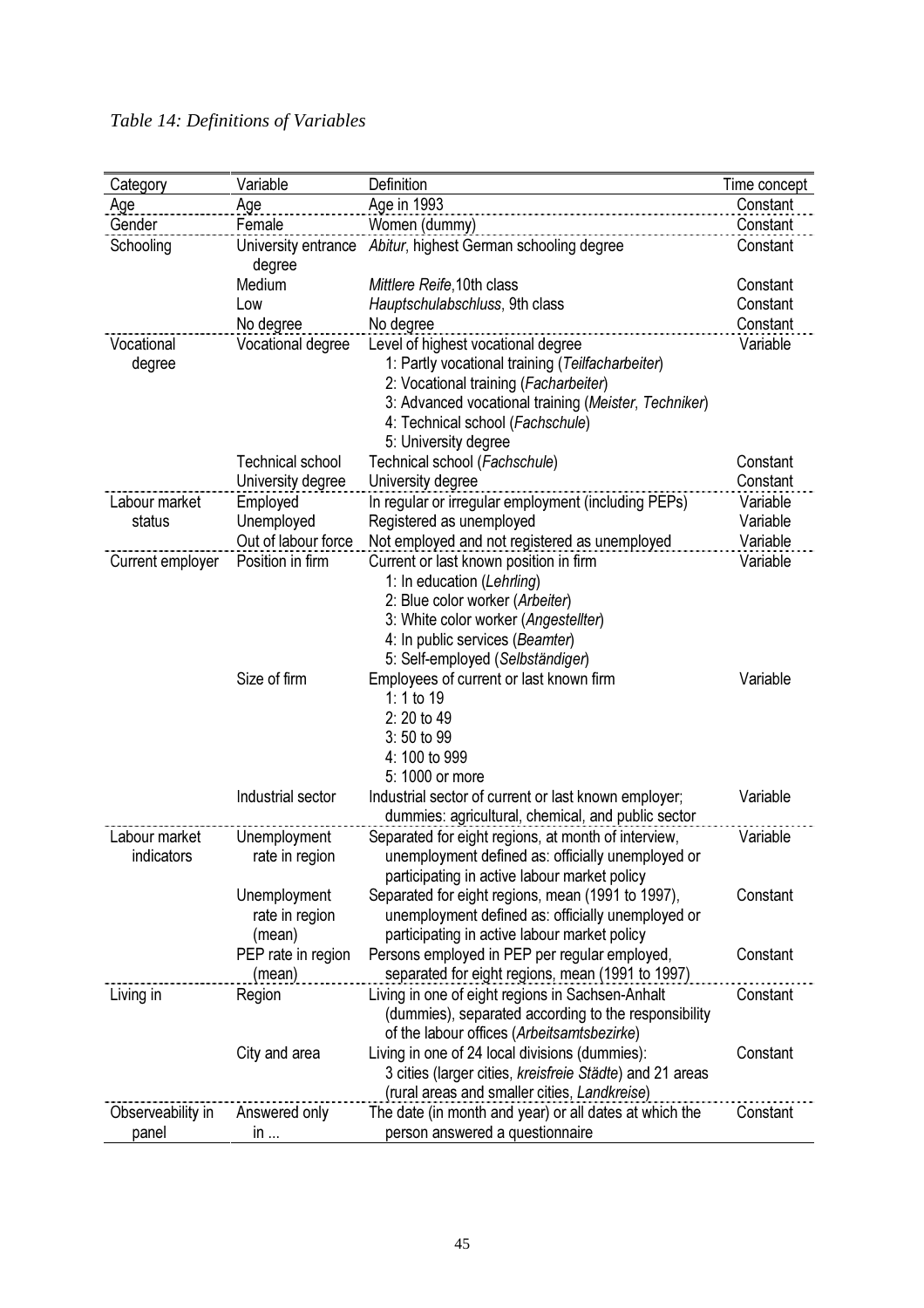|                                                            | No<br>PEP         | PEP                     |
|------------------------------------------------------------|-------------------|-------------------------|
|                                                            |                   | Mean in subsample or    |
|                                                            |                   | share in subsample in % |
| Age (1993)                                                 | 38.5 years        | 38.8 years              |
| Gender: Female                                             | 52                | 52                      |
| Schooling: Highest degree                                  |                   |                         |
| University entrance degree (Abitur)                        | 28                | 23                      |
| Medium (Klasse 10)                                         | 54                | 54                      |
| Low (Klasse 9 or no degree)                                | 18                | 23                      |
| University degree                                          | 18                | 15                      |
| Technical school (Fachschule)                              | 24                | 21                      |
| Current employer: Position in firm in (average value)      |                   |                         |
| March 1991 / Sep. 1992                                     | 2.8 / 2.7         | 2.8 / 2.4               |
| Sep. 1994 / Sep. 1996 / Sep. 1997                          | 2.8/2.8/2.9       | 2.6 / 2.6 / 2.6         |
| Current employer: Size of firm in (average value)          |                   |                         |
| March 1991 / March 1992 / Sep. 1992                        | n.a. / 2.8 / n.a. | n.a. / 2.8 / n.a.       |
| Sep. 1994 / Sep. 1996 / Sep. 1997                          | 2.5/2.4/2.4       | 2.5/2.2/2.1             |
| Current employer: Industrial sector: Agricultural          |                   |                         |
| March 1991 / Sep. 1992 / Sep. 1994 / Sep. 1996 / Sep. 1997 | 7/5/4/3/3         | 21/10/8/3/5             |
| Current employer: Industrial sector: Chemical              |                   |                         |
| March 1991 / Sep. 1992 / Sep. 1994 / Sep. 1996 / Sep. 1997 | 7/5/4/4/4         | 17/13/9/8/3             |
| Current employer: Industrial sector: Public                |                   |                         |
| March 1991 / Sep. 1992 / Sep. 1994 / Sep. 1996 / Sep. 1997 | 9/9/12/13/14      | 2/19/13/21/14           |
| Observability in panel: Answered questionnaire only in     |                   |                         |
| Mar. '92, Sep. '92                                         | 39                | 30                      |
| Sep. '93                                                   | 19                | 13                      |
| Sep. '93, Sep. '94                                         | 11                | 7                       |
| Sep.' 93, Sep. '94, Sep. '95                               | 3                 | 3                       |
| Sep.' 93, Sep. '94, Sep. '95, Sep. '96                     | $\overline{2}$    | 3                       |
| Sep.' 93, Sep. '94, Sep. '95, Sep. '96, Sep. '97           | 6                 | 10                      |
| Sep. '95, Sep. '96                                         | 1                 | $\overline{2}$          |
| Sep. '95, Sep. '96, Sep. '97                               | $\overline{c}$    | $\overline{\mathbf{4}}$ |
| Sep.' 96                                                   | $\overline{7}$    | 13                      |
| Sep. '96, Sep. '97                                         | 7                 | 12                      |

# *Table 15: Descriptive Statistics of Selected Variables for Persons With and Without PEP*

To be continued.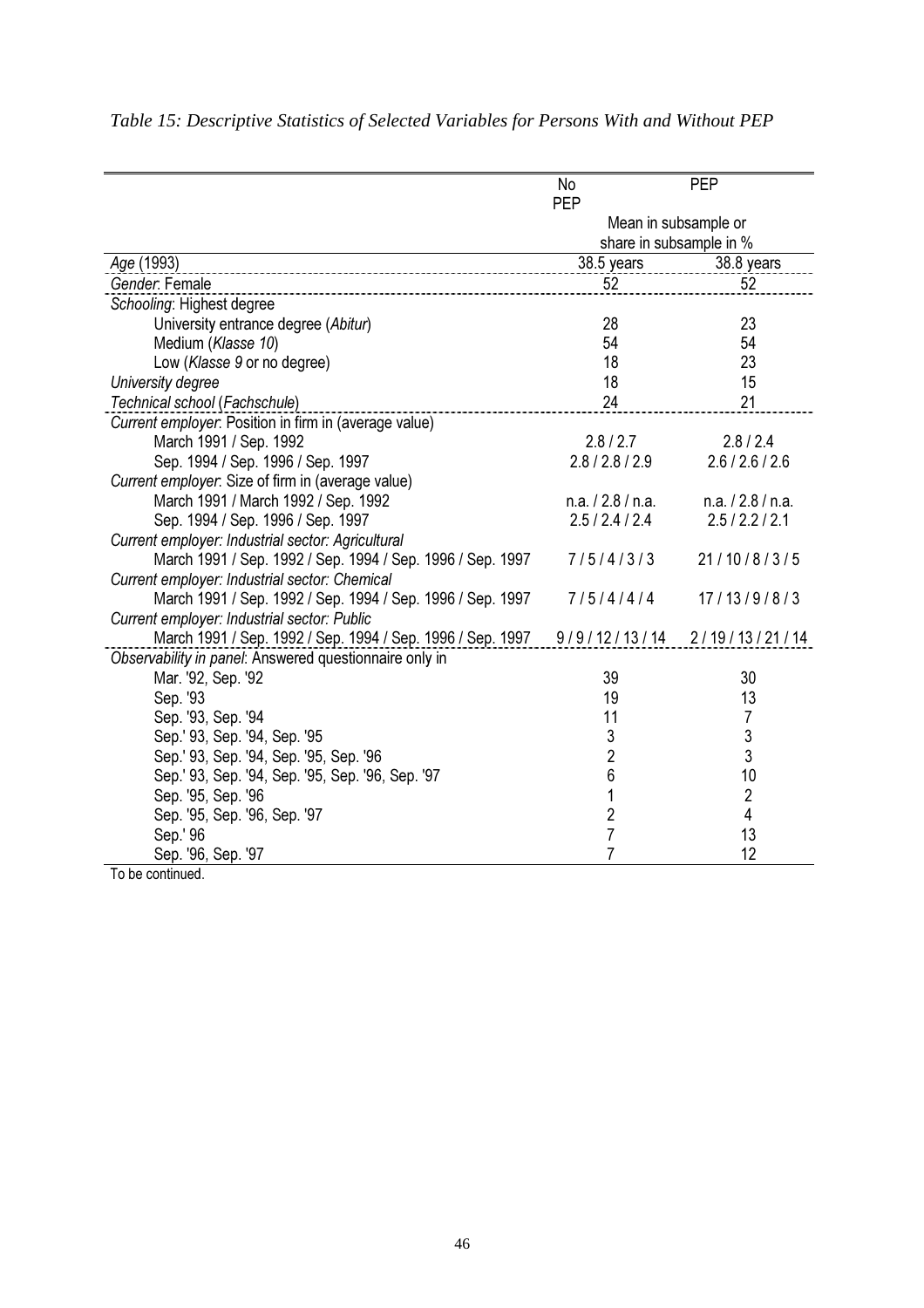## *Table 15 continued*

|                                                    | No PEP         | <b>PEP</b>              |
|----------------------------------------------------|----------------|-------------------------|
|                                                    |                | Mean in subsample or    |
|                                                    |                | share in subsample in % |
| Employment: Registered as unemployed in            |                |                         |
| March 1991 / Sep. 1992 / Sep. 1993                 | 6/10/16        | 16/15/47                |
| Sep. 1994 / Sep. 1996 / Sep. 1997                  | 9/10/11        | 25 / 30 / 42            |
| Employment: Employed in                            |                |                         |
| March 1991 / Sep. 1992 / Sep. 1993                 | 89/81/81       | 79/78/51                |
| Sep. 1994 / Sep. 1996 / Sep. 1997                  | 85/84/83       | 68/61/47                |
| Unemployment rate in region (mean over time 91-97) | 21             | 22                      |
| PEP rate in region (mean over time 91-97)          | 4              | 4                       |
| Living in                                          |                |                         |
| Region of Dessau                                   | 10             | 10                      |
| Region of Halberstadt                              | 10             | 11                      |
| Region of Halle                                    | 19             | 13                      |
| Region of Magdeburg                                | 24             | 25                      |
| Region of Merseburg                                | 13             | 12                      |
| Region of Sangerhausen                             | 9              | 12                      |
| Region of Stendal                                  | 10             | 10                      |
| Region of Wittenberg                               | 6              | 7                       |
| City of Dessau                                     | 4              | $\overline{2}$          |
| City of Halle                                      | 12             | 5                       |
| City of Magdeburg                                  | 11             | 8                       |
| Area of Altmarkkreis Salzwedel                     | 4              | 4                       |
| Area of Aschersleben-Straßfurt                     | 4              | $\boldsymbol{6}$        |
| Area of Anhalt-Zerbst                              | 3              | 3                       |
| Area of Bernburg                                   | $\overline{2}$ | 3                       |
| Area of Bitterfeld                                 | 4              | $\overline{7}$          |
| Area of Bördekreis                                 | 3              | 3                       |
| Area of Burgenlandkreis                            | 5              | 5                       |
| Area of Jerichower Land                            | 3              | $\overline{2}$          |
| Area of Halberstadt                                | 3              | $\overline{c}$          |
| Area of Köthen                                     | $\overline{2}$ | 3                       |
| Area of Mansfelder Land                            | 4              | 5                       |
| Area of Merseburg-Querfurt                         | 5              | 5                       |
| Area of Ohre-Kreis                                 | 3              | 4                       |
| Area of Quedlinburg                                | 3              | 6                       |
| Area of Saalekreis                                 | $\overline{2}$ | $\overline{\mathbf{c}}$ |
| Area of Sangerhausen                               |                | 3                       |
| Area of Schönbeck                                  | $\frac{3}{3}$  | 3                       |
| Area of Stendal                                    | 6              | 6                       |
| Area of Weißenfels                                 | 3              | $\overline{\mathbf{c}}$ |
| Area of Wernigerode                                | 4              | 3                       |
| Area of Wittenberg                                 | 6              | 7                       |
| Max. number of observations                        | 12,565         | 1,123                   |

Note: Some statistics generated with less observations because of missing information.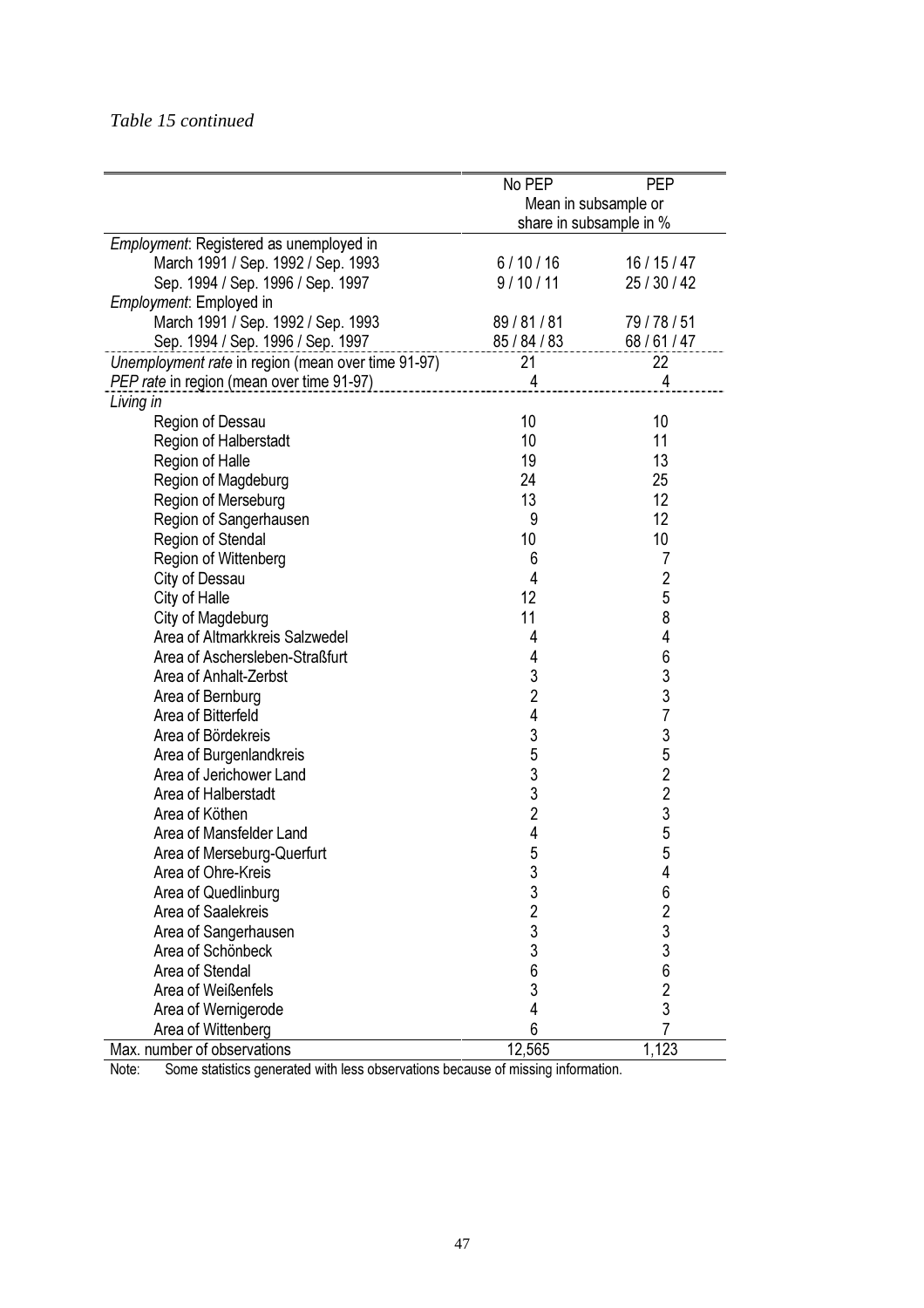## **Appendix B: Econometrics**

#### **B.1 Matching Protocol**

This section gives the details of the matching protocol used for the evaluations. Here *V* contains the time-constant variables used in the estimation of the propensity score, *M* the time varying variables to be included in the matching separately.

- Step 1: Split observations in two exclusive pools according to whether they participated in a PEP (P-pool) or not (C-pool).
- Step 2: Draw randomly an observation in P-pool (denoted by *i*) and remove from P-pool.
- Step 3: Take the observations in C-pool and compute the time varying variables *M* in relation to the start date of observation *i*.
- Step 4: Denote these and perhaps other variables already included in *V* as  $\tilde{m}_i$ , and  $\tilde{m}_i$ , respectively. Define a distance between each comparison *j* and *i* as  $d(j,i)$  =  $(v_i \hat{\beta}, \tilde{m}_i)' - (v_i \hat{\beta}, \tilde{m}_i)'$ , where  $v \hat{\beta}$  denotes the estimated partial propensity score. Choose comparison *j* such that it has the smallest Mahalanobis distance  $a(j,i) = d(j,i)Wd(j,i)$ . *W* denotes the inverse of the estimated variance of  $(v\hat{\beta}, \tilde{m})'$  in the C-pool (computed for a given start date).
- Step 5: Remove *j* from C-pool.

Step 6: If there are any observations in the P-pool left, start again with step 2.

This matching algorithm is close to the one called partial propensity score suggested by Lechner (1999). See this paper for more details and a comparison to other ways of handling time varying variables within a matching framework when the programmes have individually different start dates. When matching is done for the bias correction samples ( $\tau$ -samples,  $\tau = -1$ ), step 3 has to be changed as follows:

Step 3- $\tau$ : For all treated observations compute an artificial start date as month of the last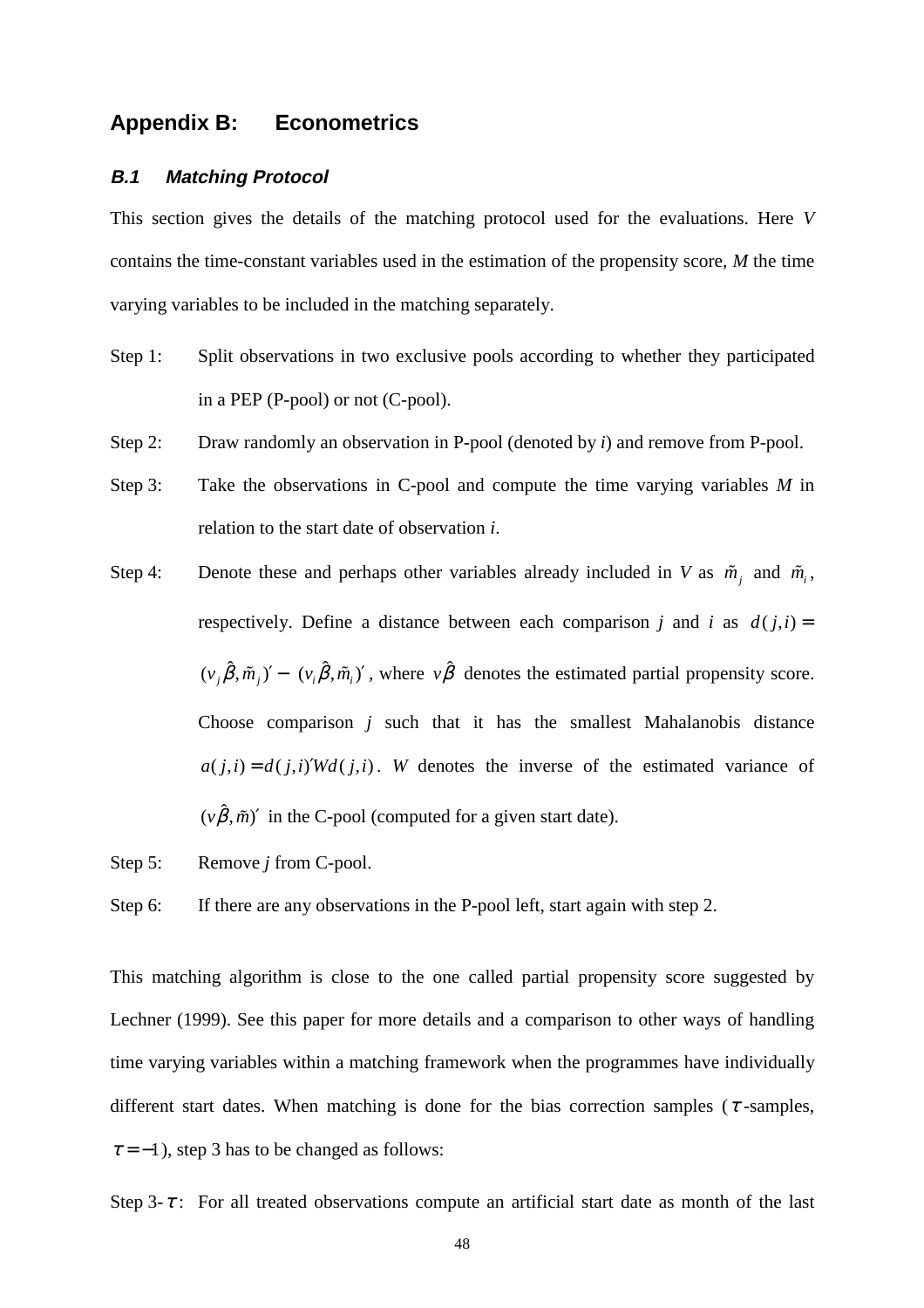interview before PEP minus the duration of PEP. Then, take the comparisons and compute the time varying variables *m* in relation to the artificial start date of observation *i*.

# **B.2 Variance of**  $\hat{\theta}_{t-\tau,N}^{BSA}$  for Unbalanced Panels

In this appendix,  $\hat{\theta}_{t-\tau,N}^{BSA}$  is generalized to the case of random attrition. In that case there are not only different comparisons in periods t and  $\tau$ , but also different treated observations. Denote the number of treated observations observed in period *t* ( $\tau$ ) by  $N_t^p \le N^p$  ( $N_\tau^p \le N^p$ ). Furthermore, denote the set of observations observed in period  $t(\tau)$  by  $D_t(D_\tau)$ .

$$
\hat{\theta}_{t-\tau,N}^{BSA} = \frac{1}{N_t^p} \sum_{i=1}^{N^p} \underline{1}(i \in D_t)(y_{i,t}^p - y_{j(i),t}^n) - \frac{1}{N_\tau^p} \sum_{i=1}^{N^p} \underline{1}(i \in D_\tau)(y_{i,\tau}^p - y_{j(i),\tau}^n); \qquad N^p < j, j \le N. \tag{13}
$$

1( )⋅ denotes an indicator function that is one if its argument is true and zero otherwise. Of course, in practise no comparison observation is matched to a treated observation that is not observed in the particular sample. To obtain the variance we may rewrite Equation (B.1) as follows:

$$
\hat{\theta}_{t-\tau,N}^{BSA} = \sum_{i=1}^{N^p} \left\{ \left[ 1(i \in D_t) \frac{y_{i,t}^p}{N_t^p} - 1(i \in D_\tau) \frac{y_{i,\tau}^p}{N_\tau^p} \right] - \left[ 1(i \in D_t) \frac{y_{j(i),t}^n}{N_t^p} - 1(i \in D_\tau) \frac{y_{j(i),\tau}^n}{N_\tau^p} \right] \right\}.
$$
 (14)

Since the comparison and the treated observations are independent, we can estimate the variance of the two expressions in the square brackets separately.

$$
Var(\hat{\theta}_{t-\tau,N}^{BSA}) = Var(P_{t-\tau}) + Var(C_{t-\tau}); \qquad (\hat{\theta}_{t-\tau,N}^{BSA} = P_{t-\tau} - C_{t-\tau}); \qquad (15)
$$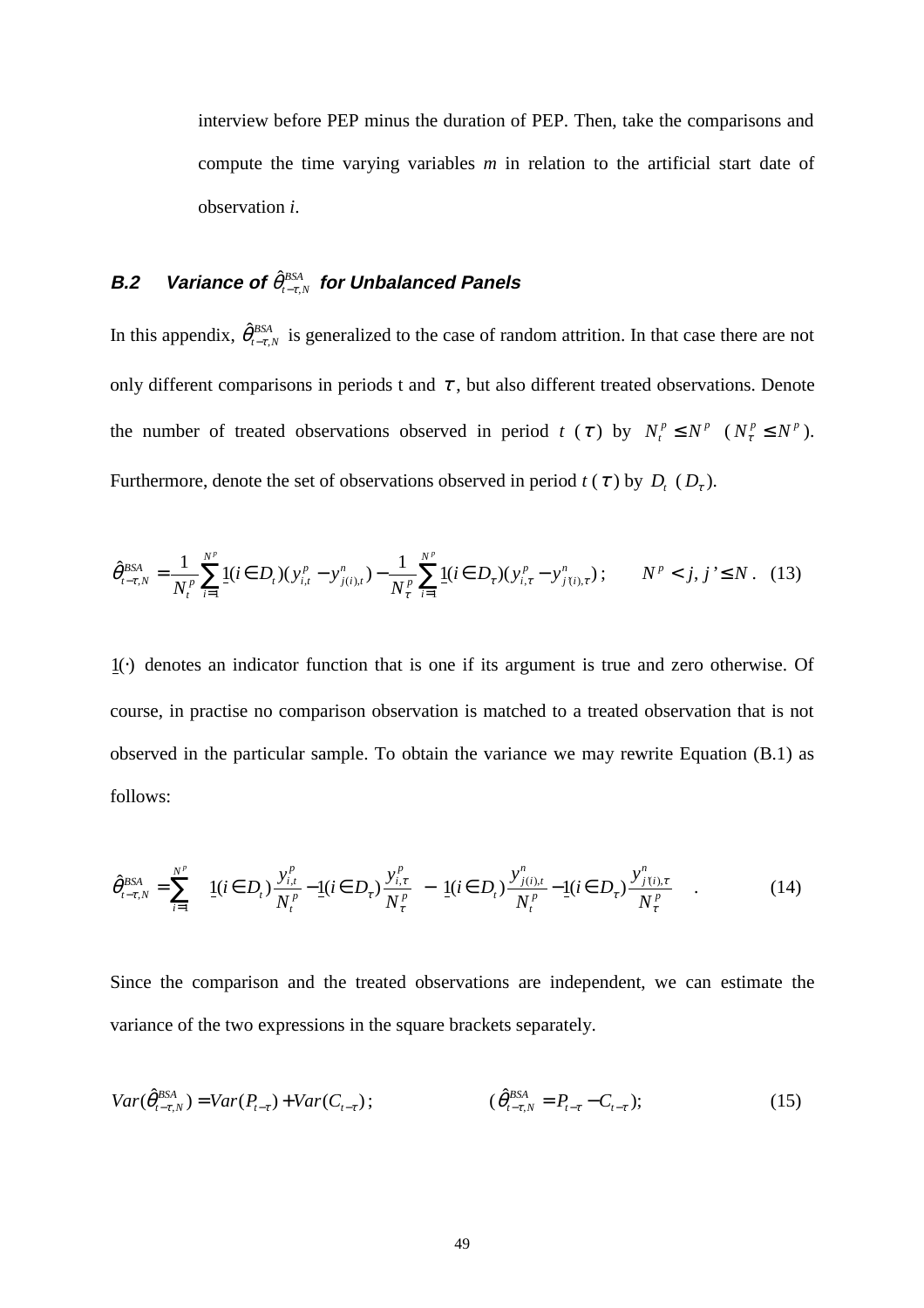$$
Var(p_{t-\tau}) = N^p Var \left[ \underbrace{1}{i} (\boldsymbol{i} \in D_t \land \boldsymbol{i} \in D_{\tau}) \left( \frac{y_{i,t}}{N_t^p} - \frac{y_{i,\tau}}{N_{\tau}^p} \right) \right] +
$$
  
+ 
$$
\frac{N^p}{N_t^p} Var \left[ \underbrace{1}{i} (\boldsymbol{i} \in D_t \land \boldsymbol{i} \notin D_{\tau}) \left( y_{i,t} \right) \right] + \frac{N^p}{N_{\tau}^p} Var \left[ \underbrace{1}{i} (\boldsymbol{i} \notin D_t \land \boldsymbol{i} \in D_{\tau}) \left( y_{i,\tau} \right) \right].
$$
 (16)

The three variances needed to compute  $Var(P_{t-\tau})$  can be estimated by the empirical variances in the respective three subsamples defined by the observability of the treated. The estimation of  $Var(C_{t-\tau})$  follows exactly the same rule.

### **Appendix C: Match Quality**

A basic requirement for a successful implementation of a matching algorithm is a sufficiently large overlap between the distributions of the conditioning variables in both sub-samples. Figure 5 shows that this is the case for the balancing score. The fact that matching is successful for key time variant variables as seen in Section 6 indicates that this is also the case for those variables.

Table 16 shows the difference of the treated and comparison observations for the variables appearing in the propensity score. The final two rows of Table 16 contain two summary statistics of the match for the variables mentioned in the table and some further variables. MSB denotes the median of the absolute biases of the means (i.e. the differences in means) normalised by the average standard deviation (e.g. Rosenbaum and Rubin, 1985). JW denotes a quadratic distance measure for the mean biases weighted by the inverses of their covariance matrix (see note on Table 16 for details). The table shows that the respective matched comparison samples and PEP participants do not differ significantly with respect to the variables included in the propensity score (here for the case of using time varying variables of the last interview before a PEP only). However, it could also be seen that the means of the evaluation sample and the bias correction sample differ in particular with respect to gender.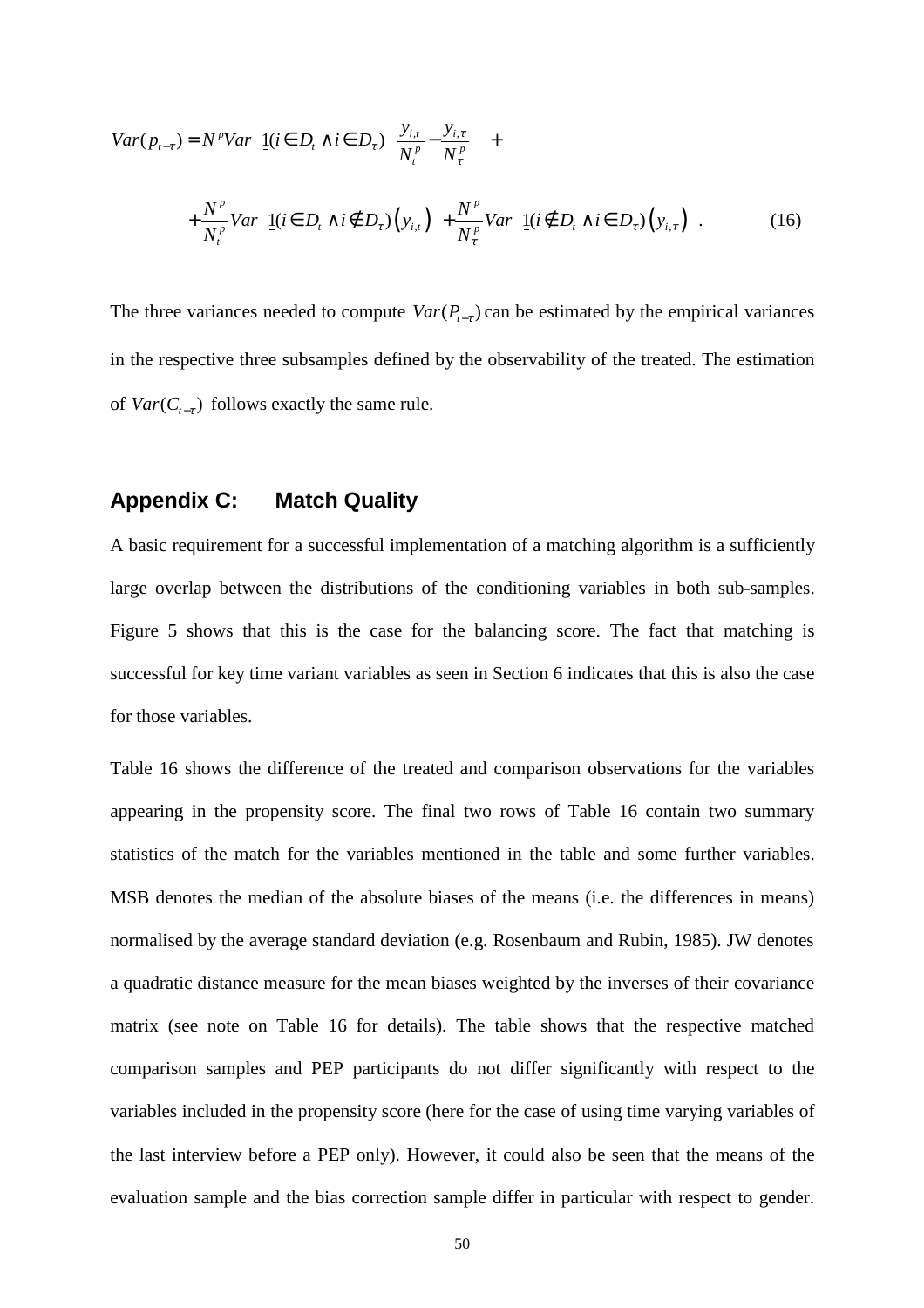This is as expected because for the latter more of the individual labour market 'history' is needed than for the former, thus the PEPs tend to take place later in the bias correction sample than in the evaluation sample. Since the policy of the labour office changed over time, this results in an increase of women in PEPs as is reflected in the numbers of Table 16. This does not necessarily imply that the analysis given in the main body of the text is flawed, because all what is needed is a time-constant bias. However, this assumption appears to be more reasonable if the distribution of characteristics is also constant over time. The gender-specific results, presented in Table 12 in the main body of the paper, indicate that this unequal distribution of gender in the two samples does not have a significant impact on the results.





Note: Number of observations: 13,688 observations (1,123 participants; 12,565 non-participants).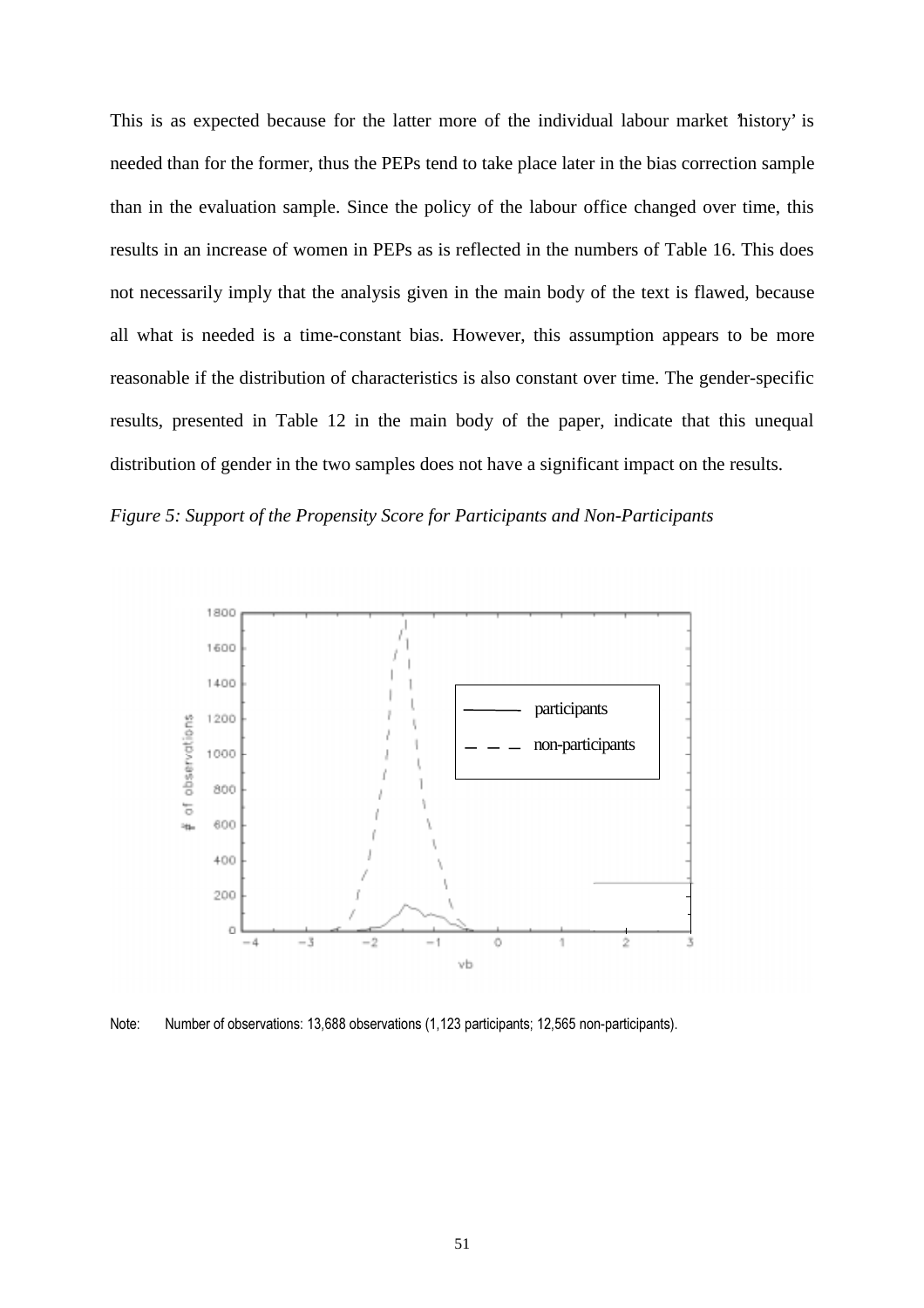#### *Table 16: Descriptive Statistics of Selected Variables of PEP and Matched Comparison*

## *Samples*

|                                                |             | <b>Evaluation samples</b> |                | <b>Bias correction samples</b> |
|------------------------------------------------|-------------|---------------------------|----------------|--------------------------------|
|                                                | Matched     | <b>PEP</b>                | Matched        | PEP                            |
|                                                | comparisons | participants              | comparisons    | participants                   |
| (1)                                            | (2)         | (3)                       | (4)            | (5)                            |
| Variable                                       | Mean,       | Mean,                     | Mean,          | Mean,                          |
|                                                | share in %  | share in %                | share in %     | share in %                     |
| Gender: Female                                 | 49          | 47                        | 62             | 63                             |
| Age:in 1993                                    | 39.4        | 38.6                      | 39.1           | 38.8                           |
| Between 25 and 35                              | 31          | 33                        | 32             | 32                             |
| Between 35 and 45                              | 42          | 42                        | 34             | 40                             |
| Between 45 and 55                              | 23          | 21                        | 29             | 23                             |
| Schooling: University entrance degree (Abitur) | 27          | 26                        | 28             | 31                             |
| Medium (10. Klasse)                            | 55          | 55                        | 53             | 54                             |
| Technical school (Fachschule)                  | 22          | 23                        | 24             | 26                             |
| University degree                              | 18          | 18                        | 19             | 25                             |
| Unemployment rate in region (mean)             | 0.22        | 0.22                      | 0.22           | 0.22                           |
| PEP rate in region (mean)                      | 0.04        | 0.04                      | 0.04           | 0.04                           |
| <b>Cities and Areas</b>                        |             |                           |                |                                |
| City of<br>Dessau                              | 4           | 4                         | 3              | 3                              |
| City of<br>Halle                               | 4           | 4                         | 4              | 5                              |
| City of<br>Magdeburg                           | 9           | 8                         | 11             | 10                             |
| Area of<br>Ascherleben-Staßfurt                | 4           | 6                         | 3              | $\frac{3}{2}$                  |
| Area of<br>Anhalt-Zerbst                       | 5           | 4                         | $\overline{2}$ |                                |
| <b>Bitterfeld</b><br>Area of                   | 5           | 6                         | 6              | 5                              |
| Quedlinburg<br>Area of                         | 6           | 7                         | 3              | 6                              |
| Wernigerode<br>Area of                         | 4           | $\overline{2}$            | 3              | 1                              |
| <b>Bördekreis</b><br>Area of                   |             |                           |                |                                |
| And region of<br>Halberstadt                   |             |                           | 0              | 0                              |
| And region of<br>Magdeburg                     |             | 3                         |                | $\overline{2}$                 |
| Median absolute standardized bias (MSB)        | 2.83        |                           | 1.43           |                                |
| Joint Wald test for paired mean differences    |             | P-value in %:             |                | P-value in %:                  |
| (JW), $\chi^2(37)$                             | 12.46       | 100                       | 12.02          | 100                            |

Note: (2) and (4) matched on  $v\hat{\beta}$  selected v-variables and m (yearly)-variables (partial). v-variables used for the additional conditioning are dummy variables indicating whether the individual has a valid interview in the respective year. m-variables are unemployment, employment, highest vocational degree, (last) position in firm, size of (last)

firm, unemboyment rate in the region measured for the last interview before PEP for evaluation samples and bias correction samples (
$$
\tau = -1
$$
);  $MSB = median \left( b^k \left[ \sqrt{\left( s^2(x_i^k) + s^2(x_{(i)}^k) \right) / 2} \right]^{-1} \right)$ ;  
\n $JW = N^t b \left[ s^2 \left( x_i^k - x_{(i)}^k \right) \right]^{-1} b$ ;  $b^k = \left[ N^t \right]^{-1} \sum_{i=1}^{N'} \left( x_i^k - x_{(i)}^k \right) x_{(i)}$  denotes the value of the comparison observation matched to the treated observation i. s<sup>2</sup>(a) denotes the empirical variance of a.  $b = (b^1, ..., b^k, ..., b^K)$ .  
\nAsymptotically,  $\chi^2(K)$  should be a good approximation for the distribution of JW when there are no systematic differences of the K attributes given in the table for the matched pairs.  
\nMore information can be found in Lechner (1999).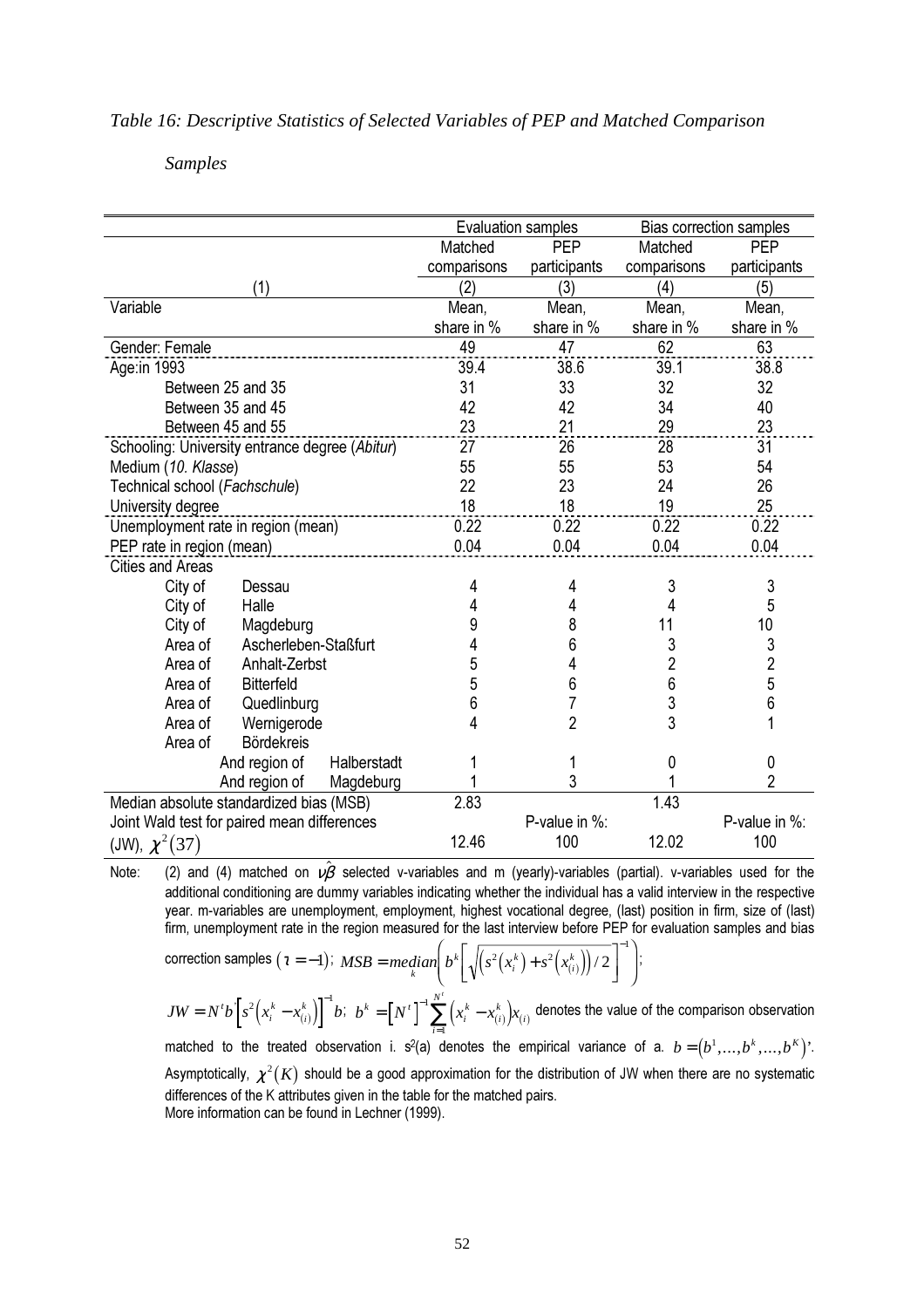## **Appendix D: Evaluation Results for Different Specifications**

To reduce the bias of CIA further, the results presented in the following Tables 17 and 18 are based on a specification of *X* that includes the same variables as the version of *X* used for the results presented in Tables 10 and 11, but adding the values for another interview prior to a PEP for the time varying variables. The match quality with respect to unemployment is again good. The results for the bias correction sample indicate again a positive bias for the CIA results, although further reduced. However, probably due to the reduced sample size  $\hat{\theta}_{t,N}^{\text{CIA}}$  is not significantly different from zero. Therefore, it is not surprising that  $\hat{\theta}_{t-\tau,N}^{\text{BSA}}$  is not significantly different from zero as well.

*Table 17:*  $\hat{\theta}_N^{\text{CIA}}$  *Computed with Time-Varying Matching Variables Two Periods Prior to PEP* 

|                          |                              | Evaluation sample |      |                                     | Bias correction sample |      |        |                                    | Evaluation sample |      |
|--------------------------|------------------------------|-------------------|------|-------------------------------------|------------------------|------|--------|------------------------------------|-------------------|------|
| Period                   | $\hat{\theta}^{\text{ CIA}}$ | P-value           | Obs. | $\hat{\theta}_{\tau,N}^{\ \rm CIA}$ | P-value                | Obs. | Period | $\hat{\theta}^{\text{ CIA}}_{t,N}$ | P-value           | Obs. |
| $\overline{\phantom{0}}$ |                              | .00               |      | 23                                  | .015                   |      |        |                                    | .60               |      |
| $\overline{\phantom{0}}$ | — <sup>1</sup>               | .86               |      |                                     | .67                    |      |        | 15                                 | .24               |      |
| $-$ .1                   |                              |                   | 28   |                                     | 1.00                   |      |        | 10                                 | .67               | 10   |

Note: X used for matching: partial propensity, dummies indicating valid interviews in particular wave, pre-PEP full time employment, pre-PEP unemployment, pre-PEP job position, pre-PEP industrial sector (agricultural, chemical, public), pre-PEP vocational degree, pre-PEP firm size, pre-PEP unemployment rate in region (only last two interviews before PEP are used). Results are in %-points of unemployment. See also note on Table 8.

Table 18:  $\hat{\theta}_{t-\tau,N}^{\text{BSA}}$  Computed with Time-Varying Matching Variables Two Periods Prior to PEP

|          |                                                   |    | Unbalanced design, $\tau = -1$                              |         |        |             |
|----------|---------------------------------------------------|----|-------------------------------------------------------------|---------|--------|-------------|
| Period   | $\hat{E}(Y_t^p   S = 1)$ $\hat{E}(Y_t^n   S = 1)$ |    | $\hat{\theta}_{{\scriptscriptstyle t-\tau},N}^{\rm \, BSA}$ | P-value | Obs. t | Obs. $\tau$ |
|          | 39                                                | 58 | $-20$                                                       | .092    |        | 47          |
|          |                                                   | 46 | - 9                                                         | .59     |        | 47          |
| ◠        | 50                                                | 63 | $-13$                                                       | .60     | 10     | -47         |
| $\cdots$ |                                                   |    |                                                             |         |        |             |

Note: See note on Table 17.

The following Tables 19 and 20 contain again results similar to Tables 10 and 11 in the main body of the text. However, the variables related to the (last) employer and to vocational degrees as well as the regional unemployment rate are not used in the matching.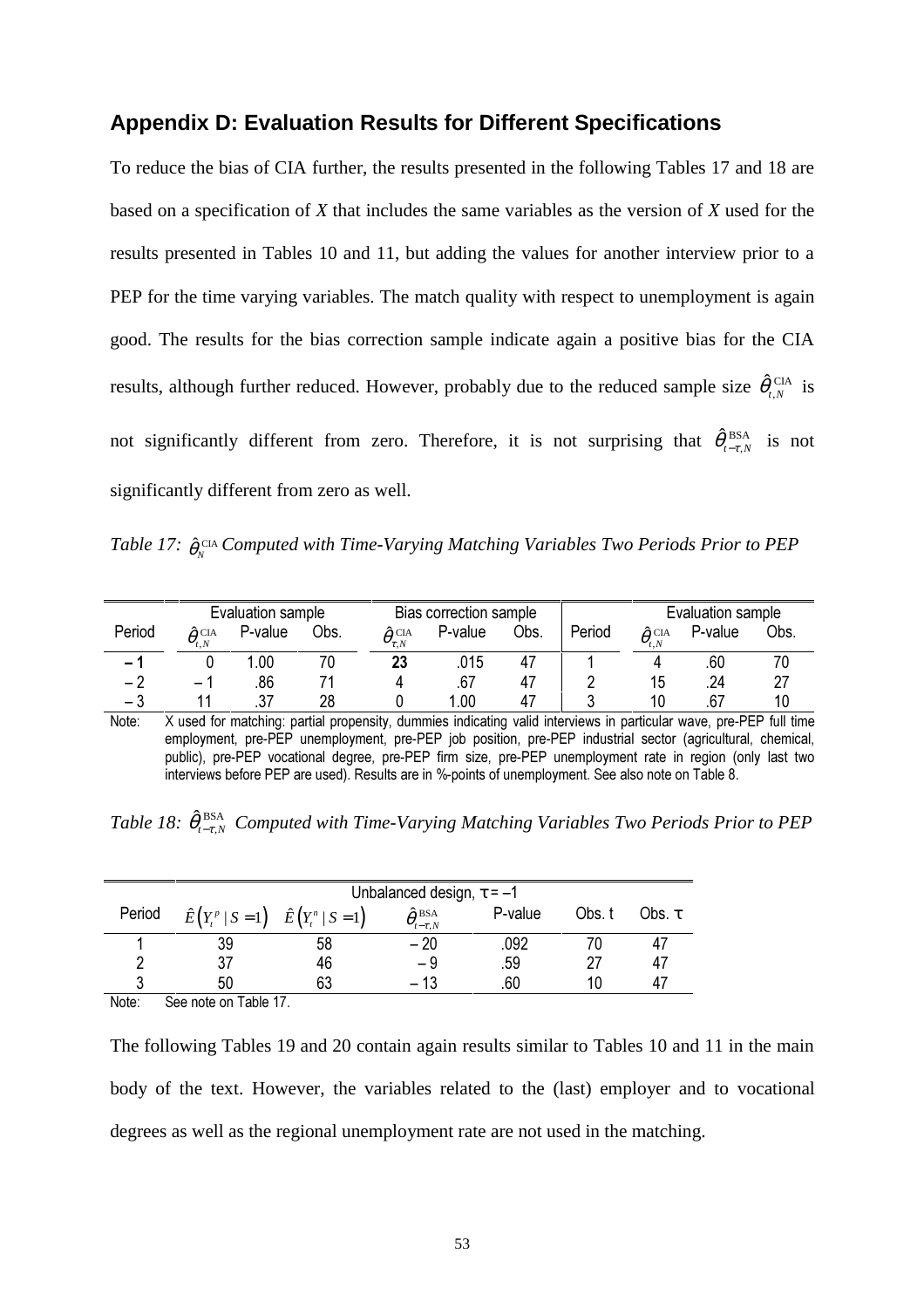|                          |                                        | Evaluation sample<br>Bias correction sample |      |                                     |         | Evaluation sample |        |                                |         |      |
|--------------------------|----------------------------------------|---------------------------------------------|------|-------------------------------------|---------|-------------------|--------|--------------------------------|---------|------|
| Period                   | $\hat{\theta}^{\text{\,CIA}}_{_{t.N}}$ | P-value                                     | Obs. | $\hat{\theta}_{\tau,N}^{\ \rm CIA}$ | P-value | Obs.              | Period | $\hat{\theta}^{\, \text{CIA}}$ | P-value | Obs. |
| $\overline{\phantom{0}}$ |                                        |                                             | 231  | 35                                  | 000     | 144               |        | 14                             | .001    | 231  |
| -2                       |                                        | .36                                         | 67   |                                     | .89     | 143               |        |                                | .20     | 88   |
| - 3                      | 14                                     | ົດດ                                         | 29   |                                     | ، ب     | 52                |        |                                | .54     |      |

| Table19: $\hat{\theta}_{N}^{\text{CIA}}$ Computed with a Reduced Set of Time-Varying Matching Variables |  |  |
|---------------------------------------------------------------------------------------------------------|--|--|
|---------------------------------------------------------------------------------------------------------|--|--|

Note: X used for matching: partial propensity, dummies indicating valid interviews in particular wave, pre-PEP full time employment, pre-PEP unemployment (only last interview before PEP used).

Table 20:  $\hat{\theta}^{\text{ BSA}}_{t-\tau,N}$  Computed with a Reduced Set of Time-Varying Matching Variables

|        |                                                   | Unbalanced design, $\tau = -1$ |                                             |         |        |             |  |  |
|--------|---------------------------------------------------|--------------------------------|---------------------------------------------|---------|--------|-------------|--|--|
| Period | $\hat{E}(Y_t^p   S = 1)$ $\hat{E}(Y_t^n   S = 1)$ |                                | $\hat{\theta}_{{}_{t-\tau,N}}^{\text{BSA}}$ | P-value | Obs. t | Obs. $\tau$ |  |  |
|        | 35                                                | 56                             | $-21$                                       | .001    | 231    | 144         |  |  |
| ∩      | 25                                                | 52                             | $-27$                                       | .001    | 88     | 144         |  |  |
| 3      | 29                                                | 57                             | - 27                                        | .040    | 27     | 144         |  |  |
| Note:  | 10 Ante on Table مو                               |                                |                                             |         |        |             |  |  |

Note: See note on Table 19.

Other specifications were used as well, e.g. the combination of the above specifications, splitting for gender, and/or using employment and out of labour force as variables of interest. The results did not differ substantially from the results presented in the paper.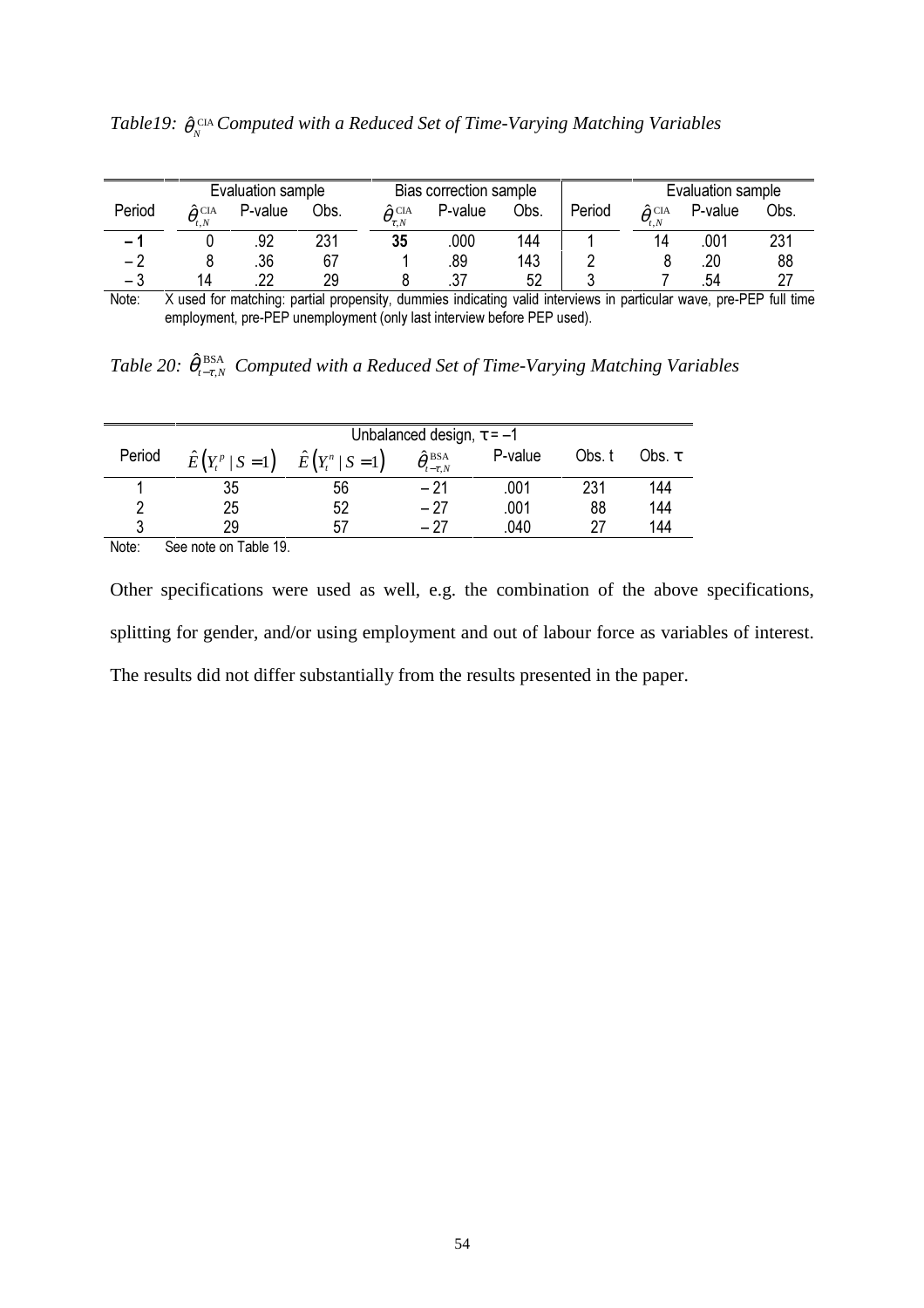## **References**

- Angrist, J.D., G.W. Imbens, and D.B. Rubin, 1996, Identification of Causal Effects Using Instrumental Variables, *Journal of the American Statistical Association* 91, 444-472, incl. discussion by J.J. Heckman, R.A. Moffitt, J.M. Robins, S. Greenland, and R.P. Rosenbaum.
- Bera, A., Jarque, C. and Lee, C.F. (1984): "Testing the Normality Assumption in Limited Dependent Variable Models", *International Economic Review*, 25, 563-578.
- Brinkmann, C. and C. Wolfinger, 1994, Aktive Arbeitsmarktpolitik mit einem neuen Instrument: Pauschalierte Lohnkostenzuschüsse zur Arbeitsförderung (§ 249h AFG), *IAB werkstattberichte* 9/1994, Institut für Arbeitsmarkt- und Berufsforschung der Bundesanstalt für Arbeit.
- Cockx, B. and G. Ridder, 1996, *Social Employment of Welfare Recipients in Belgium: An Evaluation*, mimeo, Université Catholique de Louvain.
- Davidson, R. and J.G. MacKinnon, 1984, Consistent Specification Tests for Logit and Probit Regressions, *Journal of Econometrics*, 25, 241-262.
- Eichler, M. and M. Lechner, 1998, An Evaluation of Public Employment Programmes in the East German State of Sachsen-Anhalt, *Beiträge zur angewandten Wirtschaftsforschung # 560-98*, University of Mannheim.
- Emmerich, K., 1993, Mega-ABM: Bestandsaufnahme und Perspektiven, *IAB werkstattberichte* 9/1993, Institut für Arbeitsmarkt- und Berufsforschung der Bundesanstalt für Arbeit.
- Heckman, J.J. and V.J. Hotz, 1989, Choosing Among Alternative Nonexperimental Methods for Estimating the Impact of Social Programs: The Case of Manpower Training, *Journal ot the American Statistical Association* 84, 862-874.
- Heckman, J.J., H. Ichimura, and P. Todd, 1997, Matching as an Econometric Evaluation Estimator: Evidence from Evaluating a Job Training Programme, *Review of Economic Studies* 64, 605-654.
- Heckman, J.J., R.J LaLonde, and J.A. Smith, 1999, The Economics and Econometrics of Active Labor Market Programs, forthcoming in: O. Ashenfelter and D. Card, eds., *Handbook of Labor Economics*, Vol. III.
- Heckman, J.J., L. Lochner, J.A. Smith, and C. Taber, 1998, The Effects of Goverment Tax, Education and Training Policy on Human Capital Investment and Wage Inequality, in: H. Koenig, ed., *Proceedings of the Third Symposium of the German-American Academic Council Foundation 1998*, 305-339.
- Heckman, J.J. and J.A. Smith, 1999, The Pre-Programme Earnings Dip and the Determinants of Participation in a Social Programme. Implications for Simple Programme Evaluation Strategies, *The Economic Journal* 109, 313-348.
- Holland, P.W., 1986, Statistics and Causal Inference, *Journal of the American Statistical Association* 81, 945- 970, incl. discussion.
- Hübler, O., 1997, Evaluation beschäftigungspolitischer Maßnahmen in Ostdeutschland, *Jahrbücher für Nationalökonomie und Statistik* 216/1, 21-44.
- Kraus, F., P.A. Puhani, and V. Steiner, 1997, Employment Effects of Publically Financed Training Programs the East German Experience, *Discussion Paper # 97-33*, Zentrum für Europäische Wirtschaftsforschung.
- Kraus, F., P.A. Puhani, and V. Steiner, 1998, Do Public Work Programs Work? Some Unpleasant Results from the East German Experience, *Discussion Paper # 98-07*, Zentrum für Europäische Wirtschaftsforschung.
- LaLonde, R.J., 1995, The Promise of Public Sector-Sponsered Training Programes, *Jounal of Economic Perspectives* 9, 149-168.
- Lechner, M., 1999, Earnings and Employment Effects of Continuous Off-the-Job Training in East Germany after Unification, *Journal of Business & Economic Statistics* 17.
- Meyer, B.M., 1995, Natural and Quasi-Experiments in Economics, *Journal of Business & Economic Statistics* 13, 151-161.
- Orme, C., 1990, The Small Sample Performance of the Information Matrix Test for Binary Data Models, *Journal of Econometrics* 4, 529-559.
- Puhani, P.A., 1999, *Evaluating Active Labour Market Policies, Empirical Evidence for Poland During Transition*, ZEW Economic Studies, 5, Heidelberg: Physica/Springer-Verlag.
- Rosenbaum, P.R. and D.B. Rubin, 1983, The Central Role of the Propensity Score in Observational Studies for Causal Effects, *Biometrica* 70, 41-50.